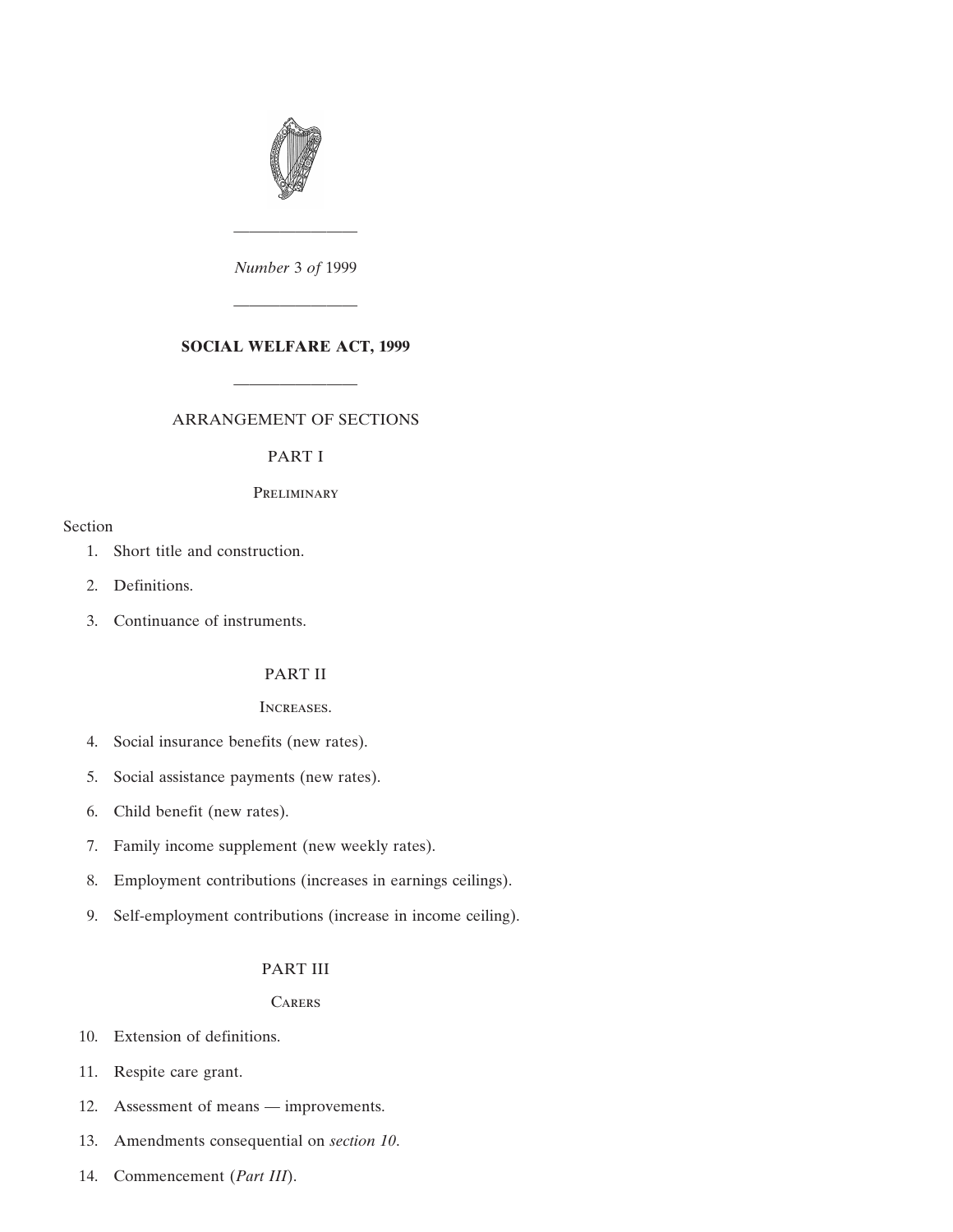#### PART IV

### Farm Assist

Section

- [15. Farm assist.](#page-9-0)
- [16. Amendment to Third Schedule of the Principal Act.](#page-13-0)
- [17. Amendments consequential on](#page-16-0) *section 15*.
- [18. Commencement \(](#page-17-0)*Part IV*).

#### PART V

Improvements in Social Welfare Schemes.

- [19. Bereavement grant.](#page-17-0)
- [20. Disability allowance extension of payment.](#page-21-0)
- [21. Pensions for self-employed over age 56.](#page-21-0)
- [22. Assessment of means fishermen.](#page-22-0)
- [23. Relevant payment saver provision.](#page-24-0)
- [24. Volunteer development workers extension of entitlement.](#page-24-0)
- [25. Commencement \(](#page-24-0)*Part V*).

#### PART VI

#### Miscellaneous Provisions.

- [26. Inspection of premises by social welfare inspectors.](#page-24-0)
- [27. Public service data use of personal public service number.](#page-26-0)
- [28. Prosecution of offences.](#page-27-0)
- [29. Appeals to the Circuit Court.](#page-28-0)
- [30. Supplementary welfare allowance transfer of functions.](#page-28-0)
- [31. One-parent family payment disregard of earnings.](#page-29-0)
- [32. Limitation of payments to a couple.](#page-30-0)

### PART VII

Amendment of Health Contributions Act, 1979 and Youth EMPLOYMENT AGENCY ACT, 1981

- [33. Amendment of Health Contributions Act, 1979.](#page-31-0)
- [34. Abolition of Employment and Training Levy.](#page-32-0)

### PART VIII

## Amendment of Pensions Act, 1990

[35. Amendment of Pensions Act, 1990.](#page-32-0)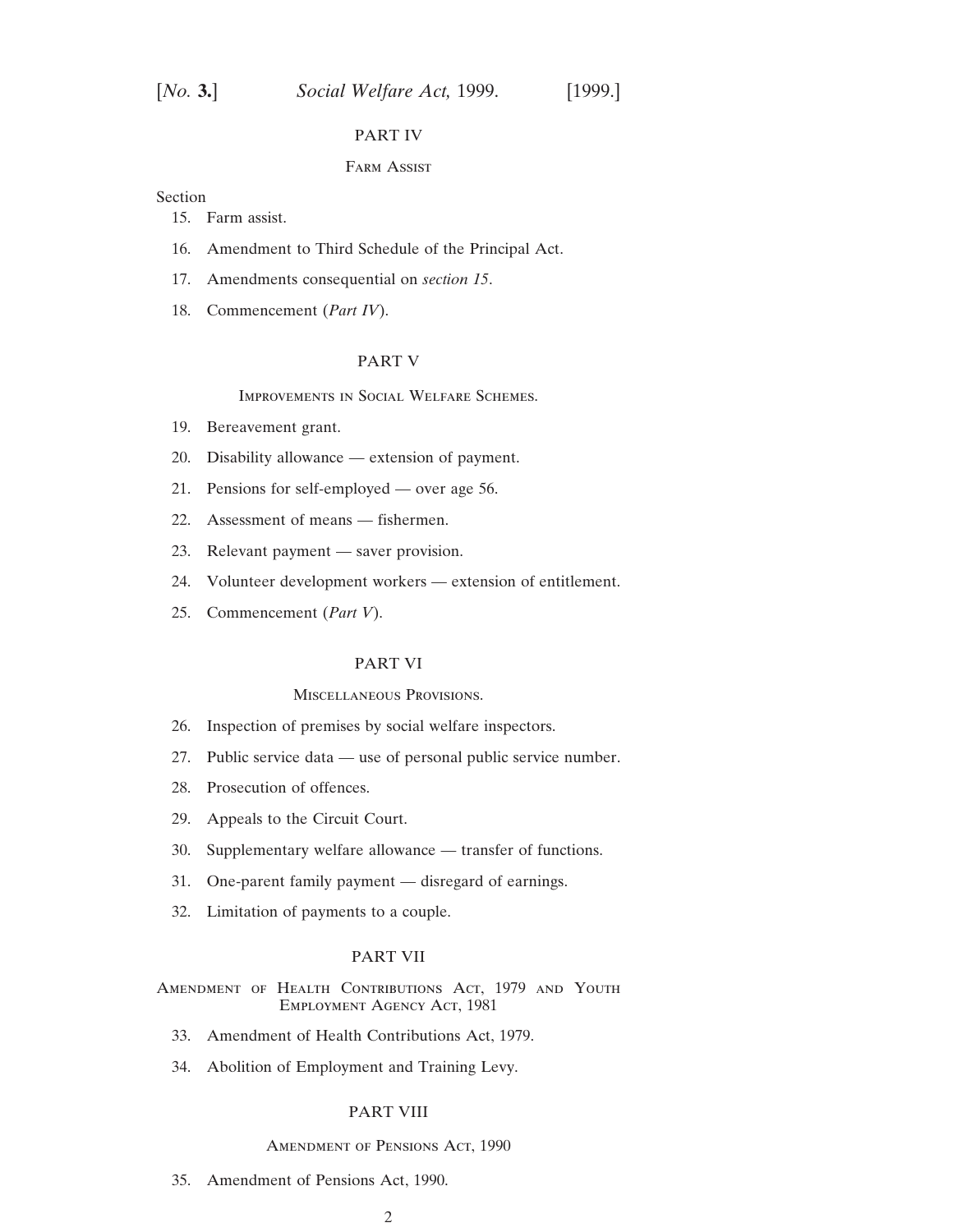[1999.] *Social Welfare Act,* 1999. [*No.* **3.**] [SCHEDULE A](#page-35-0)

[SCHEDULE B](#page-37-0)

[SCHEDULE C](#page-39-0)

[SCHEDULE D](#page-40-0)

[SCHEDULE E](#page-41-0)

[SCHEDULE F](#page-42-0)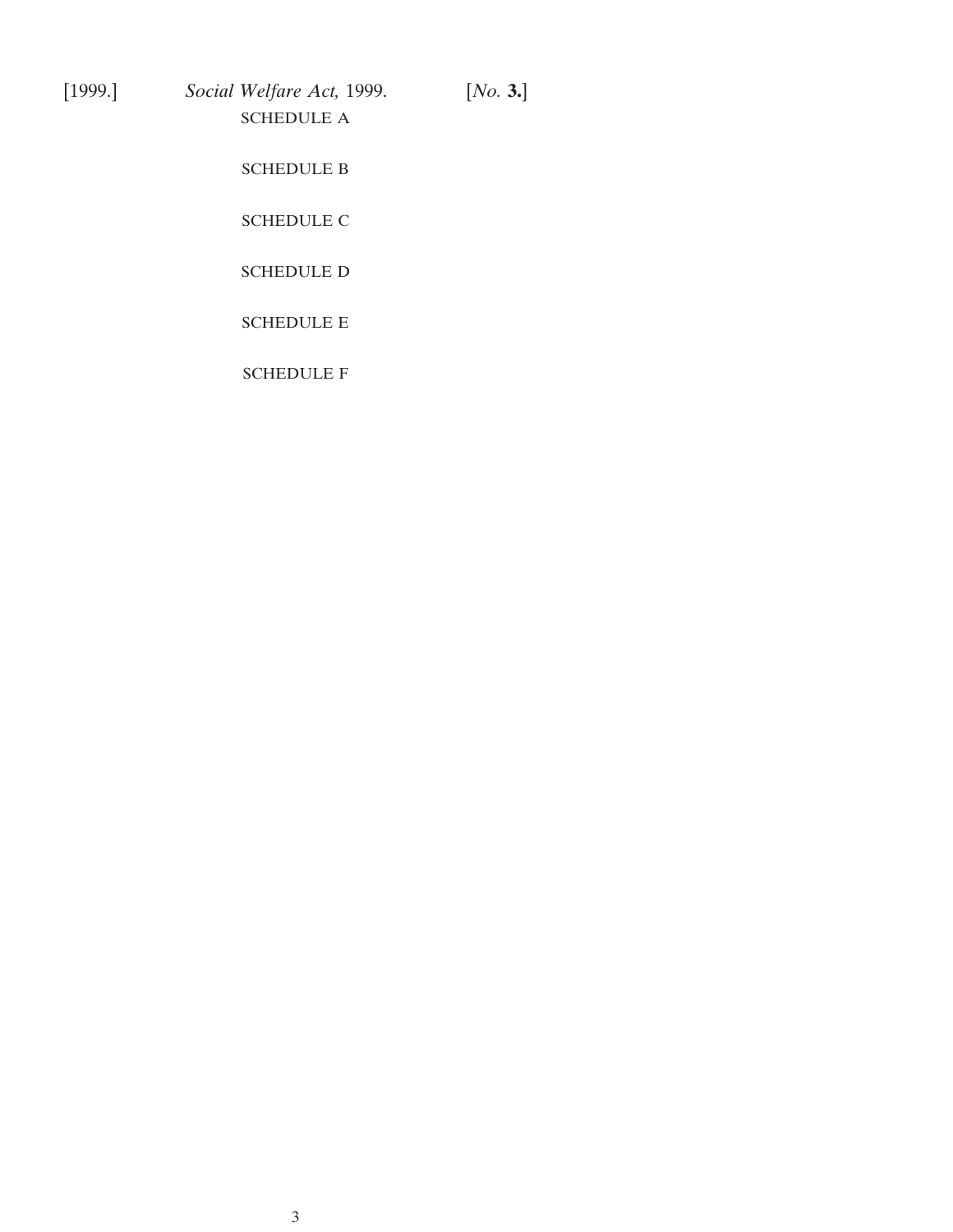| [ $No. 3.]$ | Social Welfare Act, 1999. | [1999.] |  |
|-------------|---------------------------|---------|--|
|-------------|---------------------------|---------|--|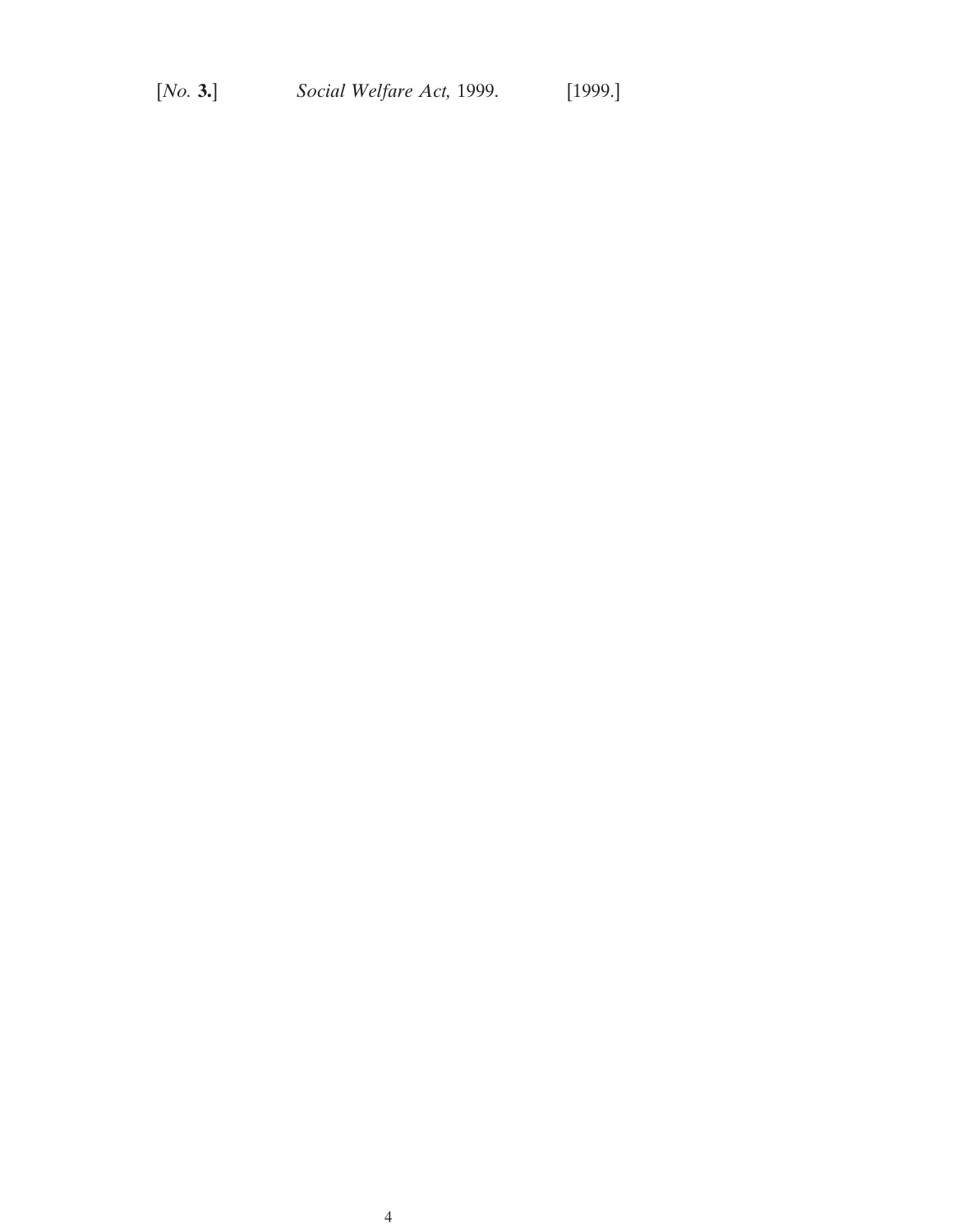<span id="page-4-0"></span>

*Number* 3 *of* 1999

———————

## **SOCIAL WELFARE ACT, 1999**

————————

————————

AN ACT TO AMEND AND EXTEND THE SOCIAL WELFARE ACTS, SECTION 7A OF THE HEALTH CONTRIBUTIONS ACT, 1979, THE YOUTH EMPLOYMENT AGENCY ACT, 1981, AND THE PENSIONS ACT, 1990. [1*st April,* 1999]

#### BE IT ENACTED BY THE OIREACHTAS AS FOLLOWS:

#### PART I

#### **PRELIMINARY**

Short title and construction. **1.**—(1) This Act may be cited as the Social Welfare Act, 1999.

> (2) The Social Welfare Acts and this Act (other than *Parts VII* and *VIII*) shall be construed together as one.

Definitions. **2.**—In this Act—

''the Act of 1995'' means the Social Welfare Act, 1995;

''the Act of 1996'' means the Social Welfare Act, 1996;

''the Act of 1997'' means the Social Welfare Act, 1997;

''the Act of 1998'' means the Social Welfare Act, 1998;

''the No. 2 Act of 1993'' means the Social Welfare (No. 2) Act, 1993;

''the Principal Act'' means the Social Welfare (Consolidation) Act, 1993.

Continuance of instruments.

**3.**—An instrument that is made under a provision of the Principal Act that is amended by this Act and that is in force immediately before the commencement of the amendment shall continue in force as if made under the provision so amended.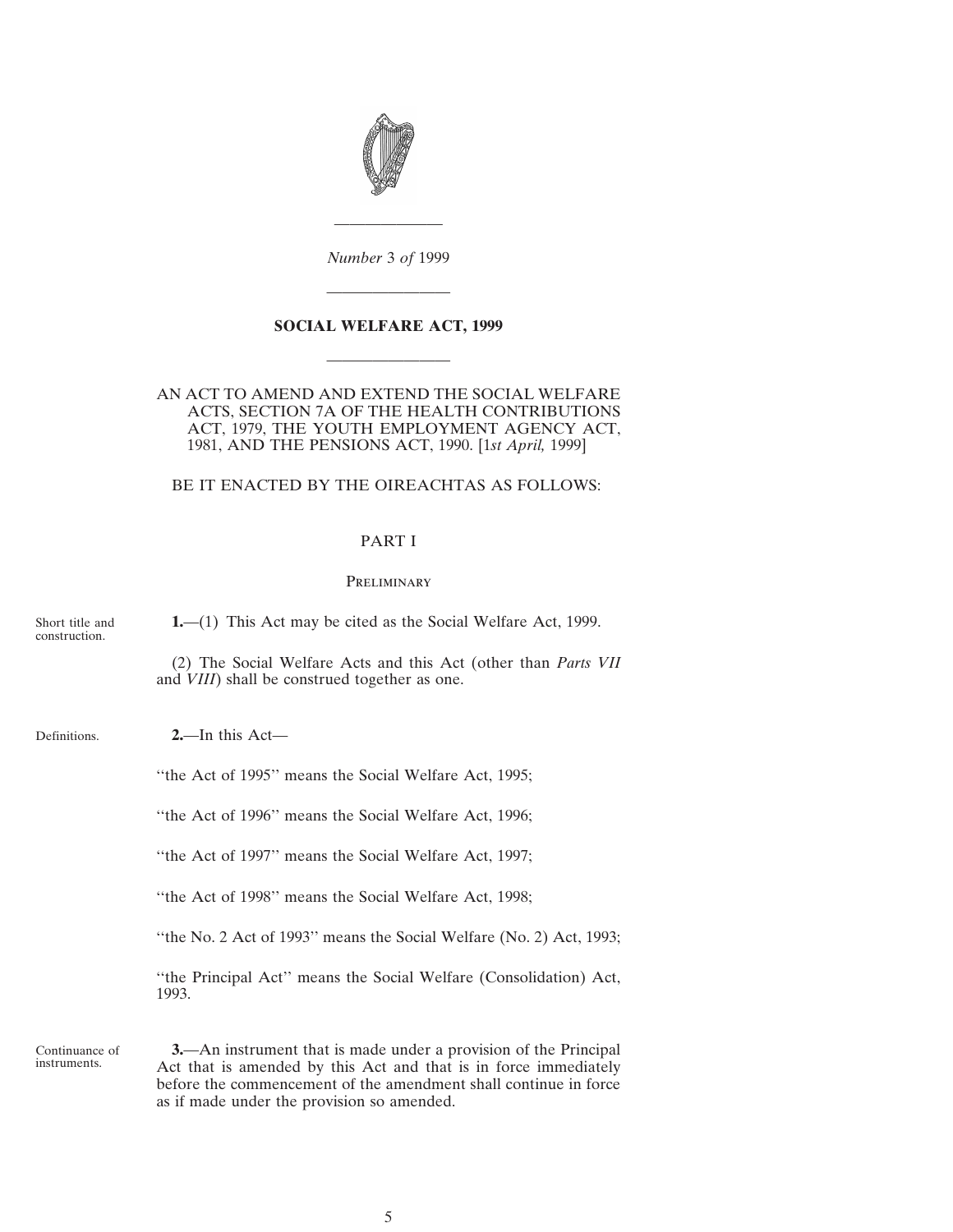# <span id="page-5-0"></span>[*No.* **3.**] *Social Welfare Act,* 1999. [1999.] PART II

#### **INCREASES**

Social insurance

benefits (new rates). for Parts I to IV (inserted by section 4 of the Act of 1998) and Part **4.**—(1) The Principal Act is hereby amended by the substitution V of the Second Schedule thereto of the Parts set out in *Schedule A* to this Act.

- (2) This section shall come into operation—
	- (*a*) in so far as it relates to death benefit under section 63 and bereavement grant (inserted by *section 19* of this Act), on the 6th day of April, 1999,
	- (*b*) in so far as it relates to unemployment benefit, on the 27th day of May, 1999,
	- (*c*) in so far as it relates to disability benefit, health and safety benefit, injury benefit and disablement gratuity on the 31st day of May, 1999,
	- (*d*) in so far as it relates to retirement pension, invalidity pension and a relevant payment by virtue of section 18(1)(*a*) of the Act of 1996, on the 3rd day of June, 1999, and
	- (*e*) in so far as it relates to disablement pension, death benefit under section 60, 61 or 62 of the Principal Act, old age (contributory) pension, widow's and widower's (contributory) pension and orphan's (contributory) allowance, on the 4th day of June, 1999.

Social assistance payments (new rates).

**5.**—(1) The Principal Act is hereby amended by the substitution for Parts I and II (inserted by section 5 of the Act of 1998) of the Fourth Schedule thereto of the Parts set out in *Schedule B* to this Act.

- (2) This section shall come into operation—
	- (*a*) in so far as it relates to unemployment assistance on the 26th day of May, 1999,
	- (*b*) in so far as it relates to supplementary welfare allowance, on the 31st day of May, 1999,
	- (*c*) in so far as it relates to disability allowance, on the 2nd day of June, 1999,
	- (*d*) in so far as it relates to pre-retirement allowance, one-parent family payment (other than where payable in respect of a widow or widower), carer's allowance and a relevant payment by virtue of section  $18(1)(b)$  or  $(c)$  of the Act of 1996, on the 3rd day of June, 1999, and
	- (*e*) in so far as it relates to old age (non-contributory) pension, blind pension, widow's and widower's (non-contributory) pension, one-parent family payment payable in respect of a widow or widower and orphan's (non-contributory) pension, on the 4th day of June, 1999.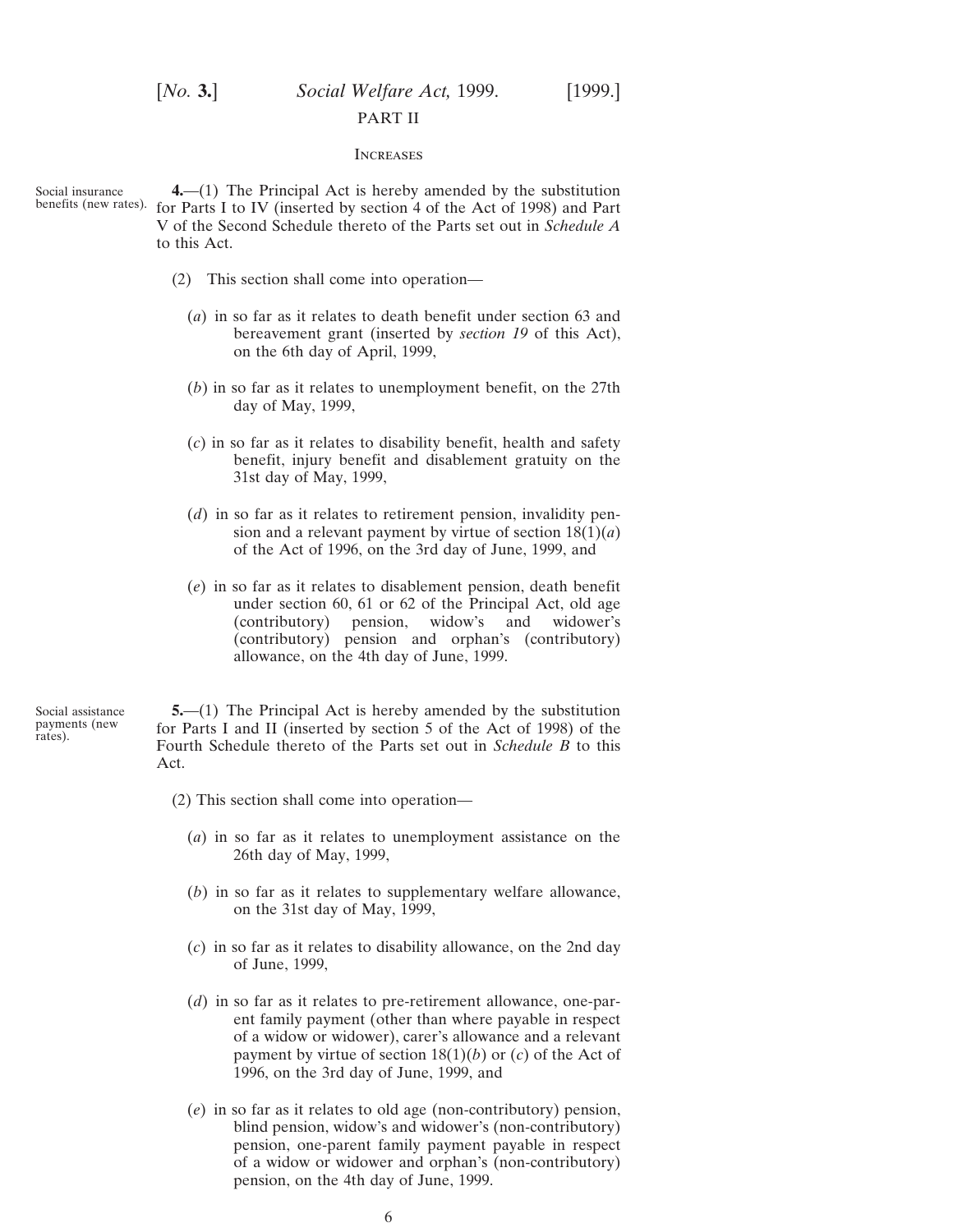<span id="page-6-0"></span>

**6.**—(1) The Fourth Schedule to the Principal Act is hereby Pt.II amended by the substitution for Part III (inserted by section 6 of the Child benefit (new Act of 1998) of the following Part: rates).

#### ''PART III

#### Amounts of Child Benefit

| Amount for each<br>of first 2 children | Amount for each child<br>in excess of 2 |
|----------------------------------------|-----------------------------------------|
| £34.50                                 | £46.00                                  |
|                                        | ,,                                      |

(2) This section shall come into operation on the 1st day of September, 1999.

**7.**—(1) The Principal Act is hereby amended by the substitution Family income for section 198 (inserted by section 7 (3) of the Act of 1998) of the supplement (new following section: weekly rates).

''Entitlement to 198.— Subject to this Act, an allowance (in this supplement. Act referred to as 'family income supplement') shall be payable out of moneys provided by the Oireachtas in respect of a family where the weekly family income is less than—

- (*a*) in the case of a family which includes only 1 child, £220,
- (*b*) in the case of a family which includes 2 children, £240,
- (*c*) in the case of a family which includes 3 children, £260,
- (*d*) in the case of a family which includes 4 children, £280,
- (*e*) in the case of a family which includes 5 children, £305,
- (*f*) in the case of a family which includes 6 children, £325,
- (*g*) in the case of a family which includes 7 children, £342, or
- (*h*) in the case of a family which includes 8 or more children, £359.''.

(2) This section shall come into operation on the 3rd day of June, 1999.

**8.**—(1) Section 10 of the Principal Act is hereby amended by—

Employment contributions (increases in earnings ceilings).

(*a*) the substitution in subsection  $(1)(c)$  of "£25,400" for "£24,200" (inserted by section  $8(1)(b)$  of the Act of 1998),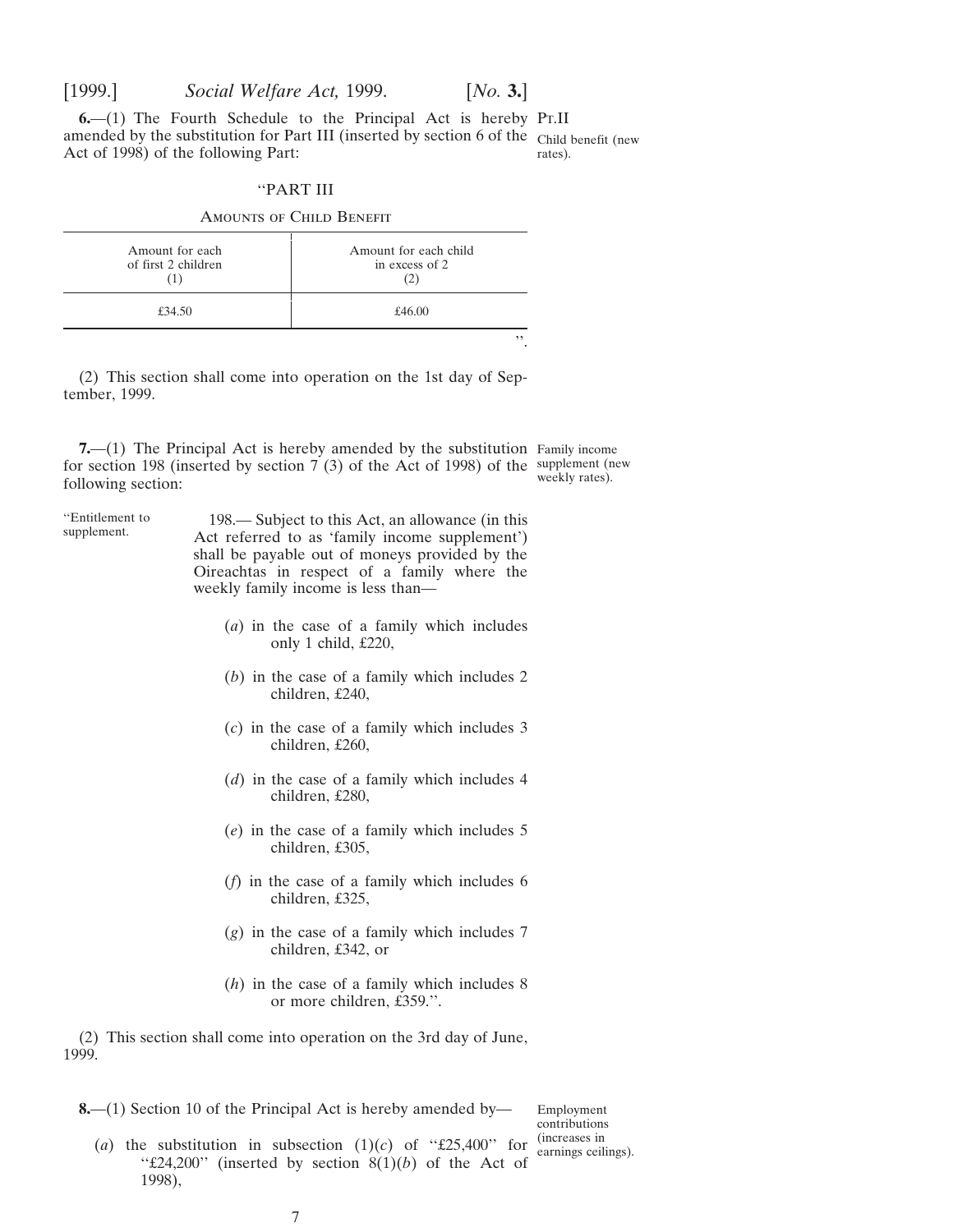<span id="page-7-0"></span>[*No.* **3.**] *Social Welfare Act,* 1999. [1999.]

- (*b*) the substitution in subsection  $(1)(d)$  (i) and (ii) of "£280" for "£270" (inserted by section  $8(1)(c)$  of the Act of 1998), and
- (*c*) the substitution in subsection  $(1)(e)$  of "£35,000" for " $\pounds$ 29,000" (inserted by section 8(1)(*d*) of the Act of 1998).

(2) This section shall come into operation on the 6th day of April, 1999.

Self-employment contributions (increase in income ceiling).

**9.**—(1) Section 18(1) of the Principal Act is hereby amended by the substitution in paragraph  $(d)$  of "£25,400" for "£24,200" (inserted by section 9(1) of the Act of 1998).

(2) This section shall come into operation on the 6th day of April, 1999.

## PART III

#### **CARERS**

**10.**—Section 163 (1) of the Principal Act is hereby amended by—

(*a*) the substitution for the definition of ''relevant pensioner'' (inserted by section 12 (1) of the Act of 1995) of the following definition:

> '''relevant person' means a person (other than a person in receipt of an increase of disablement pension under section 57 in respect of constant attendance) who is so incapacitated as to require full-time care and attention, and who—

- (*a*) has attained the age of 16 years, or
- (*b*) is under the age of 16 years and is a person in respect of whom an allowance is paid for domiciliary care of handicapped children under section 61 of the Health Act, 1970;'',

and

(*b*) the substitution for the definition of ''carer'' of the following definition:

"' 'carer' means-

- (*a*) a person who resides with and provides full time care and attention to a relevant person, or
- (*b*) a person who, subject to such conditions and in such circumstances as may be prescribed, does not reside with but who provides full-time care and attention to a relevant person.''.

Extension of definitions.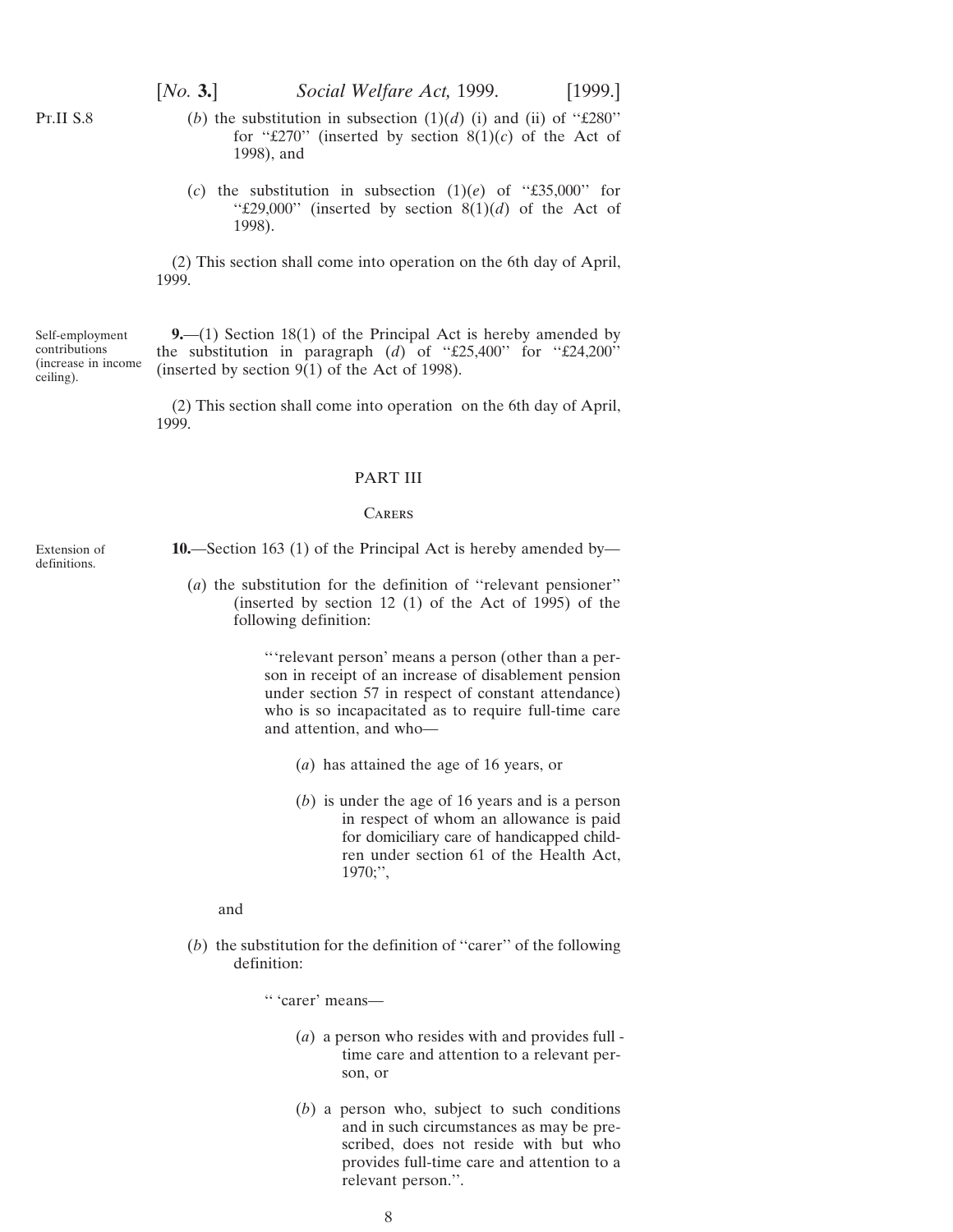<span id="page-8-0"></span>**11.**—The Principal Act is hereby amended by the insertion after Pt.III section 168 of the following section: Respite care grant.

"Respite care grant. 168A.—(1) A grant (in this section referred to as a 'respite care grant') of £200, or such higher amount as may be prescribed, shall be paid to a relevant carer each year in respect of the cost of respite care.

> (2) In this section a 'relevant carer' means a person who is—

- (*a*) a carer who is entitled to or in receipt of carer's allowance under this Chapter,
- (*b*) a prescribed relative within the meaning of section 163 and in respect of whom an allowance is payable under section 167, or
- (*c*) providing full-time care to a person who is in receipt of an increase of disablement pension under section 57 in respect of the need for constant attendance.

(3) Regulations made under this section shall prescribe—

- (*a*) the date in each year on which a respite care grant shall become payable to a relevant carer, and
- (*b*) the evidence to be submitted by a relevant carer to whom subsection (2)(*c*) applies, to show that the carer is on that date providing the care referred to in that paragraph.''.

**12.**—Part II of the Third Schedule to the Principal Act is hereby Assessment of amended by means

improvements.

- (*a*) the deletion in Rule 1(4) of subparagraph (*bb*) (inserted by section  $10(2)(b)$  of the Act of 1998),
- (*b*) the insertion after paragraph (6) of Rule 1 of the following paragraph:

''(7) In the case of carer's allowance, in calculating the weekly means of a carer who is not one of a couple (other than means derived from a social security payment payable under the legislation of another state), such amount as may be prescribed shall be disregarded,'',

and

(*c*) the substitution for paragraph (1A) (inserted by section 12(2) of the Act of 1995) of Rule 4 of the following paragraphs:

> "(1A) In the case of carer's allowance, in calculating the weekly means of the other member of the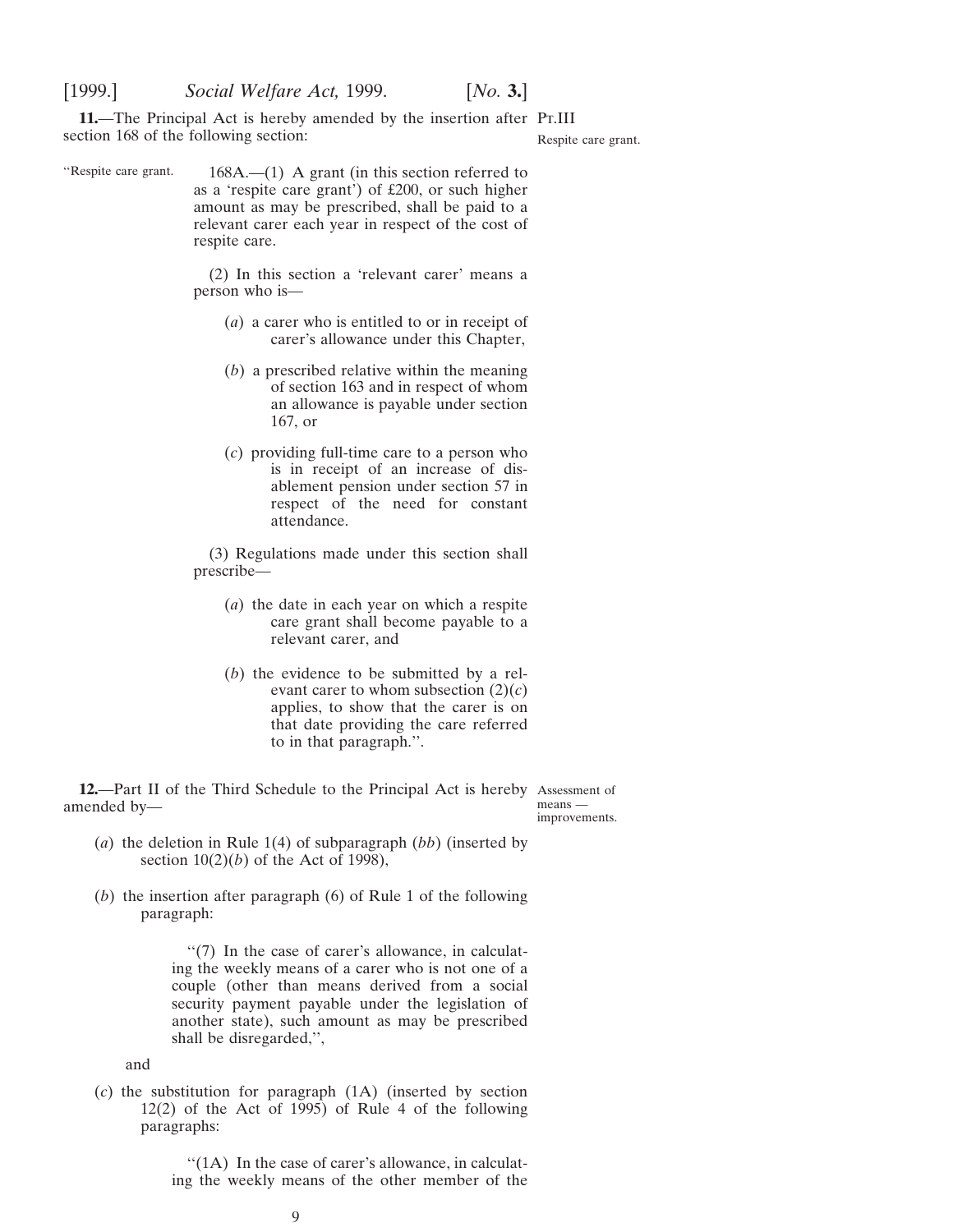<span id="page-9-0"></span>P<sub>T</sub>.III S<sub>.12</sub>

couple for the purposes of paragraph (1) the following shall be disregarded—

- (*a*) an amount, not exceeding the maximum amount set out in column (2), reference 3 of Part I of the Second Schedule, of a social security payment payable under the legislation of another state, and
- (*b*) an amount, not exceeding half the amount set out in column (4), reference 3 of Part I of the Second Schedule, of a social security payment payable under the legislation of another state in respect of each qualified child for which an increase is granted under section 165(1) (as amended by section 23 of the Act of 1997).

(1B) In the case of carer's allowance, in calculating the weekly means of the couple (other than means derived from a social security payment payable under the legislation of another state), such amount as may be prescribed shall be disregarded.''.

Amendments consequential on *section 10*. **13.**—Each provision of the Principal Act mentioned in *column (1)* of *Schedule C* to this Act is hereby amended in the manner specified in *column (2)* of that Schedule opposite the mention of that provision in *column (1).*

Commencement (*Part III*). **14.**—This Part shall come into operation on such day or days as the Minister may appoint by order or orders either generally or with reference to any particular purpose or provision and different days may be so appointed for different purposes or different provisions.

#### PART IV

### Farm Assist

Farm assist. **15.**—Part III of the Principal Act is hereby amended by the insertion after Chapter 13 (inserted by section 15 of the Act of 1997) of the following Chapter:

### ''CHAPTER 14

#### Farm Assist

Interpretation. 191L.—(1) In this Chapter and in the Third Schedule—

> 'farming' means farming farm land including commonage, which—

- (*a*) is owned, and used for the purposes of husbandry,
- (*b*) is leased, and used for the purposes of husbandry, or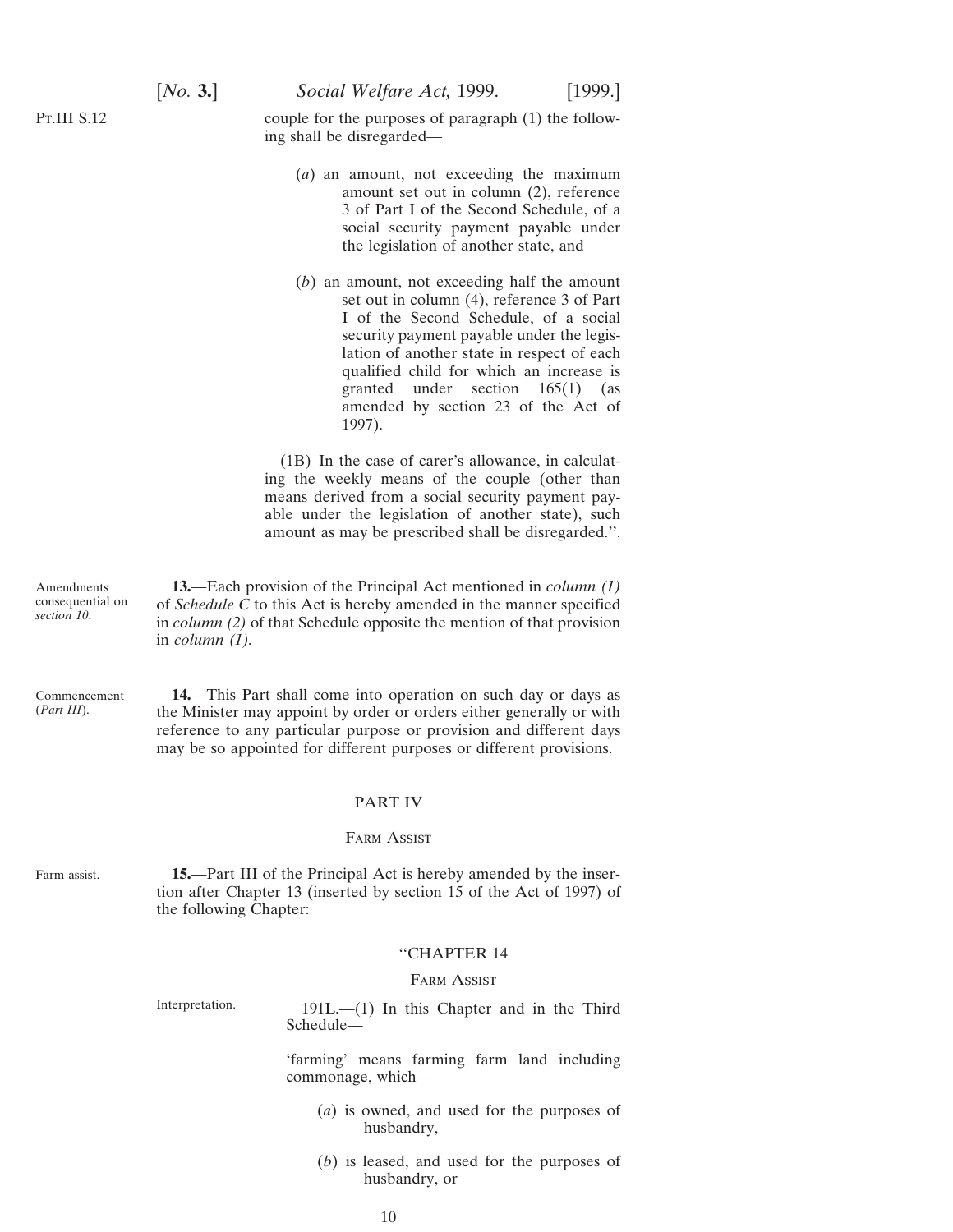(*c*) does not form part of a larger holding Pt.IV S.15 and is used for the purposes of husbandry,

by the claimant;

'farmer' means a person engaged in farming;

'husbandry' means the working of the land with the object of extracting the traditional produce of the land;

'weekly means' means the yearly means divided by 52:

Provided that the amount so calculated shall be rounded up to the nearest £1 where it is a multiple of 50p but not also a multiple of £1 and shall be rounded to the nearest £1 where it is not a multiple of 50p or £1.

(2) For the purposes of this Chapter, means shall be calculated in accordance with the Rules contained in Part IV of the Third Schedule.

Entitlement to 191M.—(1) Subject to this Act and to regu-<br>allowance. lations made thereunder, an allowance (in this Act referred to as 'farm assist') shall be payable to a farmer if—

- (*a*) he or she has attained the age of 18 years and is under pensionable age, and
- (*b*) his or her weekly means, subject to subsection (2), do not exceed the amount of farm assist (including any increases thereof) that would be payable to the farmer under this Chapter if he or she had no means.

(2) Where the spouse of a claimant for farm assist is not the claimant's qualified adult, or is a spouse in respect of whom an increase is payable by virtue of regulations made under section 245A, the means of the claimant shall be taken to be one-half the means.

Rate of allowance 191N.—(1) Subject to this Chapter, the rate (in (including increases this Chapter referred to as 'the scheduled rate') and children). of farm assist shall be the weekly rate set out in of farm assist shall be the weekly rate set out in column (2) at reference 11 in Part I of the Fourth Schedule, increased by—

> (*a*) the amount set out in column (3) of that Part opposite that reference for any period during which the claimant or beneficiary has a qualified adult, subject to the restriction that, except where regulations otherwise provide, the claimant or beneficiary shall not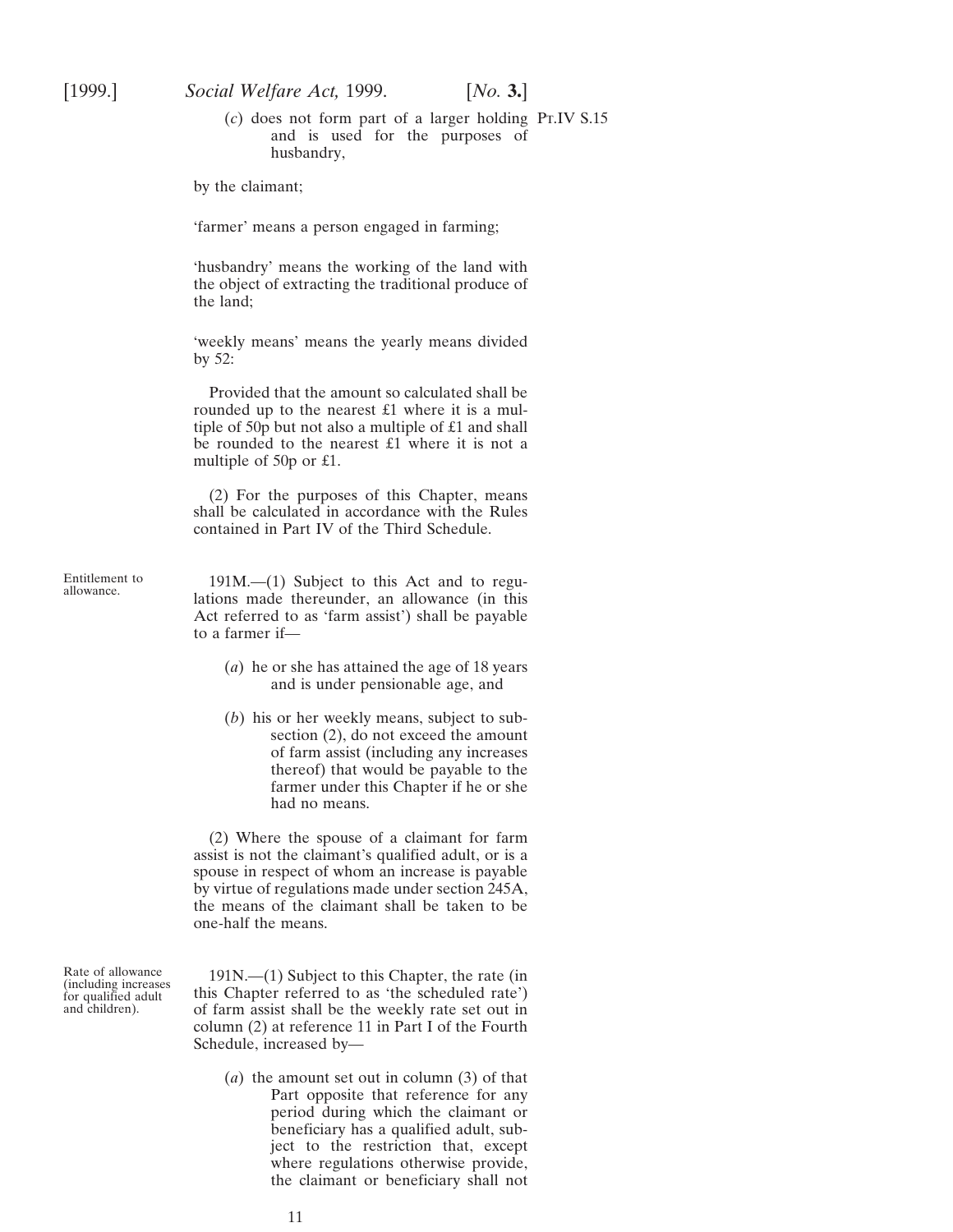Pt.IV S.15

be entitled for the same period to an increase of the allowance under this subparagraph in respect of more than one person, and

- (*b*) the appropriate rate set out in column (4) of that Part opposite that reference in respect of each qualified child who normally resides with the claimant or beneficiary.
- (2) Farm assist shall be payable—
	- (*a*) where the weekly means of the claimant or beneficiary are less than £1, at the scheduled rate,
	- (*b*) where such weekly means are equal to £1, at the scheduled rate reduced by £1, and
	- (*c*) where such weekly means exceed £1, at the scheduled rate, reduced by £1 for each amount (if any) of £1 by which those weekly means exceed £1:

Provided that, if the weekly means of the claimant or beneficiary are equal to or exceed the scheduled rate, no farm assist shall be payable.

Amount of payment 1910.—Any increase of farm assist payable<br>in respect of qualified child in pursuant to section 191N in respect of a qualified  $\frac{1}{2}$  and the pursuant to section 191N in respect of a qualified certain cases. child who normally resides with the claimant or child who normally resides with the claimant or beneficiary and with the spouse of the claimant or beneficiary shall be payable at the rate of onehalf of the appropriate amount in any case where the spouse of the claimant or beneficiary is not a qualified adult, and section 191N shall be construed and have effect accordingly.

Total amount 191P.—(1) Subject to subsection (3), where one payable to a couple. of a couple is entitled to disability benefit, unemployment benefit, injury benefit, disablement pension, old age (contributory) pension, old age (non-contributory) pension, retirement pension or invalidity pension and the other is entitled to farm assist, the total of the amount payable to them by way of such benefit or pension and such farm assist (in this subsection referred to as 'the relevant amount') shall not exceed the total amount of benefit or pension, as the case may be, (including any increases thereof, where appropriate), or the total amount of farm assist (including any increases thereof, where appropriate), whichever is the greater (in this subsection referred to as 'the greater amount') that would be payable if only one of the couple were in receipt of benefit, pension or farm assist, as the case may be, and, if the relevant amount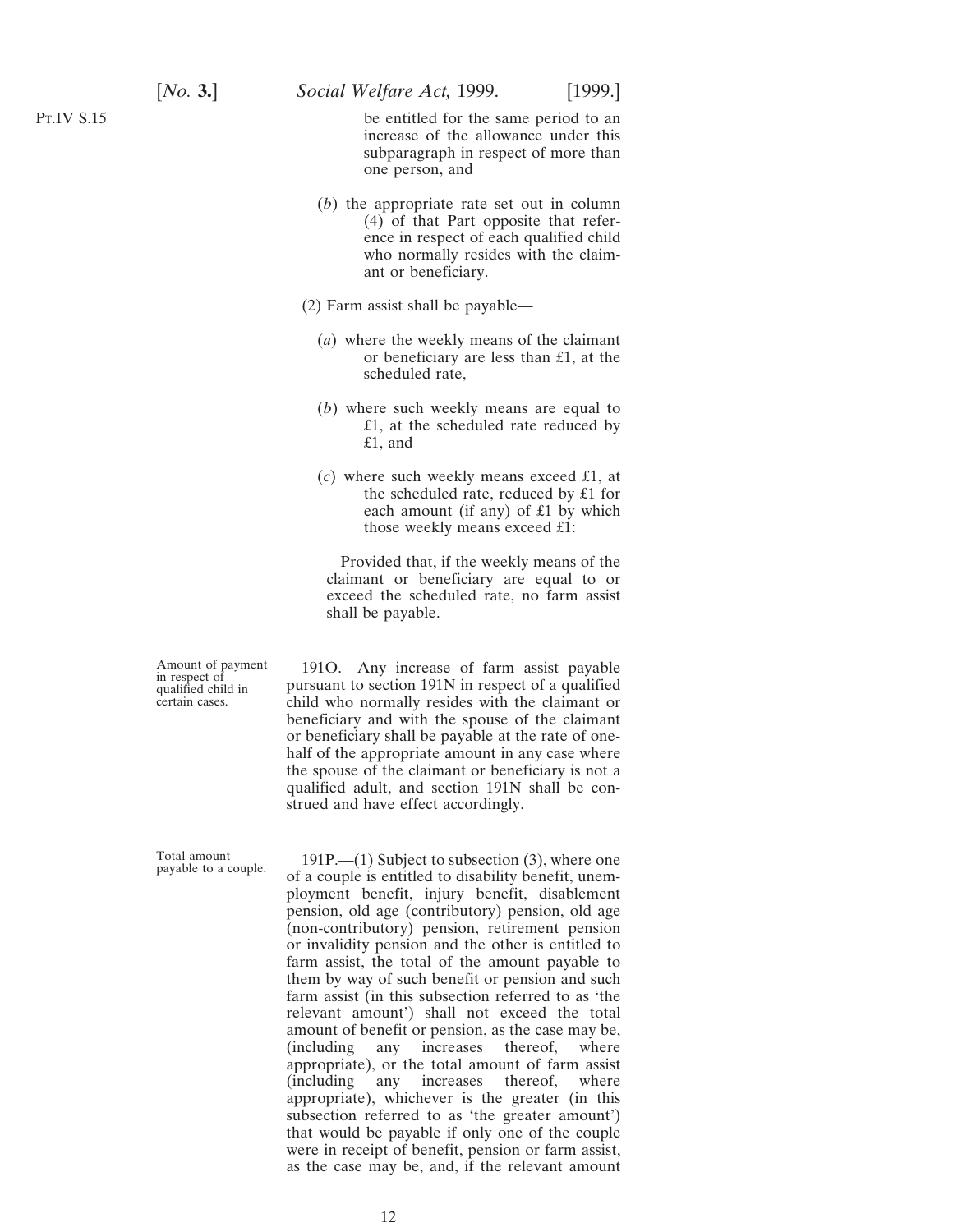would but for this subsection exceed the greater PT.IV S.15 amount, the amount of farm assist payable to the spouse who is entitled to such farm assist shall be reduced by the amount of the excess.

(2) Subject to subsection (3), where one of a couple is entitled to unemployment assistance, pre-retirement allowance, disability allowance or farm assist and the other is entitled to farm assist, the total amount payable to them pursuant to this Act shall not exceed the amount which would be payable if only one of them was entitled to be paid unemployment assistance, pre-retirement allowance, disability allowance or farm assist, as the case may be, (including any increases thereof, where appropriate), and each of them shall be entitled to be paid one-half of the amount which would be payable to him or her if only one of the couple were in receipt of the assistance or allowance.

(3) In the case of a farmer who, immediately prior to the payment of farm assist was in receipt of unemployment assistance or pre-retirement allowance or disability allowance and to whom the provisions of sections 122 (1) or (4) or 191E applied, *section 32(2)* of the *Social Welfare Act, 1999*, shall apply as if the farmer continued to receive unemployment assistance or pre-retirement allowance or disability allowance, as the case may be.

(4) In this section 'couple' means a married couple who are living together or a man and woman who are not married to each other but are cohabiting as husband and wife.

Disqualifications. 191Q.—(1) A farmer shall be disqualified for receiving farm assist while he or she is—

- (*a*) employed during any week under a scheme administered by An Foras Áiseanna Saothair and known as Community Employment,
- (*b*) participating in a scheme administered by the Minister and known as Back-To-Work Allowance,
- (*c*) participating in a scheme administered by the Minister and known as Part-Time-Job Incentive, or
- (*d*) participating in a scheme administered by the Minister and known as Area-Enterprise Allowance.

(2) A farmer shall not be entitled to receive farm assist while attending a course of study, other than in such circumstances and subject to such conditions and for such periods as may be prescribed.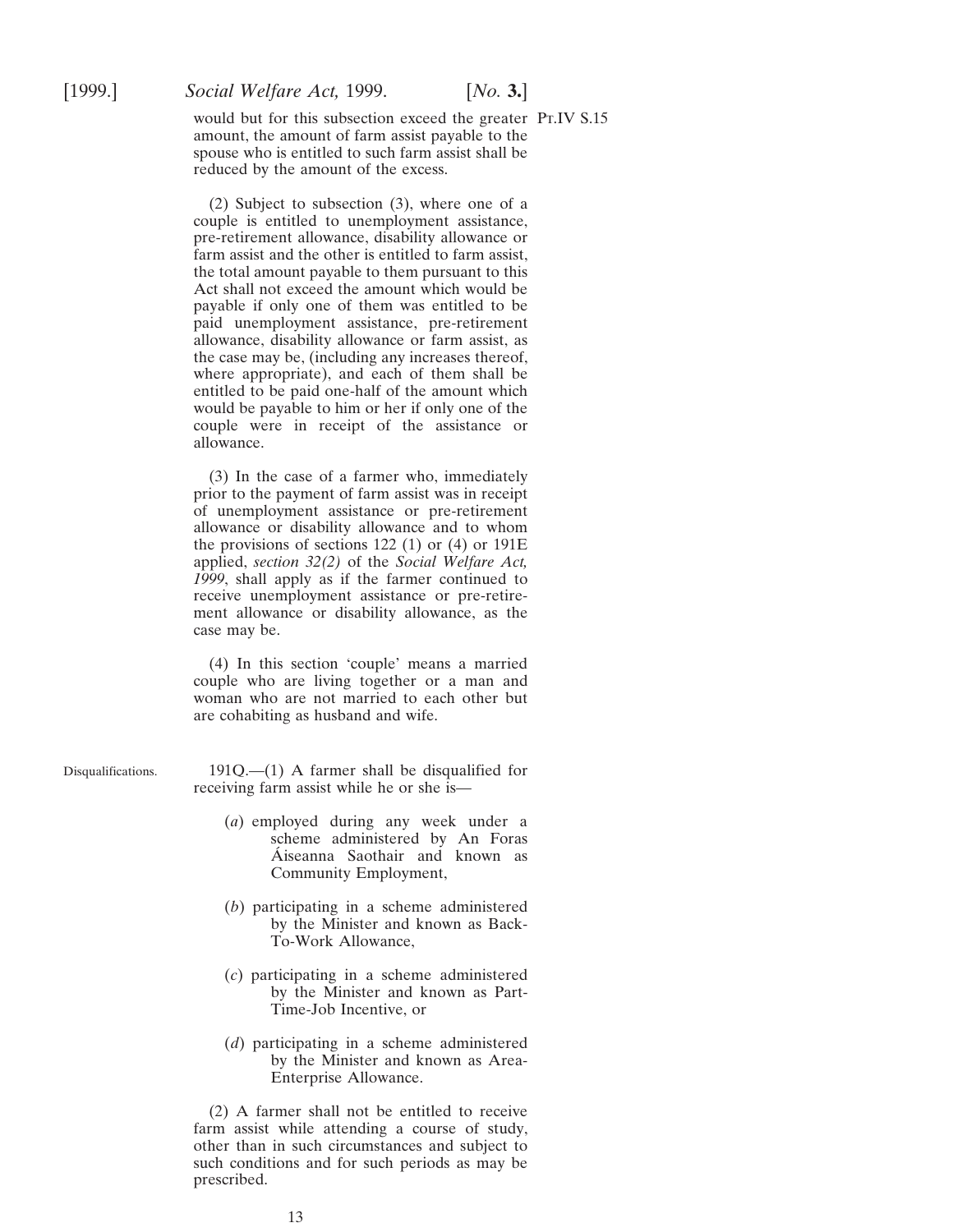<span id="page-13-0"></span>Pt.IV S.15

(3) In subsections (2) and (4) 'academic year', 'a course of study' and 'institution of education' have the same meanings as in section 126(2).

(4) In this section, a farmer shall be regarded, subject to regulations made under subsection (2), as attending a course of study—

- (*a*) for the period of 3 months immediately following the completion or the leaving by that person of second level education or the completion of the Leaving Certificate Examination of the Department of Education and Science (whichever is the later),
- (*b*) for the duration of an academic year, or
- (*c*) for the period immediately following the completion of one academic year, other than the final academic year of a course of study, up to the commencement of the following academic year.''.

Amendment to Third Schedule of the Principal Act. **16.**—The Third Schedule to the Principal Act is hereby amended by the insertion after Part III of the following Part:

#### ''PART IV Section 191M.

#### Farm Assist

1. In calculating the means of a farmer for the purposes of Chapter 14 of Part III, account shall be taken of the following—

(1) the gross income received by the farmer or his or her spouse from:

- (*a*) farming (other than the use of a domestic dwelling, or farm building owned and occupied, furniture and personal effects), and
- (*b*) any other form of self-employment less—
	- (i) any expenses necessarily incurred in carrying on farming or other form of self-employment, and
	- (ii) where the farmer has a qualified child, who normally resides with him or her, an amount of—
		- (I) £100 per annum in respect of each of the first two qualified children, and
		- (II) £200 per annum in respect of each subsequent qualified child,

calculated at the rate of 80 per cent.;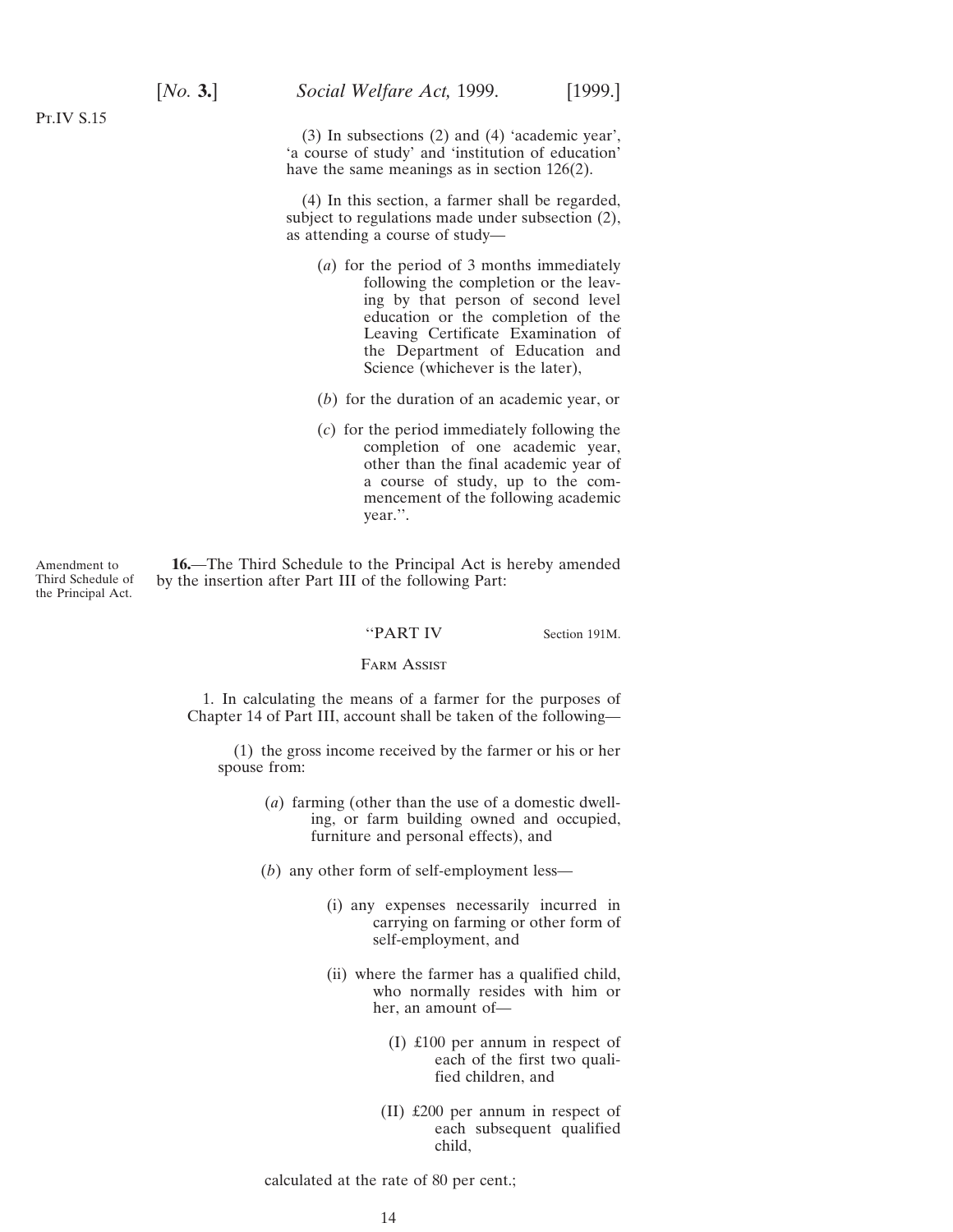(2) the yearly value ascertained in the prescribed manner of Pt.IV S.16 all property belonging to him or her or to his or her spouse (not being a farm of land owned or leased either by him or her or by his or her spouse) which is invested or is otherwise put to profitable use or which, though capable of investment or profitable use is not invested or put to profitable use by the farmer or his or her spouse;

(3) all other income which the farmer or his or her spouse may reasonably expect to receive during the succeeding year in cash, whether as contributions to the expenses of the household or otherwise, but excluding—

- (*a*) any moneys received by way of benefit, pension, assistance, allowance, supplement or continued payment for qualified children under Part II, III, IV,  $\hat{V}$  or VA or by way of a payment corresponding to child benefit under Part IV, from another Member State,
- (*b*) any income arising from a bonus under a scheme administered by the Minister for Arts, Heritage, Gaeltacht and the Islands for the making of special grants to parents or guardians resident in the Gaeltacht or Breac-Ghaeltacht (as defined in such scheme) of children attending primary schools,
- (*c*) in the case of a qualified applicant under a scheme administered by the Minister for Arts, Heritage, Gaeltacht and the Islands and known as Scéim na bhFoghlaimeoirí Gaeilge, any income received under that scheme in respect of a person who is temporarily resident with the qualified applicant, together with any other income received in respect of such temporary resident,
- (*d*) an amount of an allowance, dependant's allowance, disability pension or wound pension under the Army Pensions Acts, 1923 to 1980, or a combination of such allowances and such pensions so far as such amount does not exceed £80 per year,
- (*e*) any moneys received from a charitable organisation, being a body whose activities are carried on otherwise than for profit (but excluding any public or local authority) and one of whose functions is to assist persons in need by making grants of money to them,
- (*f*) such amount as may be prescribed of income from employment by a health board or by a person approved by a health board, as a home help,
- (*g*) any moneys received by way of training allowance from an organisation while undergoing a course of rehabilitation training provided by the organisation (being an organisation approved of by the Minister for Health and Children for the purposes of the provision of such training),
- (*h*) any moneys, except so far as they exceed £104 per year, received by a farmer or by his or her spouse in respect of work as an outworker under a scheme that is, in the opinion of the Minister, charitable in character and purpose,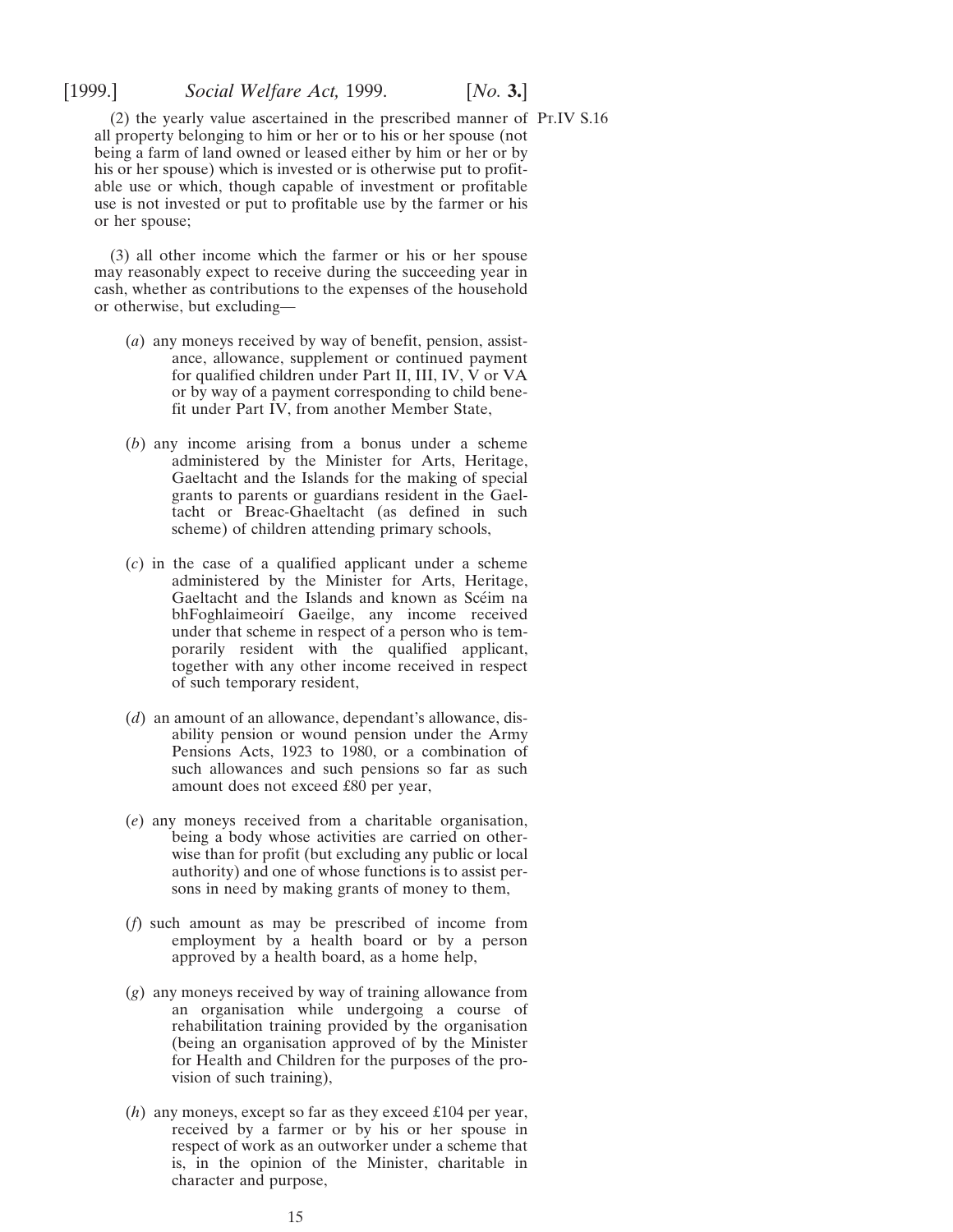Pt.IV S.16

- (*i*) where the farmer or his or her spouse is engaged on a seasonal basis in the occupation of fishing, one-half of so much of the income derived therefrom as does not exceed £120 per year and one-third of so much of such income as exceeds £120 per year but does not exceed £300 per year,
- (*j*) payments by a health board in respect of a child who is boarded out,
- (*k*) subject to paragraph (5), all moneys earned by the farmer or his or her spouse in respect of current personal employment under a contract of service,
- (*l*) in such cases as may be prescribed, any moneys received by way of a maintenance grant under a scheme administered by the Minister for Education and Science under the Local Authorities (Higher Education Grants) Acts, 1968 to 1992,
- (*m*) any moneys received by way of a mobility allowance payable under section 61 of the Health Act, 1970,
- (*n*) an amount of £1,000 per annum from the harvesting of seaweed,
- (*o*) subject to paragraph (5), any moneys earned by the farmer or his or her spouse from insurable employment of a seasonal nature,
- (*p*) payments by a health board in respect of the provision of accommodation for a child under section 5 of the Child Care Act, 1991,
- (*q*) all income received under the following schemes:
	- (i) the Rural Environment Protection Scheme administered by the Minister for Agriculture and Food, and
	- (ii) the Special Areas of Conservation Scheme administered by the Minister for Arts, Heritage, Gaeltacht and the Islands,

except in so far as such income exceeds the sum of—

- (I) £2,000, plus
- (II) one-half of any amount in excess of £2,000 received under those schemes, plus
- (III) any expenses necessarily incurred in participating in those schemes,
- (*r*) such other income received by a farmer or his or her spouse as may be prescribed;

(4) all income and the yearly value ascertained in the prescribed manner of all property of which the farmer or his or her spouse have directly or indirectly deprived themselves in order to qualify for the receipt of farm assist, but where such income or the yearly value of the property so ascertained has reduced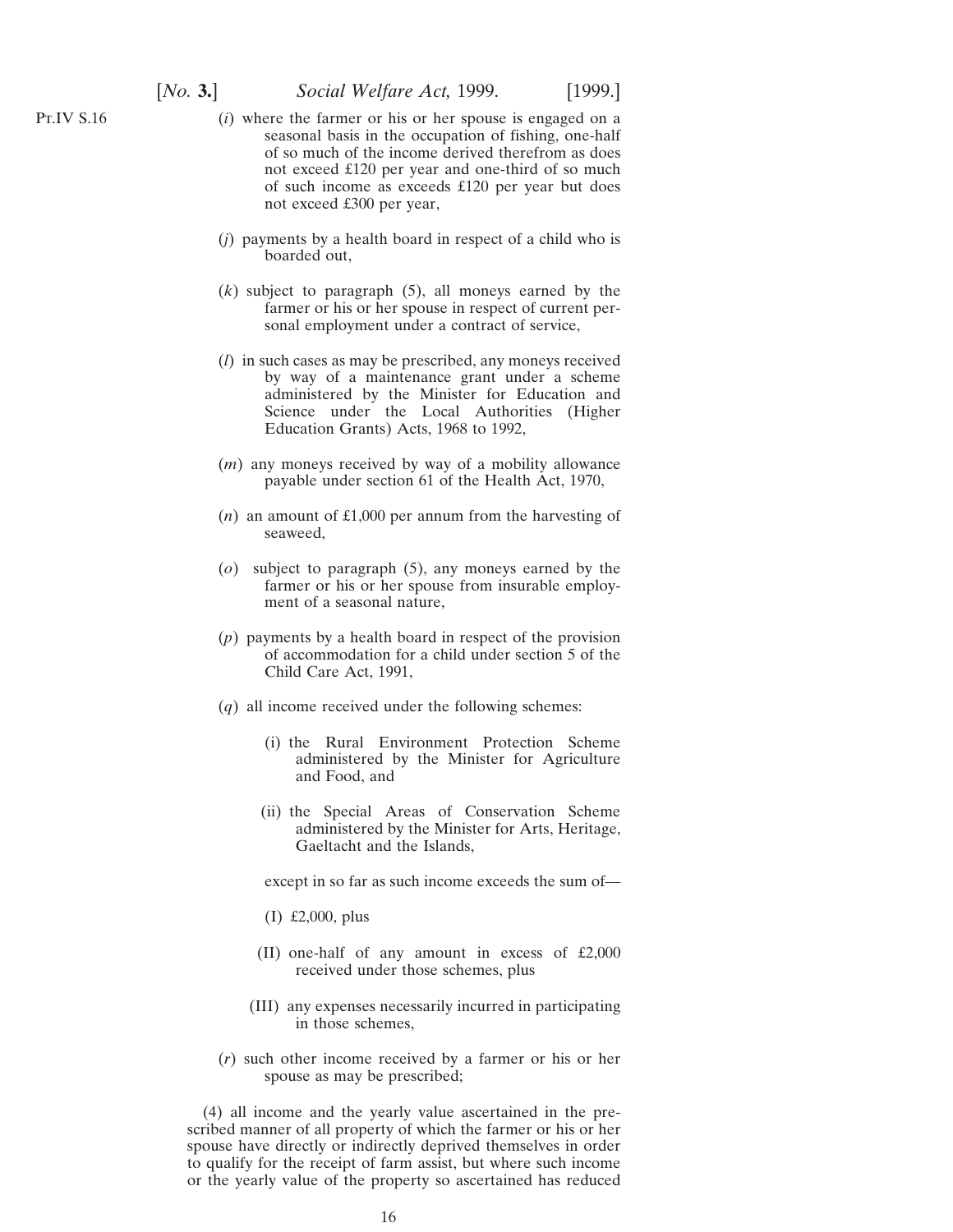<span id="page-16-0"></span>

since the date of calculation, the calculation may be revised, sub- PT.IV S.16 ject to such conditions and in such circumstances as may be prescribed:

Provided that any such regulations shall not cause the income or yearly value of the property taken to be part of the means to be increased;

(5) in the case of a farmer or his or her spouse engaged in current personal or seasonal employment, the value, ascertained in the prescribed manner, of any moneys derived from the said employment and the value so calculated shall be deemed to constitute the weekly means of that person from such employment.

2. In Rule 1(3), the income of a person shall, in the absence of other means of ascertaining it, be taken to be the income actually received during the year immediately preceding the date of calculation.

3. In this Schedule 'spouse' means—

- (*a*) each person of a married couple who are living together, or
- (*b*) a man and woman who are not married to each other but are cohabiting together as husband and wife.

4. The Minister may by regulations vary the provisions of Rule 1.''.

17.—(1) The Principal Act is hereby amended by—

Amendments consequential on *section 15*.

(*a*) the insertion in Part I of the Fourth Schedule (inserted by *section 5* of this Act) after the rate of assistance contained at reference 10 of the following rates:

"11. Farm Assist | 73.50 | 43.20 | 13.20 | — | — | —",

and

(*b*) the insertion after section 138 of the following section:

''138A.—In the case of a person who was in receipt of farm assist under Chapter 14 of Part III immediately prior to becoming entitled to old age (non-contributory) pension, the weekly rate of pension payable shall be either—

- (*a*) the rate payable in accordance with sections 136, 137 and 138, or
- (*b*) an amount equal to the rate of farm assist which was payable in accordance with sections 191N and 191O immediately prior to becoming entitled to old age (non-contributory) pension,

whichever is the greater amount.''.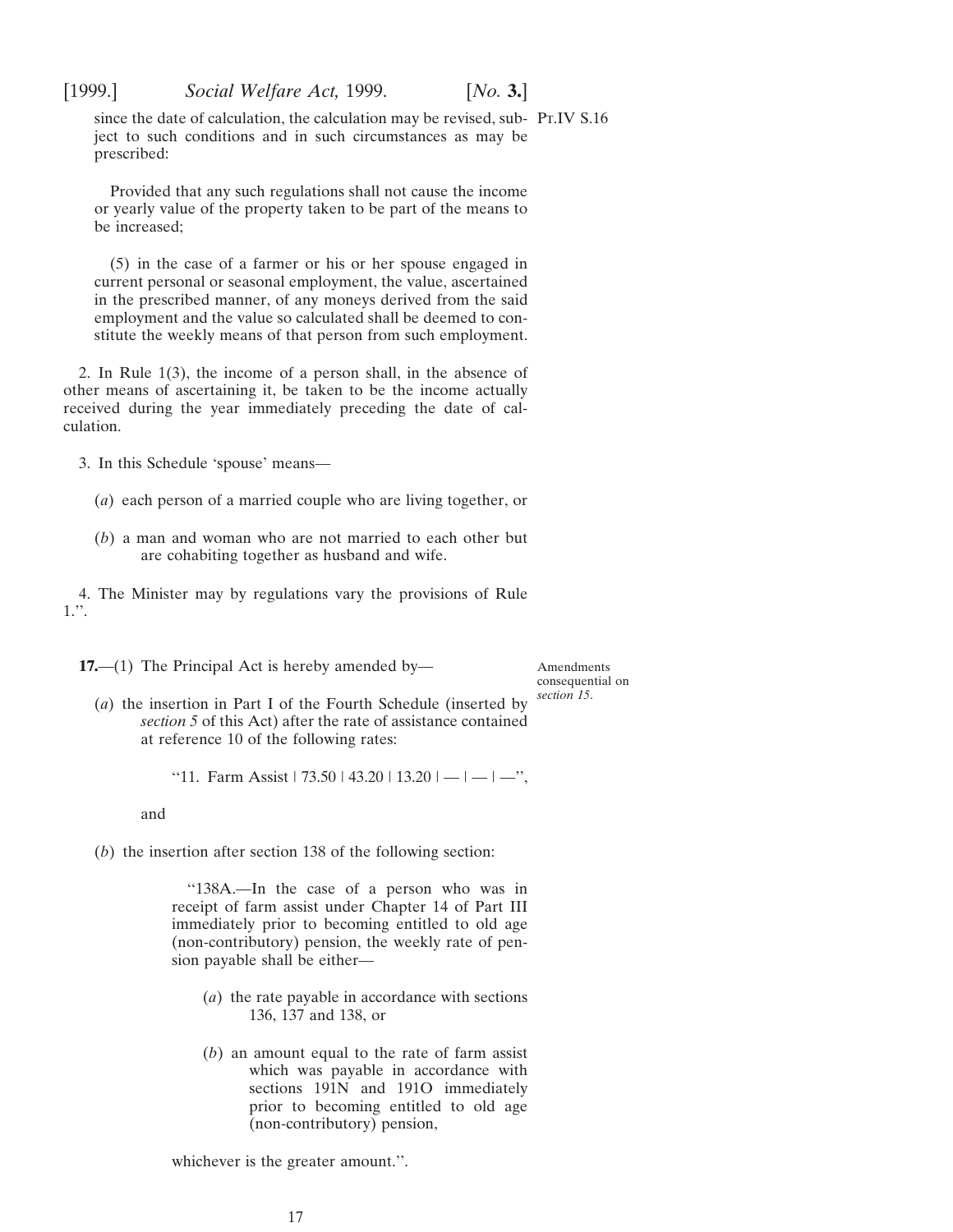[*No.* **3.**] *Social Welfare Act,* 1999. [1999.]

- <span id="page-17-0"></span>Pt.IV S.17 (2) Each provision of the Principal Act mentioned in *column (1)* of *Schedule D* to this Act is hereby amended in the manner specified in *column (2)* of the Schedule opposite the mention of that provision in *column (1)*.
- Commencement (*Part IV*). **18.**—This Part shall come into operation on such day or days as the Minister may appoint by order or orders either generally or with reference to any particular purpose or provision and different days may be so appointed for different purposes or different provisions.

#### PART V

#### Improvements in Social Welfare Schemes

Bereavement grant. **19.**—(1) The Principal Act is hereby amended by the substitution for Chapter 19 of Part II of the following Chapter:

#### ''Chapter 19

#### Bereavement Grant

Entitlement to 114. (1) Subject to this Act, a bereavement grant.<br>grant shall be payable, to such person or persons as may be prescribed, on the death of—

- (*a*) (i) a pensioner,
	- (ii) a qualified adult,
	- (iii) a spouse of a pensioner,
	- (iv) a qualified child in respect of whom an increase of pension specified in paragraphs (*a*) to (*f*) in the definition of 'pensioner' was being paid at the time of death,
	- (v) an orphan, or
	- (vi) a person to whom an orphan's (contributory) allowance is payable under section 109,
	- or
- (*b*) (i) an insured person,
	- (ii) the spouse of an insured person,
	- (iii) the widow or widower of a deceased insured person, or
	- (iv) a qualified child other than a qualified child referred to in paragraph (*a*)(iv),

if the contribution conditions in section 115 are satisfied: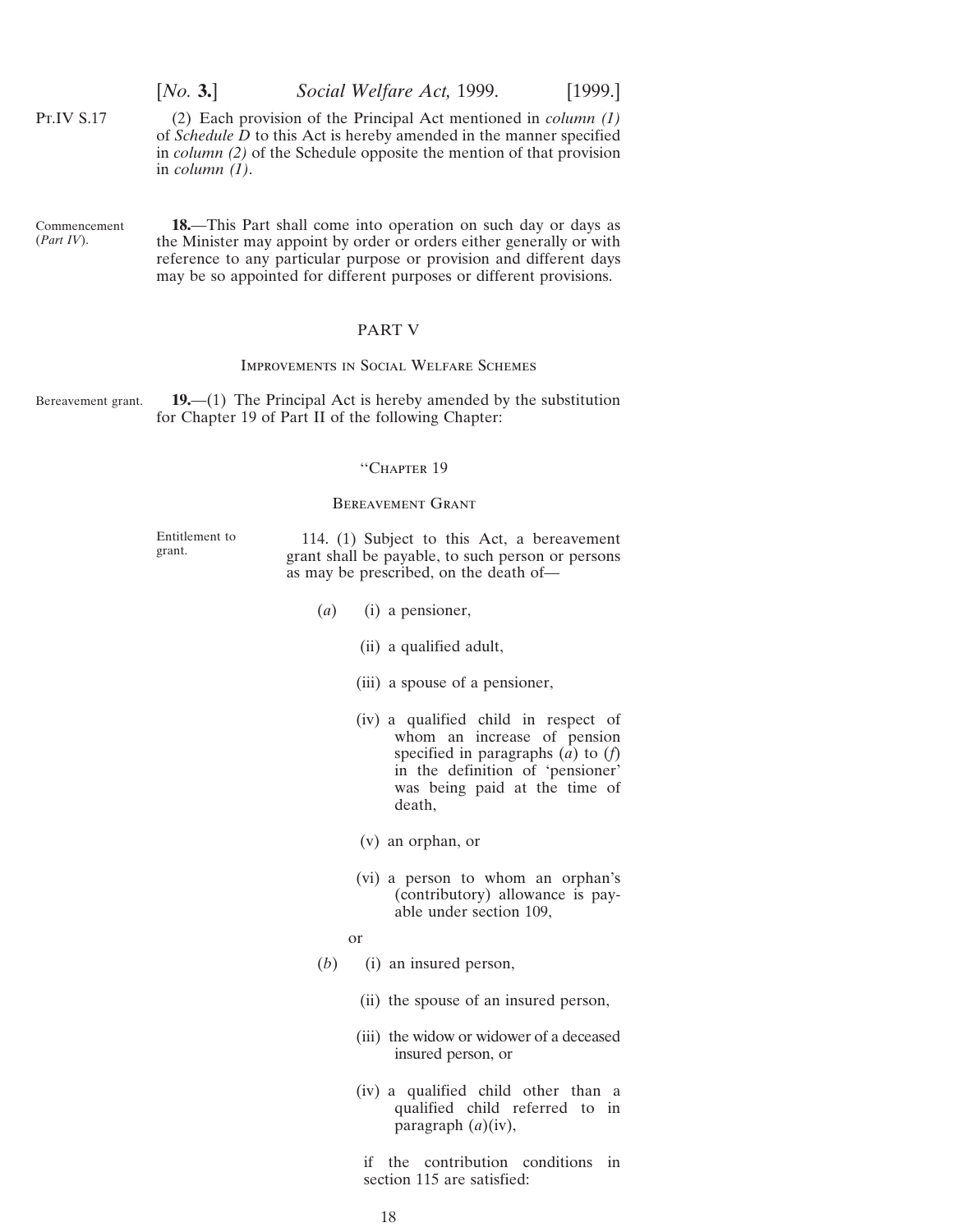Provided that only one bereavement grant shall PT.V S.19 be paid by virtue of this section on any one death.

(2) In this Chapter—

'orphan' means a person in respect of whom an orphan's (contributory) allowance is payable under Chapter 17;

'pensioner' means a person who, at the time of his or her death, was in receipt of one of the following payments:

- (*a*) old age (contributory) pension,
- (*b*) retirement pension,
- (*c*) invalidity pension,
- (*d*) widow's (contributory) pension,
- (*e*) widower's (contributory) pension, or
- (*f*) deserted wife's benefit, or

would have been in receipt of one of the said payments but for receipt by the person of an old age (non-contributory) pension, a blind pension, a widow's or widower's (non-contributory) pension or a carer's allowance at a higher rate;

'qualified adult' means a person in respect of whom an increase of benefit specified in paragraphs (*a*) to (*c*) in the definition of 'pensioner' was being paid at the time of death, or in respect of whom such an increase would have been payable but for the receipt by the qualified adult of an old age (non-contributory) pension, a blind pension or a carer's allowance in his or her own right;

'qualified child', in section  $114(1)(b)$ , means a person—

- (*a*) who, at the date of death, is under the age of 18 years or over the age of 18 years and under the age of 22 years, and is receiving full-time education, the circumstances of which will be specified in regulations,
- (*b*) who is ordinarily resident in the State on that date, and
- (*c*) in respect of whose death the relevant contribution conditions for bereavement grant are not satisfied by such person's insurance or the insurance of such person's spouse;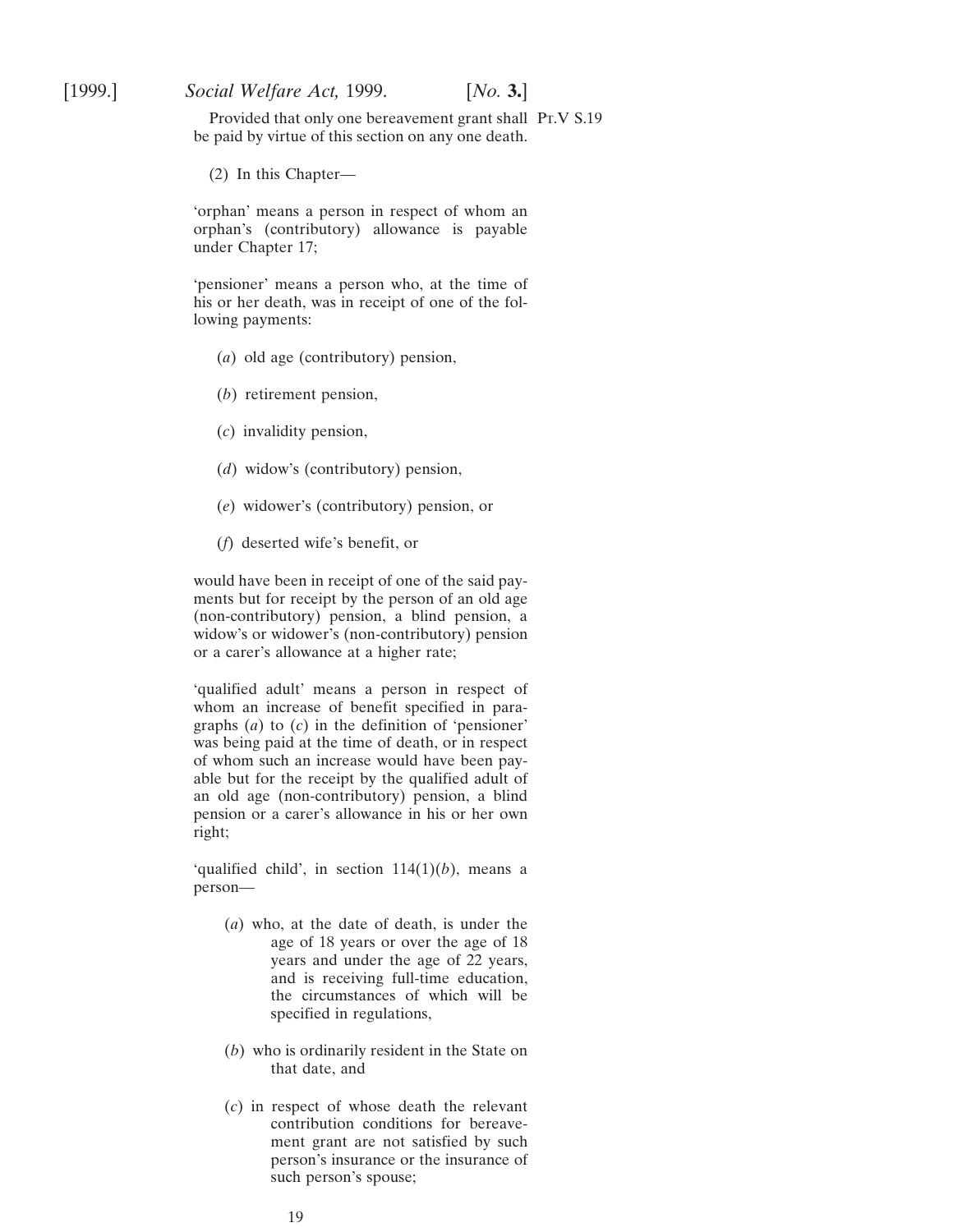Pt.V S.19

'relevant date' means the date of death of the deceased person or the date of death of the relevant insured person or the date of attainment of pensionable age of the relevant insured person, whichever occurs first, whether the deceased is the relevant insured person or not;

'relevant insured person' means—

- (*a*) in case the deceased person was a qualified child—
	- (i) the father or mother of such deceased person,
	- (ii) the person with whom such deceased person at the date of death is determined, in accordance with regulations made under section  $3(5)$ , to have been normally residing or with whom he or she would have been normally so residing if he or she had not been committed to a reformatory or an industrial school, or
	- (iii) the spouse of the person referred to in subparagraph (ii),
	- or
- (*b*) in any other case, the deceased person or the spouse of the deceased person;

'yearly average' means the average per contribution year of contribution weeks in respect of which the relevant insured person has qualifying contributions, voluntary contributions or credited contributions in the appropriate period specified in section  $115(1)(b)(ii)$ .

Conditions for 115. (1) The contribution conditions for a receipt.<br>
bereavement grant are that before the relevant date the relevant insured person has qualifying contributions in respect of not less than—

- (*a*) 156 contribution weeks since his or her entry into insurance, or
- (*b*) 26 contribution weeks since his or her entry into insurance, and
	- (i) has qualifying contributions, voluntary contributions or credited contributions in respect of not less than 39 contribution weeks in the last complete contribution year before the beginning of the benefit year in which the relevant date occurs, or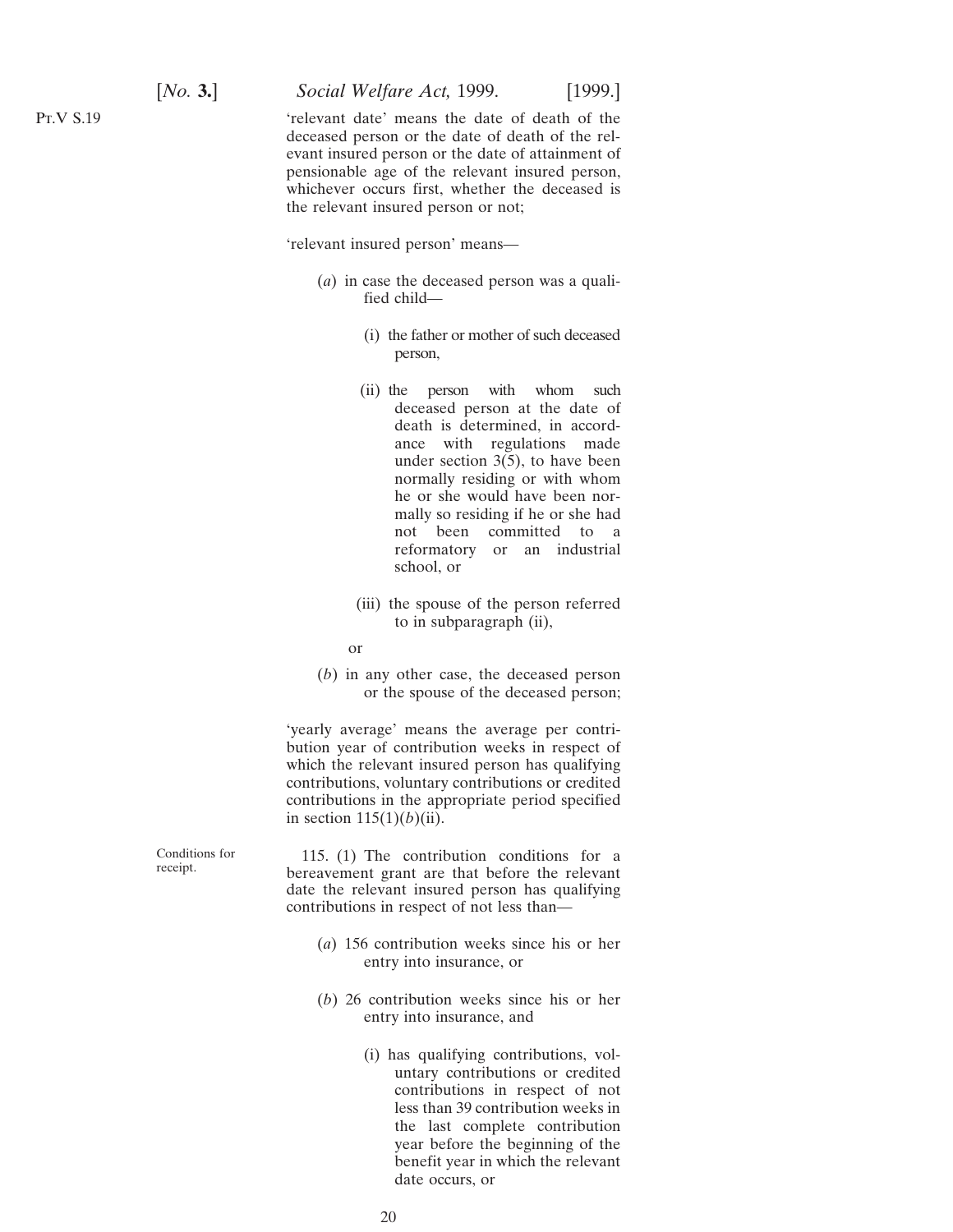- (ii) has a yearly average of 39 qualify-  $Pr.V S.19$ ing contributions, voluntary contributions or credited contributions for the last 3 or 5 complete contribution years before the beginning of the benefit year in which the relevant date occurs, or
- (iii) has a yearly average of 26 qualifying contributions, voluntary contributions or credited contributions since his or her entry into insurance or the beginning of the contribution year commencing on the 6th day of April, 1979, (whichever is the later) and ending at the end of the last complete contribution year before the beginning of the benefit year in which the relevant date occurs, or
- (iv) has a yearly average of 26 qualifying contributions, voluntary contributions or credited contributions since his or her entry into insurance or the beginning of the contribution year next following the 1st day of October, 1970, (whichever is the later) and ending at the end of the last complete contribution year before the beginning of the benefit year in which the relevant date occurs.

(2) Regulations may provide for modifications of the contribution conditions for receipt of bereavement grant.

(3) Regulations may provide for modifications of the contribution conditions for bereavement grant in the case of a person who was an insured person on the 1st day of October, 1970, and who, during the year subsequent to that date, was absent from the State for any period or was credited with contributions in respect of any period of unemployment, incapacity for work or retirement or is or becomes a voluntary contributor paying contributions at the rate specified in section  $22(1)(b)(ii)$ .

Amount of grant. 116. Subject to this Act, the amount of bereavement grant shall be as set out in column (2) of Part V of the Second Schedule.''.

(2) The substitution in section  $18(1)(g)$  for "or orphan's (contributory) allowance'' of ''or orphan's (contributory) allowance or bereavement grant''.

(3) Each provision of the Principal Act mentioned in *column (1)* of *Schedule E* to this Act is hereby amended in the manner specified in *column (2)* of that Schedule opposite the mention of that provision in *column (1)*.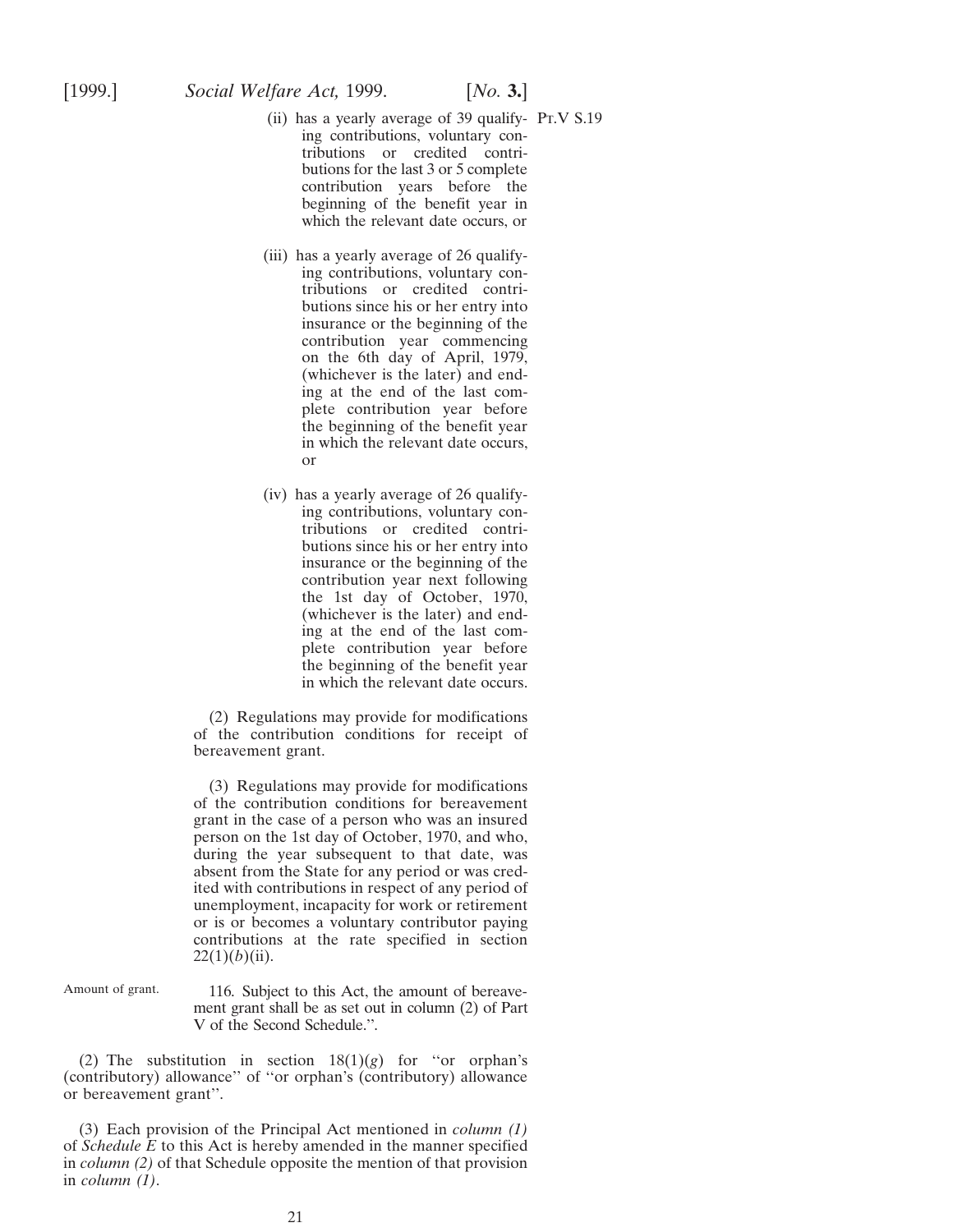<span id="page-21-0"></span>Pt.V S.19

(4) Every reference in the Principal Act and in any other enactment to death grant shall be construed as a reference to bereavement grant.

(5) The amendment effected by this section shall apply to any claim for bereavement grant where the death occurs on or after the 6th day of April, 1999.

Disability allowance — extension of payment.

**20.**—Section 191B of the Principal Act (inserted by section 13 of the Act of 1996) is hereby amended by the substitution for subsections (3) and (3A) (inserted by section 22 of the Act of 1997) of the following subsections:

''(3) Subject to subsections (3A) and (3B), a person shall not be entitled to receive disability allowance for any period during which that person is resident in an institution.

(3A) Subject to this Chapter, regulations may, subject to such conditions and in such circumstances as may be prescribed, provide for entitling to disability allowance a person who would be entitled thereto but for the fact that he or she is resident in an institution, where the person is temporarily resident elsewhere for—

- (i) a period of not less than two days a week, or
- (ii) such other period as may be prescribed:

Provided that in the case of a person to whom paragraph (i) applies, disability allowance payable by virtue thereof shall be payable at a rate less than that specified in the Fourth Schedule.

(3B) Notwithstanding subsections (3) and (3A), where a person who, on or after the 1st day of August, 1999, being a beneficiary of disability allowance, is subsequently admitted to an institution, that person shall, if at the time of admittance to the institution, he or she would otherwise be entitled to receive disability allowance, continue to be so entitled.''.

Pensions for selfemployed — over age 56.

**21.**—Section 84 of the Principal Act is hereby amended by—

- (*a*) the insertion in subsection (2) after paragraph (*d*) of the following paragraph:
	- $f'(e)$  In the case of a person who became a selfemployed contributor for the first time on or after the 6th day of April, 1988, and was not previously an employed contributor under this Act or the National Health Insurance Acts, 1911 to 1952, prior to becoming so insured, and who on or before the 6th day of April, 1988, had attained the age of 56 years but had not attained the age of 62 years, subsection  $(1)(a)$  shall be construed as if '62' were substituted for '56' for the purposes of qualifying for a pension under subsections (16) and (17).'',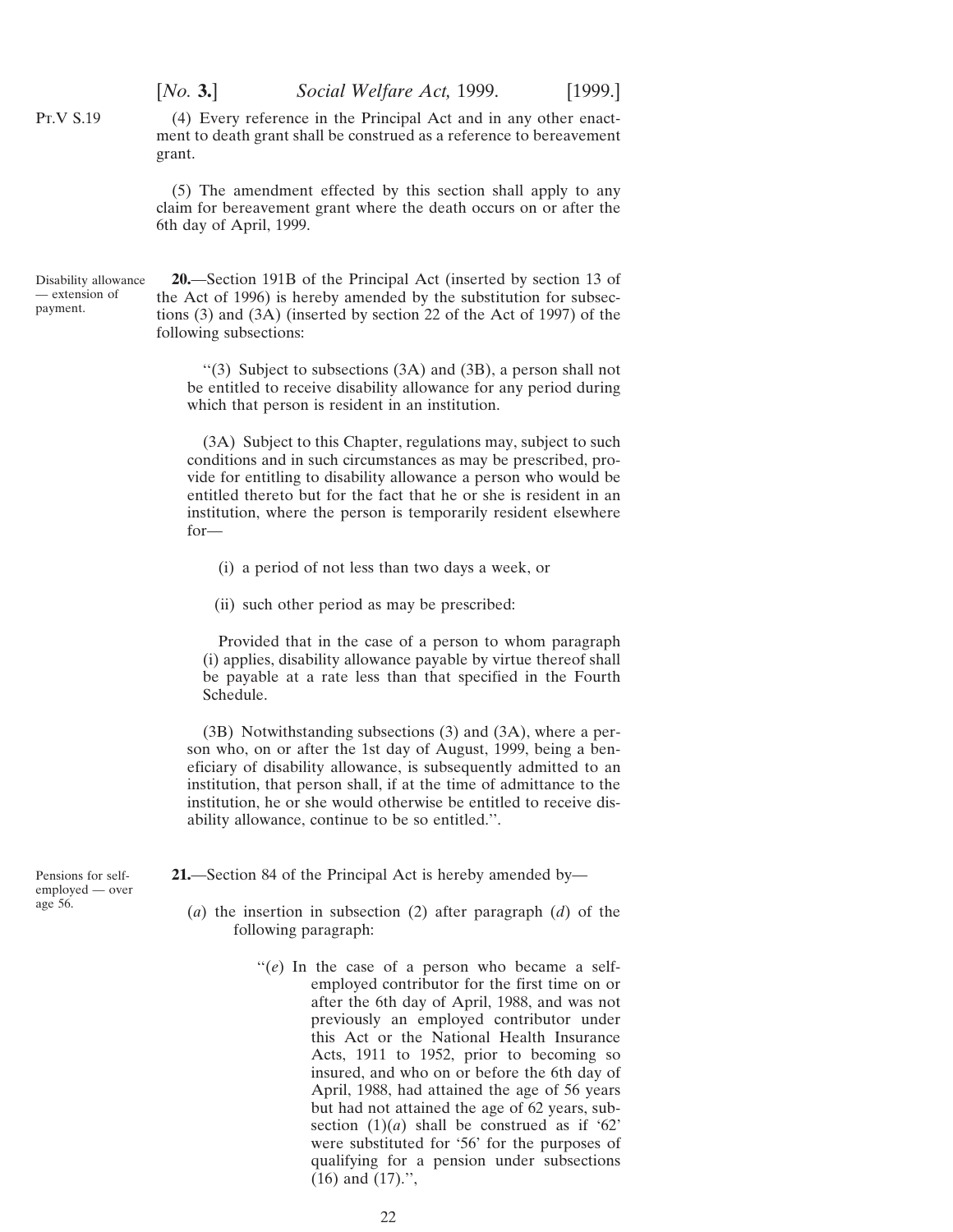<span id="page-22-0"></span>(*b*) the insertion after subsection (15) of the following sub-  $Pr.V S.21$ sections:

> ''(16) Subject to subsection (17), a pension shall be payable in the case of a person who—

- (*a*) became a self-employed contributor for the first time on or after the 6th day of April, 1988, and who on or before that date had attained the age of 56 years and who fails to satisfy the contribution conditions at section 84(1)(*c*) or 84(7), or
- (*b*) satisfies the contribution condition at section  $84(1)(a)$  by virtue of section  $84(2)(e)$  and who, but for section 84(2)(*e*) fails to satisfy the contribution conditions at section 84(1) or 84(7),

and who has qualifying contributions in respect of not less than 260 weeks since becoming a selfemployed contributor.

(17) The rate of pension payable in accordance with subsection (16) shall be payable at half the rate specified in column (2) at reference 3 of Part I of the Second Schedule and any increases payable under section 87 (1) or (2) shall be payable at half the rate specified in columns (3) and (4) at reference 3 of Part I of the Second Schedule.

(18) The total amount payable by way of pension in accordance with subsections (16) and (17) shall be rounded up to the nearest 10p where it is a multiple of 5p but not also a multiple of 10p and shall be rounded to the nearest 10p where it is not a multiple of 5p or 10p.'',

and

(*c*) the substitution in section 87 (1) and (2) for ''The weekly rate'' of ''Subject to this Part, the weekly rate''.

**22.**—Part I of the Third Schedule to the Principal Act is hereby Assessment of amended by—

means fishermen.

- (*a*) the substitution in Rule 1 for paragraph  $(2)(i)$  (inserted by section 26(1) of the Act of 1997) of the following subparagraphs:
	- ''(*j*) where his or her spouse is engaged on a seasonal basis in the occupation of fishing, one-half of so much of the income derived therefrom as does not exceed £120 per year and one-third of so much of such income as exceeds £120 per year but does not exceed £300 per year,
	- (*jj*) other than in the case of disability allowance, and subject to paragraph (8), any income derived by a fisherman from any form of selfemployment,'',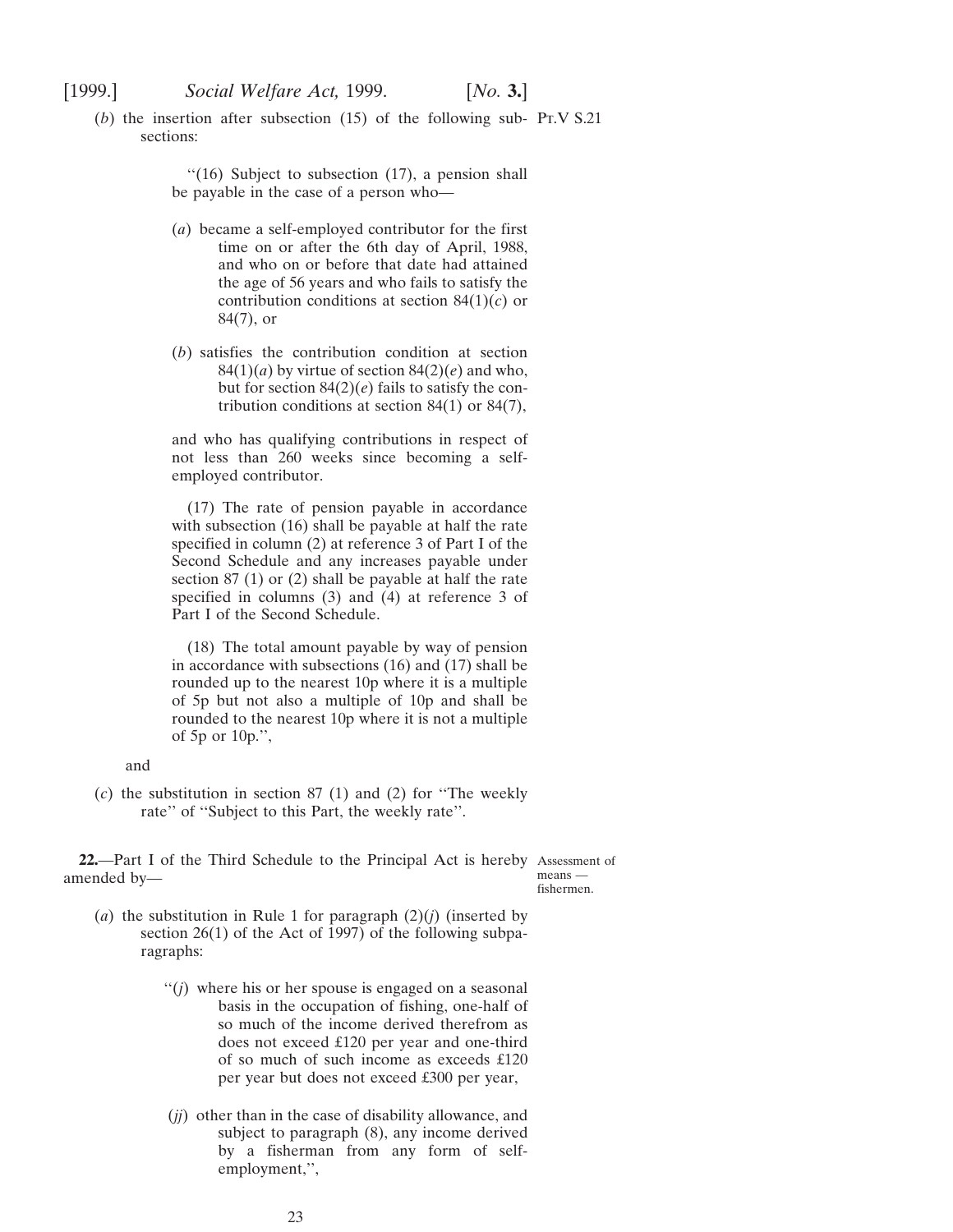Pt.V S.22

(*b*) the insertion in Rule 1 after paragraph (2)(*l*) (inserted by section 26(1) of the Act of 1997) of the following subparagraph:

> ''(*ll*) other than in the case of disability allowance, any expenses necessarily incurred in carrying on any form of self-employment,'',

(*c*) the insertion in Rule 1 after paragraph (7) (inserted by section 22 of the Act of 1996) of the following paragraphs:

> ''(8) in the case of a fisherman, the gross income derived from any form of self-employment less—

- (*a*) any expenses necessarily incurred in carrying on any form of self-employment, and
- (*b*) where the fisherman has a qualified child, who normally resides with him or her, an amount of—
	- (i) £100 per annum in respect of each of the first two qualified children, and
	- (ii) £200 per annum in respect of each subsequent qualified child,

calculated at the rate of 80 per cent.'',

### and

(*d*) the substitution for Rule 3 (inserted by section 16 (3) of the Act of 1995) of the following Rule:

''3. In this Schedule—

'fisherman' means a person engaged in seafishing as a self-employed person—

- (*a*) on a fishing boat entered in the Register of Fishing Boats, or
- (*b*) on a fishing boat and in a place in respect of which a fishing licence (within the meaning of section 3 of the Fisheries (Consolidation) Act, 1959) for fishing for salmon at sea has been issued;

'spouse' means—

- (*a*) each person of a married couple who are living together, or
- (*b*) a man and woman who are not married to each other but are cohabiting together as husband and wife.''.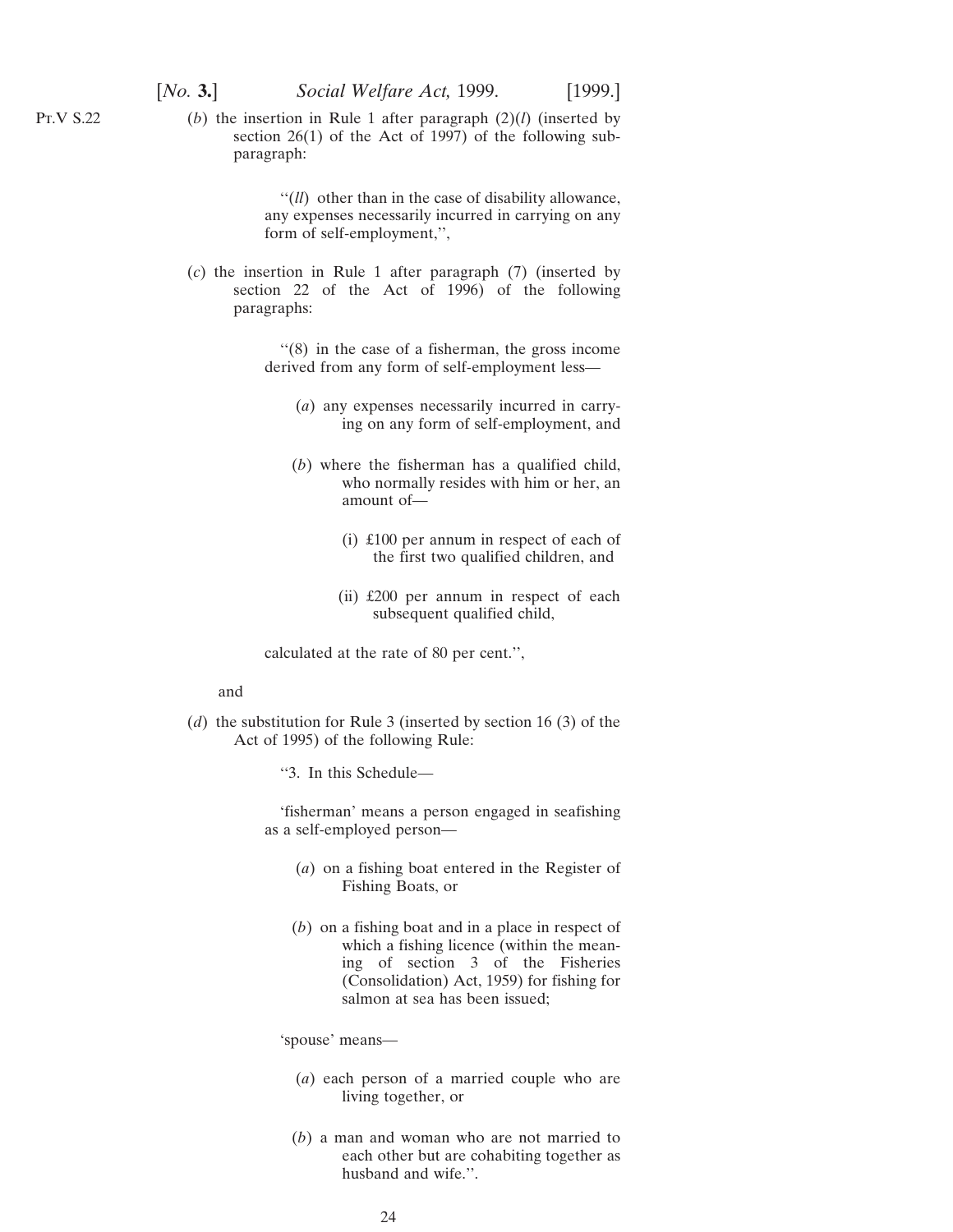<span id="page-24-0"></span>

**23.**—Section 18 of the Act of 1996 is hereby amended by the sub- Pr.V stitution for subsection (4) of the following subsections:

''(4) Notwithstanding the provisions of this Part, where, a woman, has ceased or ceases to be entitled to benefit under Chapter 18 of Part II of the Principal Act by virtue of no longer having at least one qualified child residing with her, she shall, on reaching the age of 40 years, where but for this Part she would be entitled to the said benefit, again become and continue to be entitled to the said benefit, for the duration of her continuous entitlement thereto, in accordance with the provisions of the

(5) In the case of a person to whom subsection  $(2)$ ,  $(3)$  or  $(4)$ applies and who is disqualified for receipt of a relevant payment by virtue of section  $211(1)(a)$  or (14) of the Principal Act, where but for that disqualification she would be entitled to the said relevant payment, she shall again become entitled to the said relevant payment at the expiration of the disqualification in any case where the period of disqualification does not exceed 12 months.''.

Principal Act and regulations made thereunder.

**24.**—(1) Section 32 (9) (inserted by section 12 of the No. (2) Act Volunteer of 1993) of the Principal Act is hereby amended by the substitution development for "next succeeding benefit year" of "next two succeeding benefit  $\frac{\text{workers}}{\text{extension}}$ years''.

extension of entitlement.

(2) Section 43 (7) (inserted by section 13 of the No. (2) Act of 1993) of the Principal Act is hereby amended by the substitution for ''next succeeding benefit year'' of ''next two succeeding benefit years''.

(3) Section 41B (inserted by the European Communities (Social Welfare) Regulations, 1995 (S.I. No. 25 of 1995)) of the Principal Act is hereby amended by the insertion after subsection (4) of the following subsection:

 $(5)$  The requirement contained in subsection  $(1)(b)$  that the claimant must have prescribed reckonable weekly earnings in excess of a prescribed amount in the prescribed period shall not apply in the case of a claim for health and safety benefit made by a person in the benefit year in which that person, having been a volunteer development worker, returns to the State from a developing country or in the next two succeeding benefit years.''.

**25.**—This Part shall come into operation on such day or days as Commencement the Minister may appoint by order or orders either generally or (*Part V*). with reference to any particular purpose or provision and different days may be so appointed for different purposes or different provisions.

#### PART VI

#### Miscellaneous Provisions

**26.**—(1) Section 212 of the Principal Act is hereby amended by— Inspection of

(*a*) the substitution for subsection (3) of the following subsection: welfare inspectors.premises by social

> ''(3) A social welfare inspector shall, for the purposes of this Act, have power to do all or any of the following—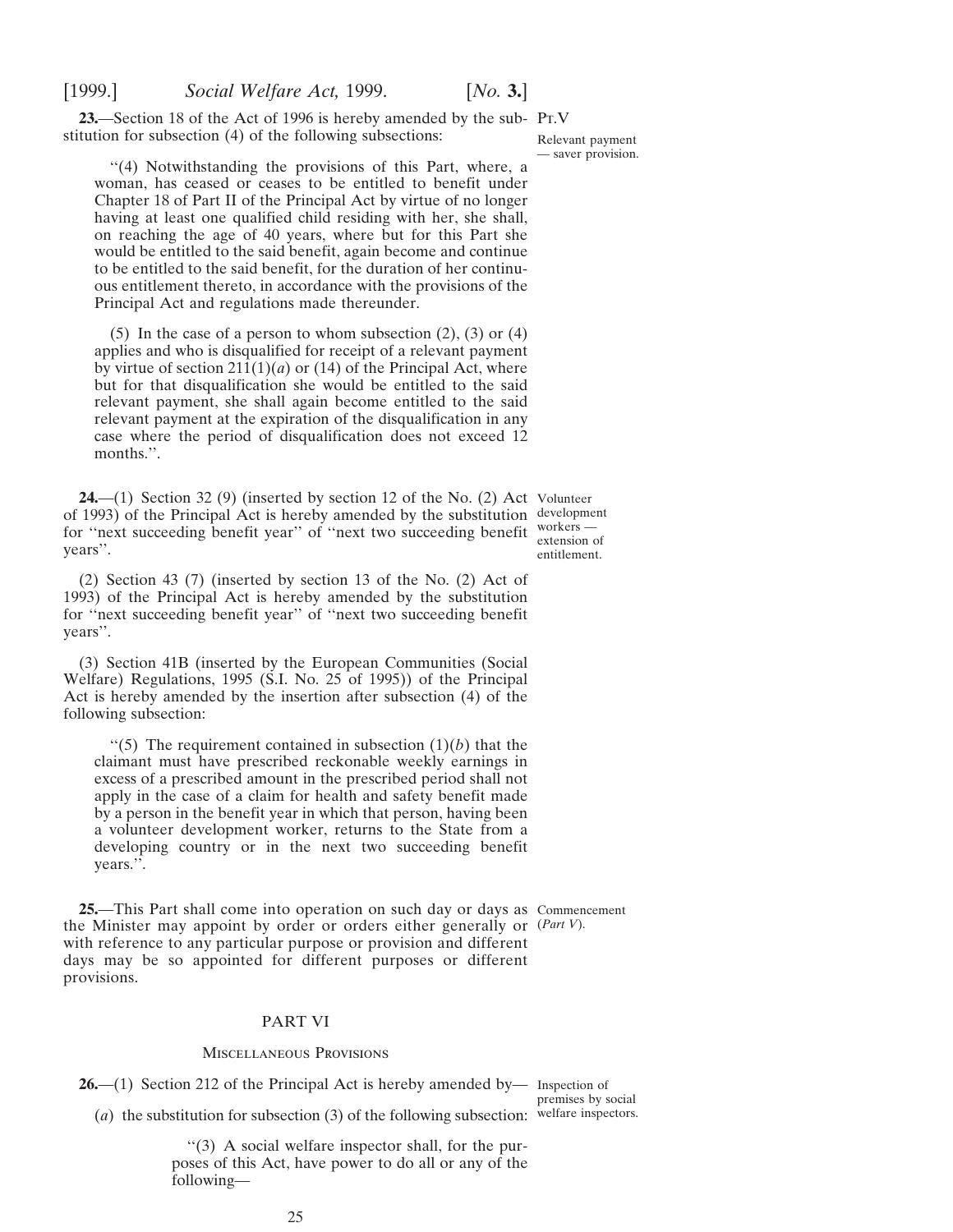- (*a*) to enter, without prior notification, at all reasonable times, any premises or place liable to inspection under this section,
- (*b*) in such premises or place—
	- (i) to make such examination or enquiry,
	- (ii) to inspect and take copies of or extracts from any records (including in the case of information in a nonlegible form a copy of or extract from such information in permanent legible form), found there, and
	- (iii) to remove and retain such records for such period as may be reasonable for further examination,

as may be necessary to ascertain whether the provisions of this Act are being complied with,

- (*c*) to secure for later inspection any such records,
- (*d*) to examine, either alone or in the presence of any other person, as he or she thinks fit in relation to any matters on which he or she may reasonably require information for the purposes of this Act, every person whom he or she finds in any such premises or place, or whom he or she has reasonable cause to believe to be or to have been an insured person, and to require every such person to be so examined and to sign a declaration of the truth of the matters in respect of which he or she is so examined, and
- (*e*) for the purposes of answering or clarifying any questions that the social welfare inspector may have consequent on the inspection of the premises or place, to summon the occupier of the premises or place, any person who is or has been employing persons there or such person as may be designated by the occupier or employer as competent to answer or clarify any such questions, to attend at such premises or place (or at an office of the Minister), at any reasonable time specified, by notice in writing given to him or her at the premises or place or sent there to him or her by registered post.'',
- (*b*) the substitution in subsection  $(6)(b)$  for "document" of "record", and
- (*c*) the insertion after subsection (14) of the following subsections:

Pt.VI S.26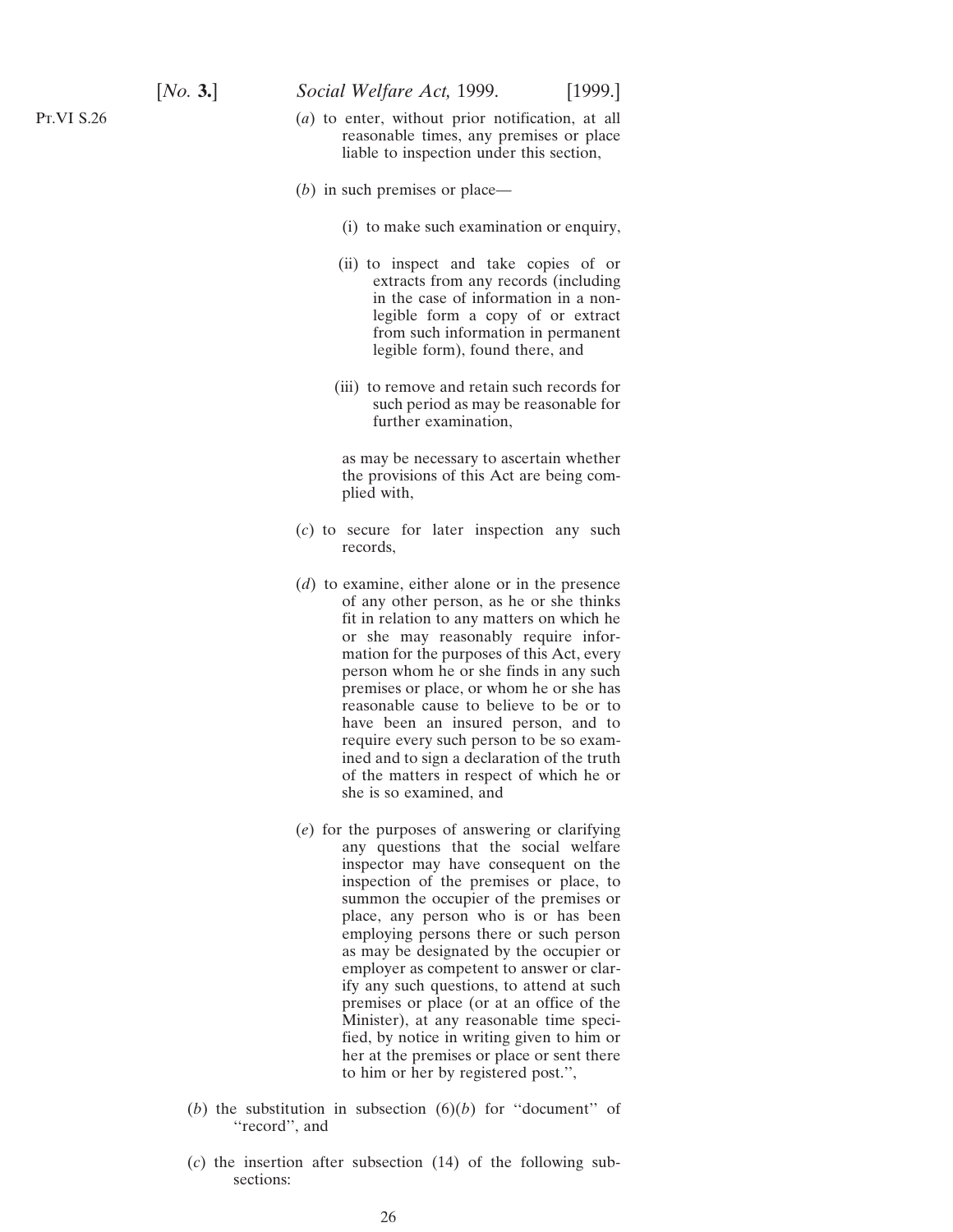<span id="page-26-0"></span>

 $\cdot$ (15) A social welfare inspector may, where he Pt.VI S.26 or she considers it necessary, be accompanied by a member of the Garda Síochána when performing any power conferred on a social welfare inspector under this section.

(16) A social welfare inspector may, for the purposes of ensuring compliance with this Act if accompanied by a member of the Garda Síochána in uniform—

- (*a*) stop any vehicle which he or she reasonably suspects is used in the course of employment or self-employment, and
- (*b*) on production of his or her certificate of appointment, if so requested, question and make enquiries of any person in the vehicle or require such person to furnish him or her with any record relating to his or her employment or self-employment which the person has possession of in the vehicle, and examine it.''.

(2) Section 2(1) of the Principal Act is hereby amended by the insertion after the definition of ''qualifying contribution'' of the following definition:

'' 'record' means any book, document or any other written or printed material in any form including any information stored, maintained or preserved by means of any mechanical or electronic device, whether or not stored, maintained or preserved in a legible form;''.

**27.**—Section 223 (1) (inserted by section 14 of the Act of 1998) of Public service data the Principal Act is hereby amended by—

— use of personal public service number.

- (*a*) the deletion in paragraph (*i*) of ''or'', and
- (*b*) the substitution for paragraph (*j*) in the definition of ''specified body'' of the following paragraphs:
	- ''(*j*) the General Medical Services Payments Board,
	- (*k*) the following Voluntary Hospitals:
		- (i) The Adelaide and Meath Hospital, Dublin incorporating the National Children's Hospital,
		- (ii) Beaumont Hospital, Dublin,
		- (iii) Mater Misericordiae Hospital, Dublin,
		- (iv) St. James's Hospital,
		- (v) St. Michael's Hospital, Dun Laoghaire,
		- (vi) St. Vincent's Hospital, Elm Park, Dublin,
		- (vii) Coombe Women's Hospital, Dublin,

27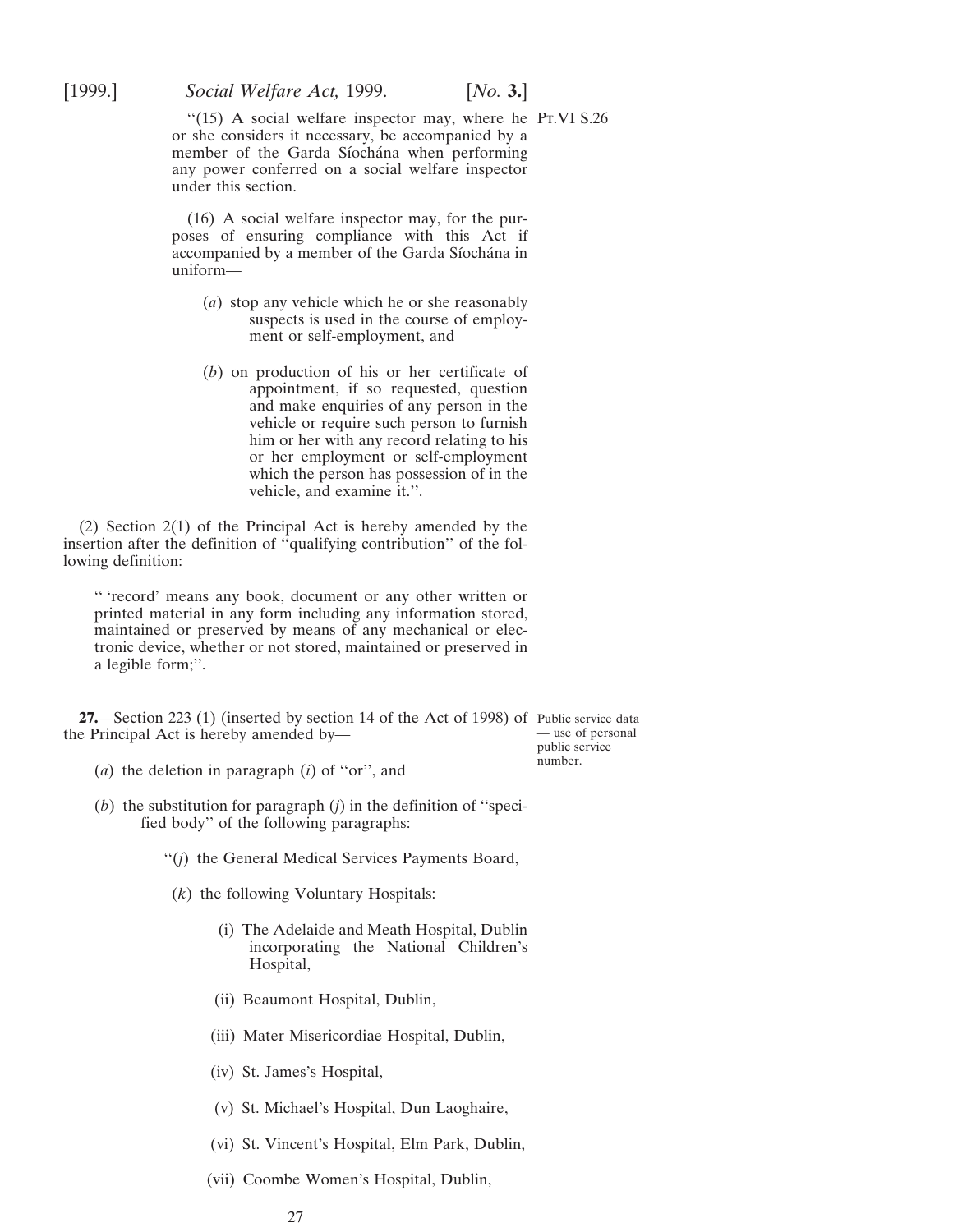<span id="page-27-0"></span>Pt.VI S.27

- (viii) Rotunda Hospital, Dublin,
- (ix) National Maternity Hospital, Dublin,
- (x) Our Lady's Hospital for Sick Children, Crumlin, Dublin,
- (xi) The Children's Hospital, Temple Street, Dublin,
- (xii) Hume Street Hospital, Dublin,
- (xiii) St. Luke's and St. Anne's Hospital, Dublin,
- (xiv) Royal Victoria Eye and Ear Hospital, Dublin,
- (xv) Incorporated Orthopaedic Hospital of Ireland, Clontarf, Dublin,
- (xvi) Cappagh Orthopaedic Hospital, Dublin,
- (xvii) St. Mary's Hospital and Residential School, Baldoyle, Dublin,
- (xviii) National Rehabilitation Hospital, Dun Laoghaire,
- (xix) St. John's Hospital, Limerick,
- (xx) Mercy Hospital, Cork,
- (xxi) South Infirmary/Victoria Hospital, Cork,
- (xxii) Portiuncula Hospital, Ballinasloe, Co. Galway,
- (xxiii) Our Lady's Hospice,
- (xxiv) The Royal Hospital, Donnybrook,
- (xxv) Leopardstown Park Hospital,
- (xxvi) St. Vincent's Hospital, Fairview,
- (xxvii) Dublin Dental Hospital,
- (xxviii) University Dental School and Hospital, Cork, or
- (*l*) such other persons as may be prescribed;''.

Prosecution of offences.

**28.**—(1) Section 224 of the Principal Act is hereby amended by the substitution for subsections (1) and (2) of the following subsections:

''(1) A prosecution for a summary offence may be brought at the suit of —

(*a*) the Minister,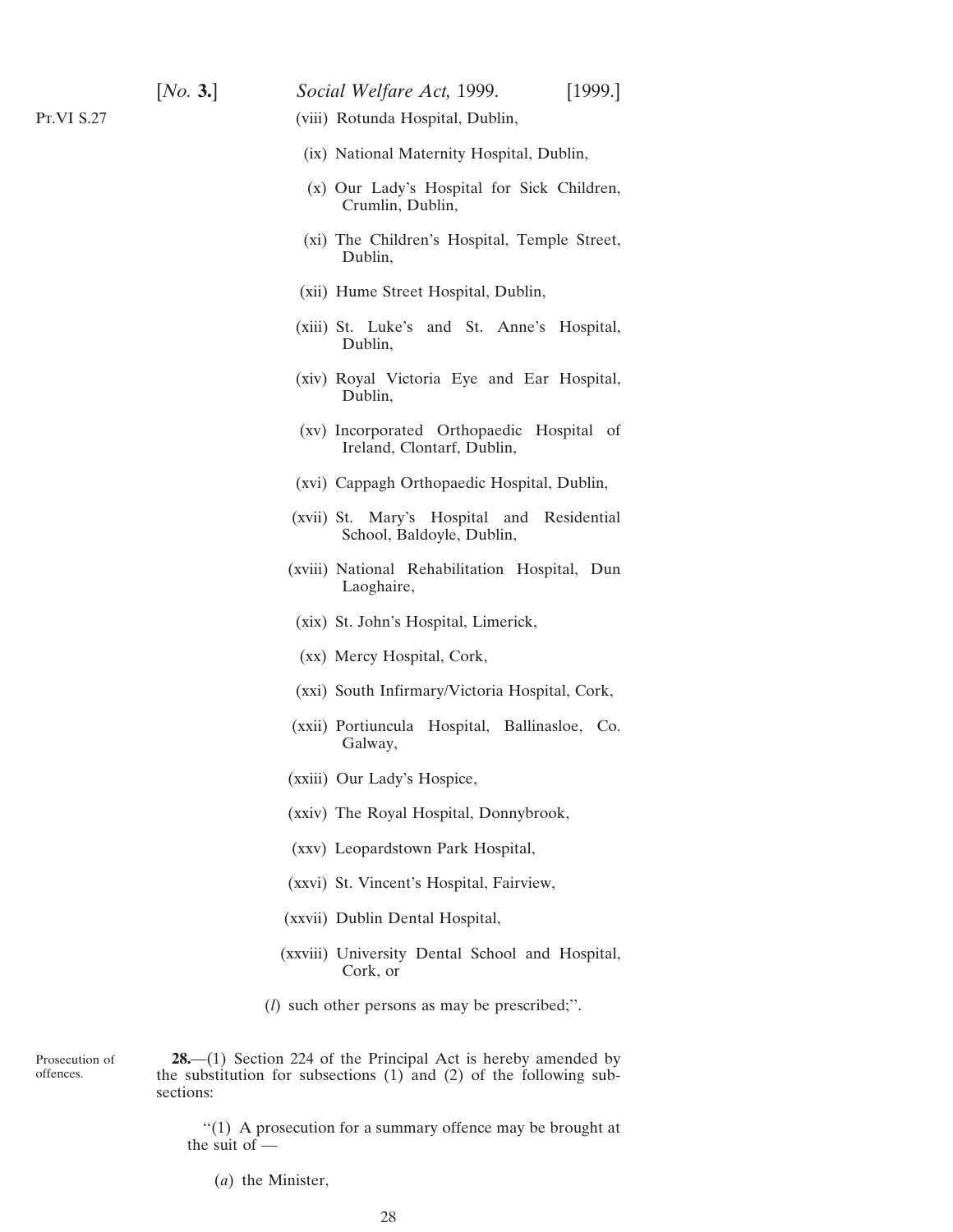<span id="page-28-0"></span>

- (*b*) a health board in any case arising out of the exercise of Pt.VI S.28 its functions under this Act, where the offence has occurred within its functional area, or
- (*c*) the Collector-General in any case arising out of the exercise of his or her functions under this Act.

(2) An officer of the Minister shall not institute any summary proceedings for an offence under this Act at the suit of the Minister unless he or she is authorised in that behalf by special or general directions of the Minister or the Minister has consented to the initiation of such proceedings.''.

(2) The Principal Act is hereby amended by the insertion after section 224 of the following section:

''Civil proceedings 224A. Any proceedings, other than for the under Act may be prosecution of an offence, arising out of the exer- brought by or cise by an officer of the Minister who is a bureau against Criminal Assets Bureau. officer, of his or her powers or duties under this Act may be brought by or against the Criminal Assets Bureau.''.

**29.**—(1) The Principal Act is hereby amended by the insertion in Appeals to the section 253A (inserted by section 34 of the Act of 1997) after Circuit Court. ''directing him or her to submit the appeal'' of ''not later than 21 days from receipt of the direction''.

(2) This section shall come into operation on such day as the Minister may appoint by order.

**30.**—(1) The Principal Act is hereby amended by—

Supplementary welfare allowance — transfer of functions.

- (*a*) the substitution in section 247 (2) for ''This section'' of ''Subject to subsection (2A), this section'',
- (*b*) the insertion in section 247 after subsection (2) of the following subsection:

''(2A) In the case of a deciding officer who is a bureau officer this section also applies to every question arising under Chapter 11 of Part III.'',

(*c*) the insertion in section 248 after subsection (1) of the following subsection:

> "(1A) A deciding officer who is a bureau officer may at any time make a decision revising a determination of an officer of a health board, including an officer of a health board designated under section 267(1), to entitlement to supplementary welfare allowance if it appears to the deciding officer that the determination ought to be revised having regard to the facts as they are established to the satisfaction of the deciding officer and the application of this Act to those facts and the provisions of this Part as to appeals shall apply to the revised decision in the same manner as they apply to an original decision of a deciding officer.'',

(*d*) the insertion in section 248 after subsection (2) of the following subsection: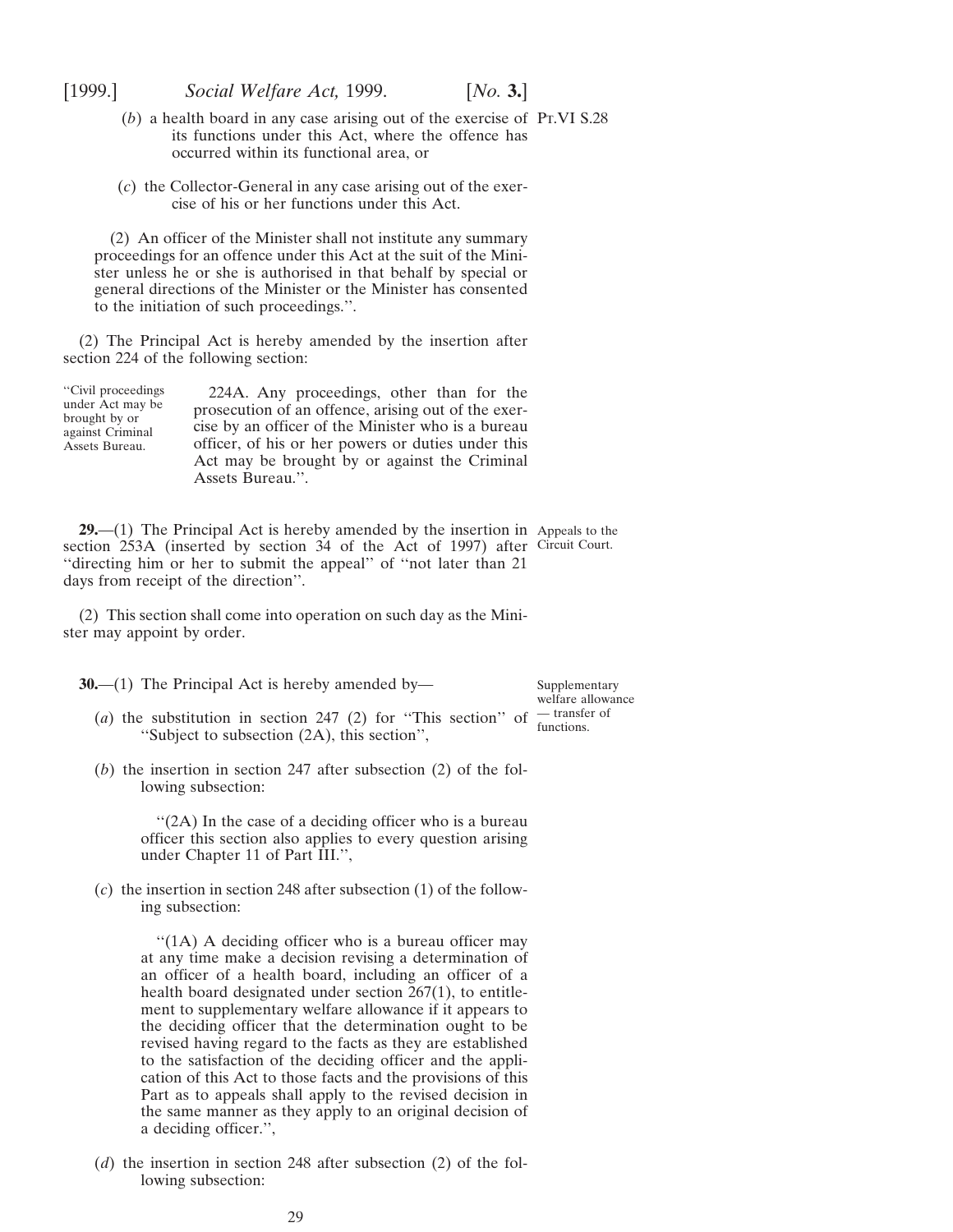<span id="page-29-0"></span>Pt.VI S.30

"(2A) Subsection (1A) shall not apply to a determination relating to a matter which is on appeal under section  $257A$  or  $267(1)$ , as the case may require, unless the revised decision would be in favour of the claimant.'',

and

(*e*) the substitution for section 175(1) (inserted by section 36 of the Act of 1996) of the following section:

> ''175.—(1) Subject to the general direction and control of the Minister, each health board shall, in respect of its functional area, be responsible for the administration of functions performable under this Chapter and the functions relating to supplementary welfare allowance other than—

- (*a*) functions relating to claims for supplementary welfare allowance decided by a deciding officer, and
- (*b*) making such categories of payment as may be prescribed in such circumstances and conditions as may be prescribed.''.

(2) Each provision of the Principal Act mentioned in *column (1)* of *Schedule F* to this Act is hereby amended in the manner specified in *column (2)* of that Schedule opposite the mention of that provision in *column (1)*.

(3) This section shall come into operation on such day as the Minister may appoint by order.

**31.**—The Principal Act is hereby amended by:

(*a*) the substitution for section 158(3) (as substituted by section 17 of the Act of 1996) of the following subsection:

> ''(3) Subject to this Act, a one-parent family payment shall not be payable to a qualified parent whose gross weekly earnings (including wages and profit from any form of self-employment) exceed £230.76.'',

- (*b*) the substitution of paragraph (*j*) of Rule 1(4) of Part II of the Third Schedule (as inserted by section  $26(1)(c)$  of the Act of 1997) for the following paragraph:
	- ''(*j*) in the case of a qualified parent, within the meaning of section 157, subject to paragraph (7) any moneys received by way of earnings (including wages and profit from any form of self-employment),'',

and

- (*c*) the insertion after Rule 1(6) of Part II of the Third Schedule of the following paragraph:
	- ''(7) (*a*) in the case of a qualified parent, within the meaning of section 157, who has earnings (including wages and profit from any form of self-employment), the gross

One-parent family payment disregard of earnings.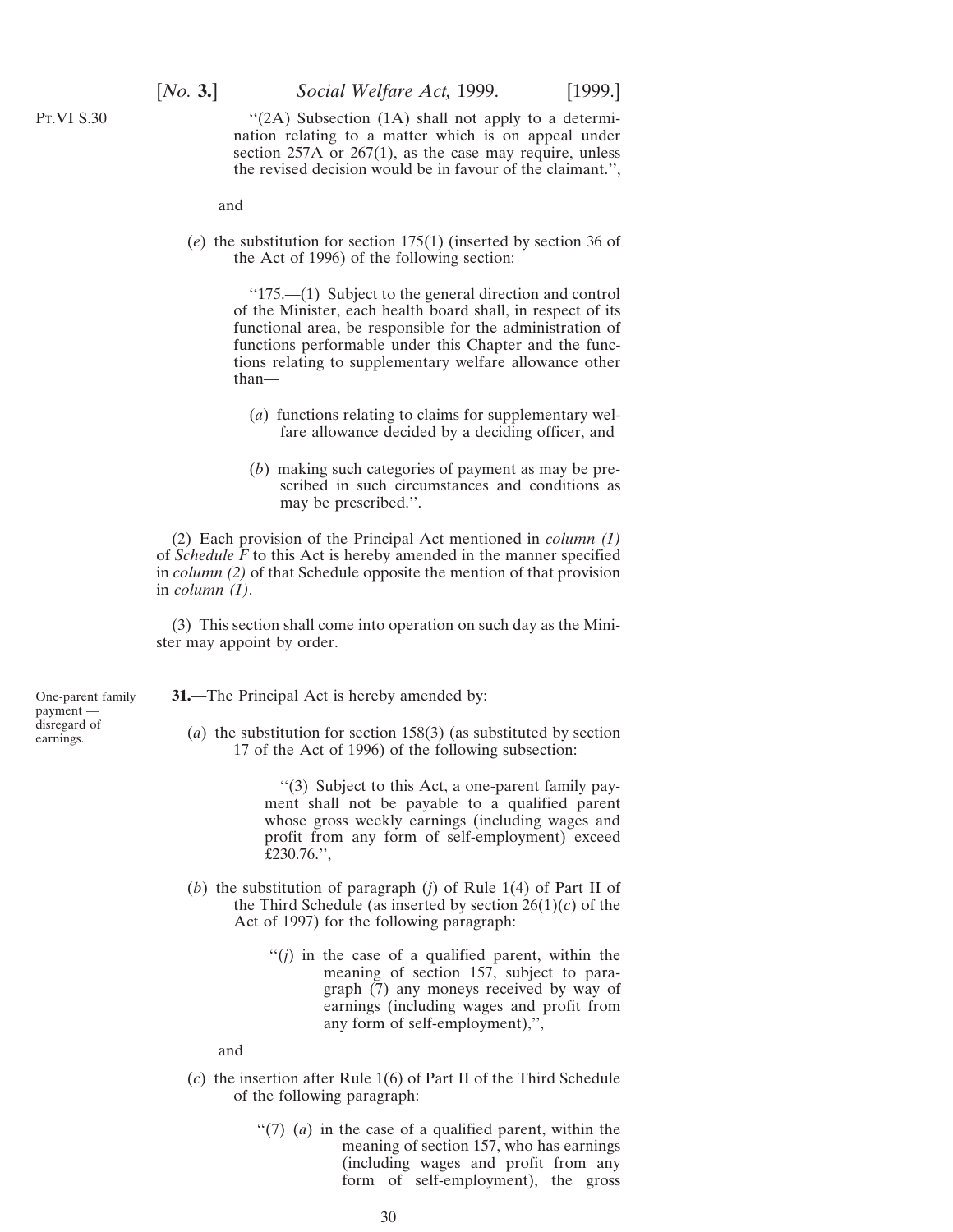<span id="page-30-0"></span>

weekly earnings, calculated in accord- Pt.VI S.31 ance with subparagraph (*b*), shall be deemed to constitute the weekly means of that parent from earnings for the purposes of Chapter 9 of Part III.

(*b*) in calculating the gross weekly earnings of a qualified parent for the purposes of subparagraph (*a*), an amount of £115.38 together with half the gross weekly earnings in excess of that amount shall be disregarded.''.

**32.**—(1) The Principal Act is hereby amended by—

Limitation of payments to a couple.

(*a*) the substitution in section 122 for subsection (1) of the following subsection:

> ''(1) In the case of a couple, where each of the couple is entitled to unemployment assistance or pre-retirement allowance, the total amount payable to them pursuant to this Chapter shall not exceed the amount which would be payable if only one of them was entitled to be paid unemployment assistance or pre-retirement allowance, as the case may be, (including any increases thereof, where appropriate) and each of them shall be entitled to be paid one-half of the amount (including any increases thereof, where appropriate) which would be payable to him or her if only one of them were in receipt of unemployment assistance or pre-retirement allowance as the case may be.'',

(*b*) the substitution in section 122 for subsection (4) of the following subsection:

> ''(4) Where one of a couple is entitled to disability benefit, unemployment benefit, injury benefit, disablement pension, old age (contributory) pension, old age (non-contributory) pension, retirement pension or invalidity pension and the other is entitled to unemployment assistance, the total of the amount payable to them by way of such benefit or pension, as the case may be, and such unemployment assistance, (in this subsection referred to as 'the relevant amount') shall not exceed the total amount of benefit or pension, as the case may be, (including any increases thereof, where appropriate), or the total amount of unemployment assistance (including any increases thereof, where appropriate), whichever is the greater (in this subsection referred to as 'the greater amount'), that would be payable if only one of the couple were in receipt of benefit, pension or unemployment assistance, as the case may be, and, if the relevant amount would but for this subsection exceed the greater amount, the amount of unemployment assistance payable to the spouse who is entitled to such unemployment assistance shall be reduced by the amount of the excess.'',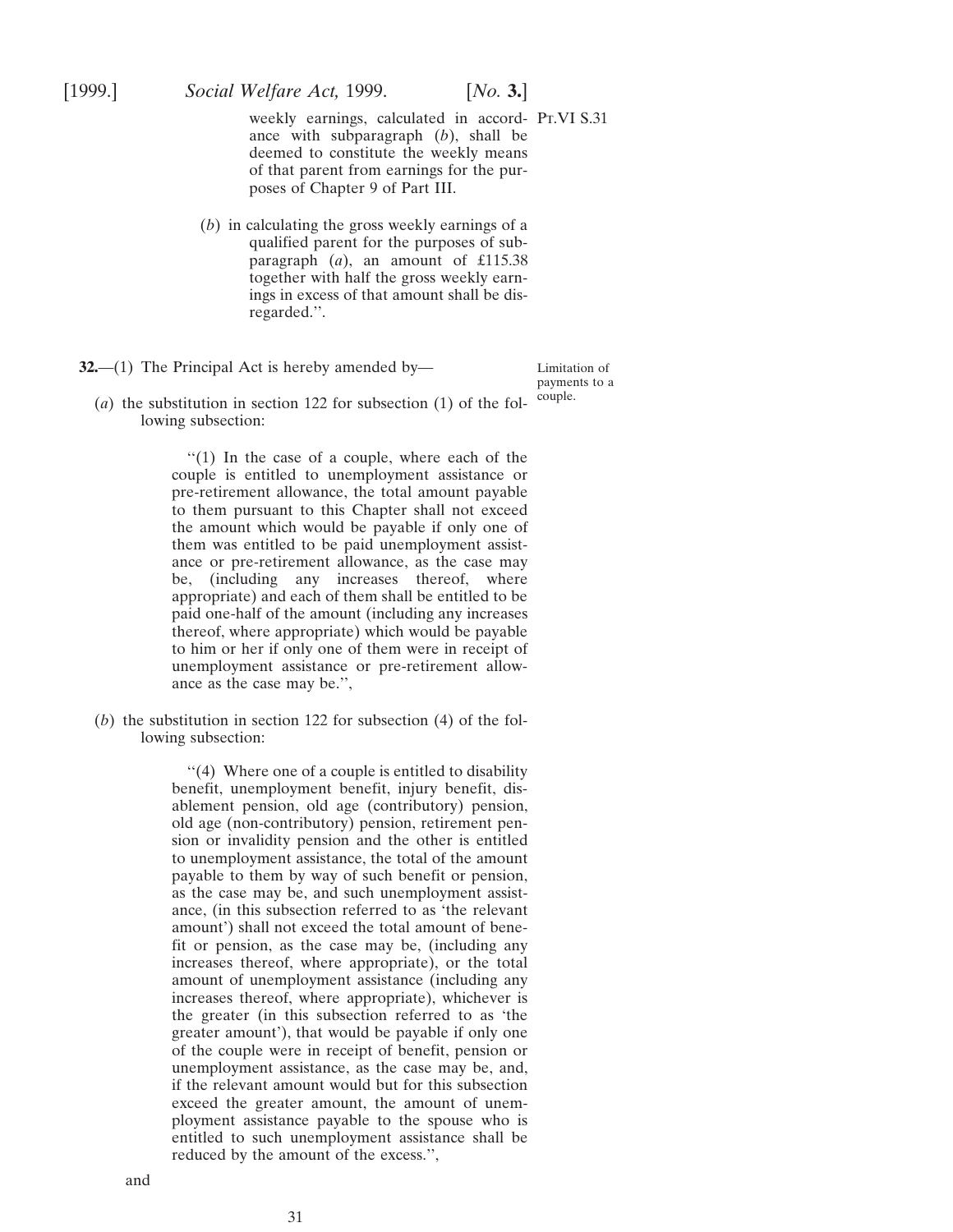<span id="page-31-0"></span>Pt.VI S.32

(*c*) the substitution for section 191E (as amended by section 22 of the Act of 1997), of the following section:

> ''191E.—(1) Where one of a couple is entitled to disability benefit, unemployment benefit, injury benefit, disablement pension, old age (contributory) pension or retirement pension and the other is entitled to disability allowance, the total of the amount payable to them by way of such benefit or pension, as the case may be, and such disability allowance (in this subsection referred to as 'the relevant amount') shall not exceed the total amount of benefit or pension (including any increases thereof, where appropriate), as the case may be, or the total amount of disability allowance (including any increases thereof, where appropriate), whichever is the greater (in this subsection referred to as 'the greater amount') that would be payable if only one of the couple were in receipt of benefit, pension or disability allowance, as the case may be, and, if the relevant amount would but for this subsection exceed the greater amount, the amount of disability allowance payable to the spouse who is entitled to such disability allowance shall be reduced by the amount of the excess.

> (2) Where one of a couple is entitled to unemployment assistance or pre-retirement allowance and the other is entitled to disability allowance, the total amount payable to them pursuant to this Act shall not exceed the amount which would be payable if only one of them was entitled to be paid unemployment assistance, pre-retirement allowance or disability allowance, as the case may be, (including any increases thereof, where appropriate), and each of them shall be entitled to be paid one-half of the amount which would be payable to him or her if only one of the couple were in receipt of the assistance or allowance.

(3) In this section—

'couple' means a married couple who are living together or a man and woman who are not married to each other but are cohabiting as husband and wife;

'spouse' means each person of a couple in relation to the other.''.

(2) This section shall apply in respect of a claim for assistance or allowance made on or after the coming into operation of this section.

#### PART VII

#### Amendment of Health Contributions Act, 1979 and Youth EMPLOYMENT AGENCY ACT, 1981

Amendment of Health Contributions Act, 1979.

**33.**—(1) Sections  $5(1)(a)$ ,  $6(1)$  and (7) (as varied by the Health Contributions (Rate) Regulations, 1987 (S.I. No. 104 of 1987)) of the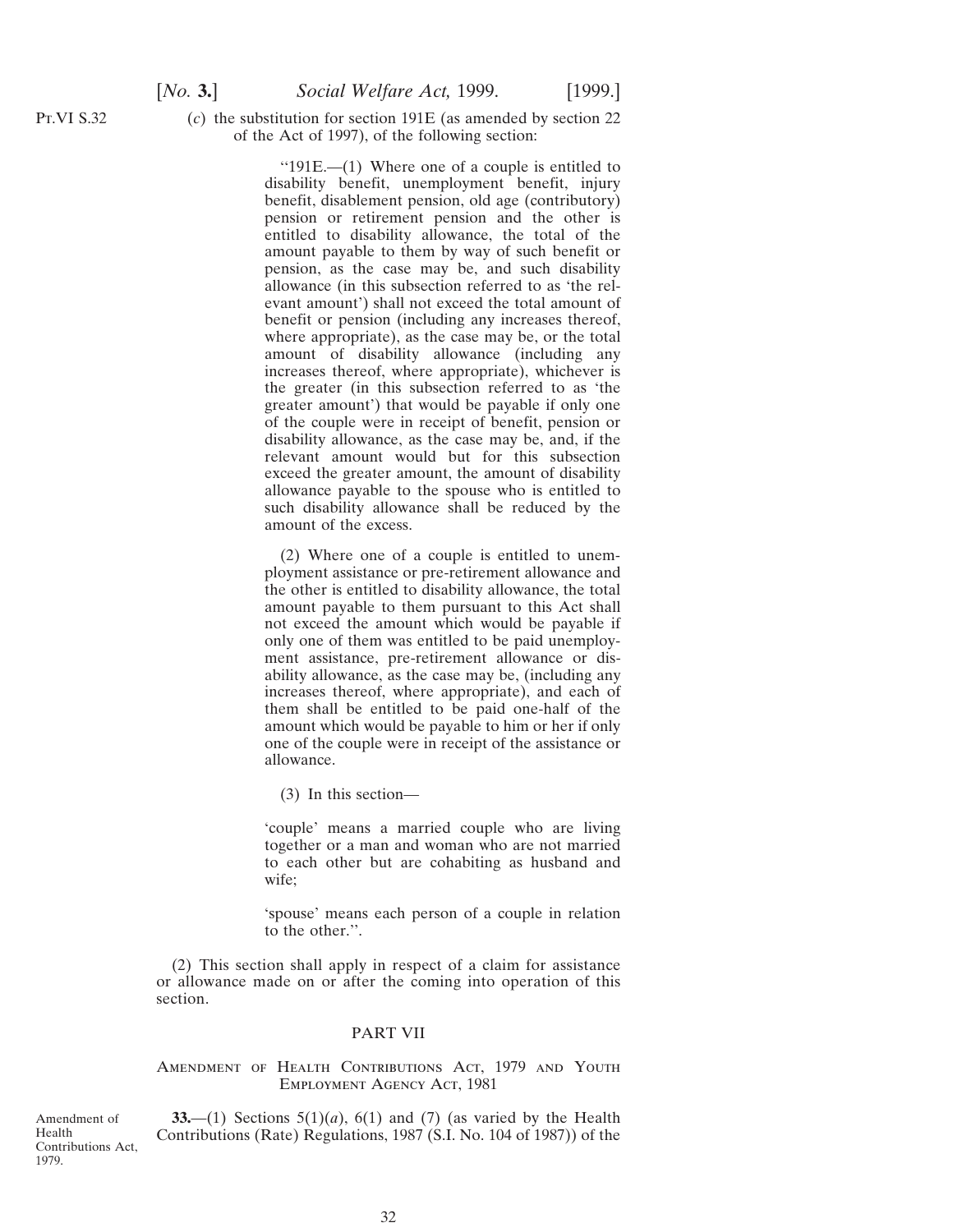<span id="page-32-0"></span>Health Contributions Act, 1979, are hereby amended by the substi- Pt.VII S.33 tution for "1.25 per cent." of "2 per cent." in each place where it occurs.

(2) Section 7A of the Health Contributions Act, 1979, is hereby amended by —

- (*a*) the substitution in paragraph  $(1)(a)$  of "£217" for "£207" (inserted by section  $26(1)(a)$  of the Act of 1998),
- (*b*) the substitution in paragraph  $(1)(b)$  of "£11,250" for " $\pounds$ 10,750" (inserted by section 26(1)(*b*) of the Act of 1998), and
- (c) the substitution in subsection (2) of " $\pounds$ 11,250" for " $\pounds$ 10,750" (inserted by section  $26(1)(c)$  of the Act of 1998).

(3) This section shall come into operation on the 6th day of April, 1999.

**34.**—(1) Sections 15 to 26 of the Youth Employment Agency Act, Abolition of 1981, are hereby repealed. Employment and Training Levy.

(2) This section shall come into operation on the 6th day of April, 1999.

### PART VIII

#### Amendment of Pensions Act, 1990

**35.**—Part VI of the Pensions Act, 1990, is hereby amended by the Amendment of insertion after section 59A (inserted by section 23 of the Pensions Pensions Act, 1990.(Amendment) Act, 1996), of the following section:

"Reduction of 59B.—(1) Subject to subsection (2), notwith-<br>benefit. standing anything in the rules of a scheme, where a benefit provided for under the rules is payable in the form of an annual pension and such benefit has commenced, the trustees of the scheme shall not reduce the amount of the benefit payable to such person in any subsequent year below the amount of benefit payable in the preceding year.

> (2) The trustees of a scheme may reduce the amount of a benefit to which a person is in receipt under the scheme—

(*a*) (i) where the benefit has been determined without taking into account a pension payable to the person and where the rules of the scheme permit the subsequent reduction of the benefit by taking into account such pension at or after the date at which that pension commences to be payable to the person, or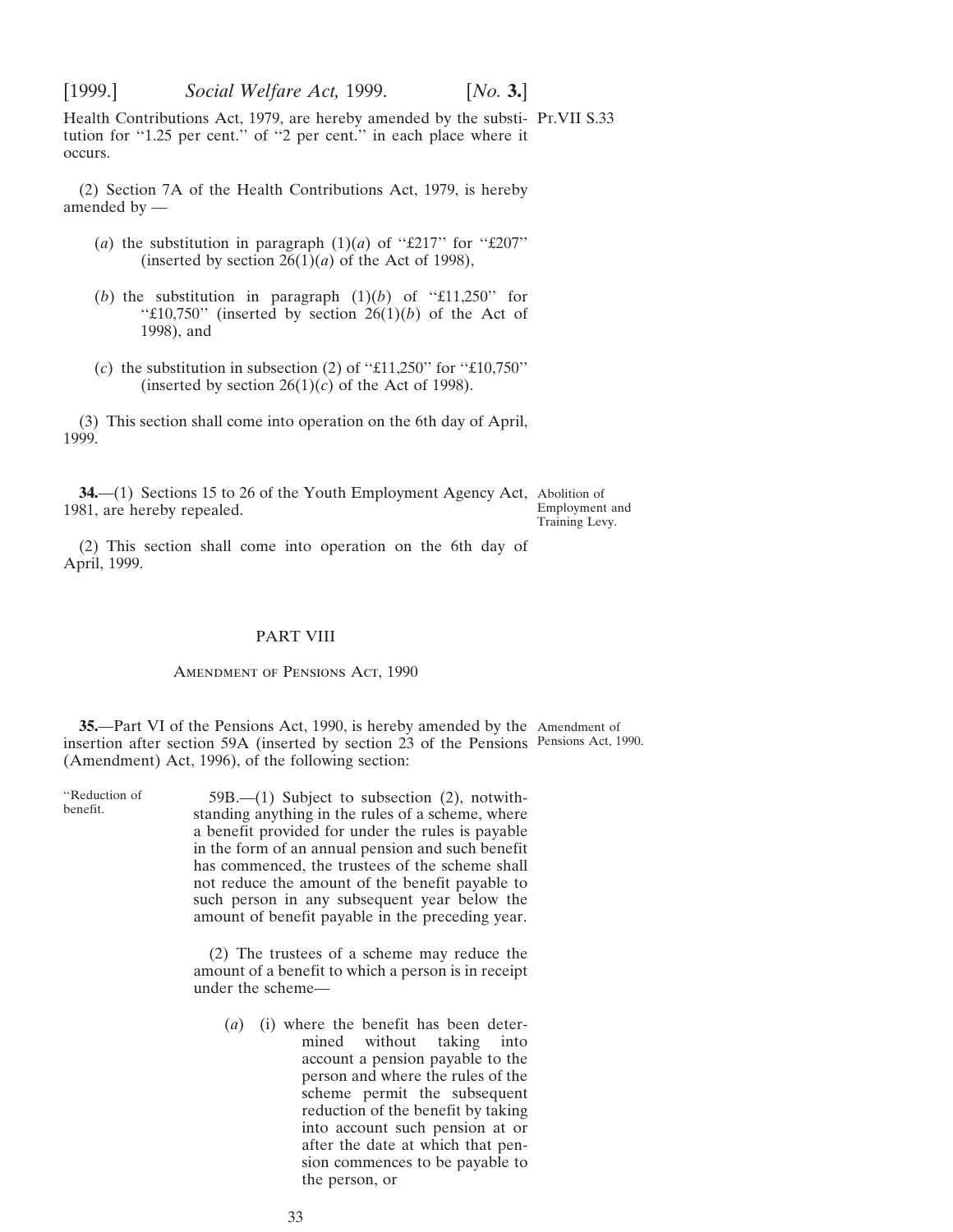Pt.VIII S.35

# [*No.* **3.**] *Social Welfare Act,* 1999. [1999.]

- 
- (ii) where such benefit has been determined taking into account a pension payable to the person where such pension is less than the full personal rate of old age (contributory) pension then payable and where the rules of the scheme permit the subsequent reduction of the benefit by taking into account the full personal rate of old age (contributory) pension or retirement pension at or after the date at which that full rate of old age (contributory) pension or retirement pension commences to be payable to the person,
- (*b*) where the rules of the scheme permit—
	- (i) the conversion into a capital sum of part of the benefit,
	- (ii) a pension payable to a dependant in return for a surrender of part of the benefit,
	- (iii) forfeiture of or the exercise of a lien on the benefit not prohibited by section 36 of this Act,
	- (iv) a reduction of the benefit as a consequence of dependency ceasing,
	- (v) a reduction or cessation of the benefit prior to normal pensionable age where the member had retired prior to that age on account of ill-health and subsequently recovers, or
	- (vi) a reduction of the benefit as a consequence of the exercise of an option by the member,

or

- (*c*) where the reduction is required to comply with other provisions of this Act.
- (3) In subsection  $(2)$ —

'old age (contributory) pension' means old age (contributory) pension under Part II of the Social Welfare (Consolidation) Act, 1993;

'pension' means—

- (*a*) disablement pension,
- (*b*) death benefit under sections 60, 61 or 62,
- (*c*) old age (contributory) pension,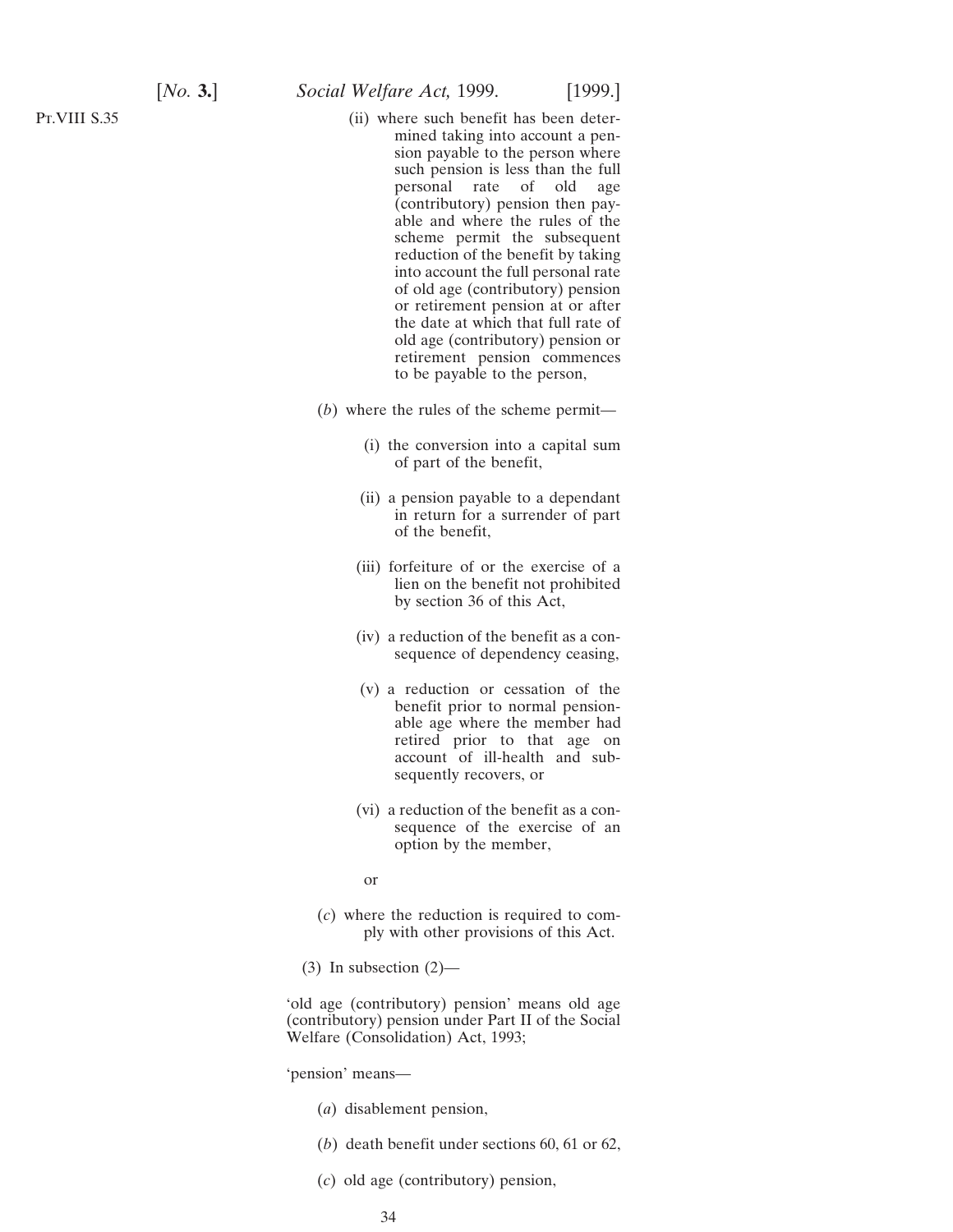- (*d*) retirement pension, PT.VIII S.35
- (*e*) invalidity pension,
- (*f*) widow's (contributory) pension, or
- (*g*) widower's (contributory) pension,

under Part II of the Social Welfare (Consolidation) Act, 1993;

'retirement pension' means retirement pension under Part II of the Social Welfare (Consolidation) Act, 1993.

(4) Where the Minister considers that it would be unreasonable, having regard to their nature and character, and would be contrary to the interests of their members, to require specified schemes or categories of schemes to comply fully with specified provisions of this section, he may by regulations made with the consent of the Minister for Finance provide that those provisions shall apply in relation to those schemes or categories of schemes with specified modifications, being modifications that, in the opinion of the Minister, are reasonable and do not materially alter those provisions.''.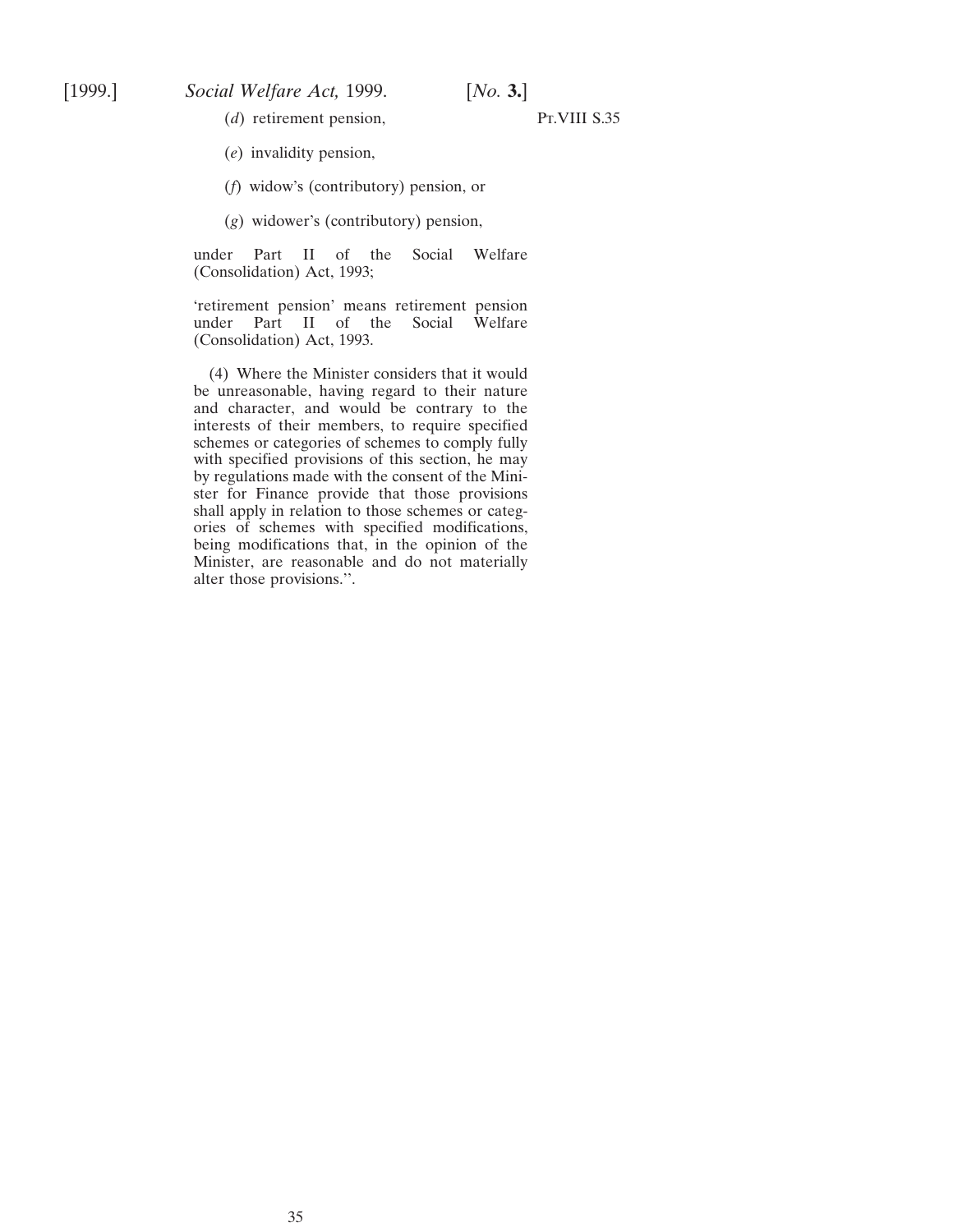# SCHEDULE A

# <span id="page-35-0"></span>*Section 4.*

# ''Second Schedule

# Rates of Benefits

# PART I

#### Rates of Periodical Benefits and Increases Thereof

| Description of benefit                                                                                                                                      | Weekly<br>rate | Increase<br>for<br>qualified<br>adult<br>(where<br>payable) | Increase<br>for each<br>qualified<br>child<br>(where)<br>payable) | Increase<br>for<br>prescribed<br>relative<br>under section<br>167<br>(where<br>payable) | Increase<br>where the<br>person has<br>attained<br>pensionable<br>age and is<br>living alone<br>(where<br>payable) | Increase<br>where<br>the<br>person<br>has<br>attained<br>the age of 80<br>years<br>(where<br>payable) |
|-------------------------------------------------------------------------------------------------------------------------------------------------------------|----------------|-------------------------------------------------------------|-------------------------------------------------------------------|-----------------------------------------------------------------------------------------|--------------------------------------------------------------------------------------------------------------------|-------------------------------------------------------------------------------------------------------|
| (1)                                                                                                                                                         | (2)            | (3)                                                         | (4)                                                               | (5)                                                                                     | (6)                                                                                                                | (7)                                                                                                   |
| 1. Disability Benefit, Unemploy-<br>ment Benefit, Injury Benefit and<br>Health and Safety Benefit<br>$\cdots$                                               | £<br>73.50     | $\pounds$<br>43.20                                          | £<br>13.20                                                        | $\pounds$                                                                               | £                                                                                                                  | £                                                                                                     |
| 2. Death Benefit:                                                                                                                                           |                |                                                             |                                                                   |                                                                                         |                                                                                                                    |                                                                                                       |
| $(a)$ pension payable to a widow<br>or widower under section<br>60<br>$\sim 100$<br>$\ddotsc$<br>$(b)$ pension payable to a parent                          | 95.40          |                                                             | 17.00                                                             | 44.80                                                                                   | 6.00                                                                                                               |                                                                                                       |
| (i) reduced rate<br>$\cdots$                                                                                                                                | 44.60          |                                                             |                                                                   | 44.80                                                                                   | 6.00                                                                                                               |                                                                                                       |
| (ii) maximum rate<br>$\ddotsc$                                                                                                                              | 95.40          |                                                             |                                                                   | 44.80                                                                                   | 6.00                                                                                                               |                                                                                                       |
| $(c)$ pension payable<br>to<br>an<br>orphan<br>$\cdots$<br>$\cdots$                                                                                         | 53.90          |                                                             |                                                                   |                                                                                         |                                                                                                                    |                                                                                                       |
| 3. Old Age (Contributory) Pension<br>and Retirement Pension:                                                                                                | 89.00          | 55.50                                                       | 15.20                                                             | 44.80                                                                                   | 6.00                                                                                                               | 5.00                                                                                                  |
| additional increase for a quali-<br>adult<br>fied<br>who<br>has<br>attained pensionable age                                                                 |                | 4.40                                                        |                                                                   |                                                                                         |                                                                                                                    |                                                                                                       |
| 4. Invalidity Pension:                                                                                                                                      | 75.20          | 49.50                                                       | 15.20                                                             | 44.80                                                                                   | 6.00                                                                                                               | 5.00                                                                                                  |
| additional increase for a ben-<br>eficiary who has attained<br>the age of 65 years<br>$\cdots$                                                              | 13.80          |                                                             |                                                                   |                                                                                         |                                                                                                                    |                                                                                                       |
| 5. Widow's<br>and<br>Widower's<br>(Contributory) Pension and a rel-<br>evant payment by virtue of<br>section $18(1)(a)$ of the Social<br>Welfare Act, 1996: | 77.10          |                                                             | 17.00                                                             | 44.80                                                                                   | 6.00                                                                                                               | 5.00                                                                                                  |
| additional increase for a ben-<br>eficiary who has attained<br>pensionable age<br>$\cdots$                                                                  | 5.00           |                                                             |                                                                   |                                                                                         |                                                                                                                    |                                                                                                       |
| 6. Orphan's (Contributory)<br>Allowance<br>$\cdots$<br>$\cdots$                                                                                             | 51.60          |                                                             |                                                                   |                                                                                         |                                                                                                                    |                                                                                                       |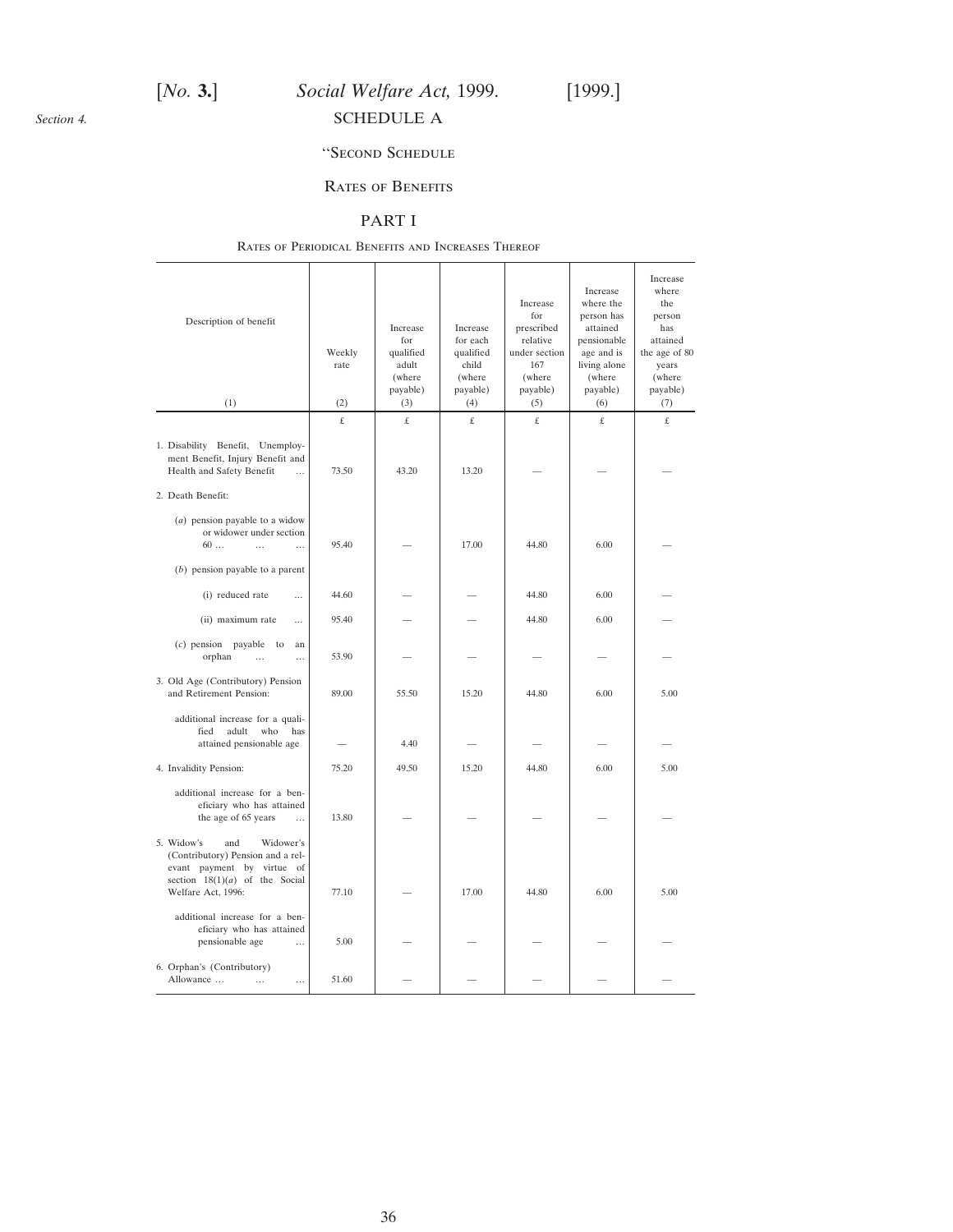# PART II SCH.A

Occupational Injuries Benefits — Gratuities and Grant

| Description of Grant                                                |          |          |          |          |            |  |
|---------------------------------------------------------------------|----------|----------|----------|----------|------------|--|
| 1. Disablement Benefit:<br>Maximum gratuity<br>$\cdots$<br>$\cdots$ |          | $\cdots$ | $\cdots$ | $\cdots$ | £<br>6,800 |  |
| 2. Death Benefit:<br>Grant in respect of funeral expenses           | $\cdots$ | $\cdots$ | $\cdots$ | $\cdots$ | 500        |  |

## PART III

Disablement Pension

| Degree of disablement<br>(1)           |                                          |                                                         |                                                                                              |                                                                                |                                                                               | Weekly rate                                                                           |                                                                           |
|----------------------------------------|------------------------------------------|---------------------------------------------------------|----------------------------------------------------------------------------------------------|--------------------------------------------------------------------------------|-------------------------------------------------------------------------------|---------------------------------------------------------------------------------------|---------------------------------------------------------------------------|
| 90<br>80<br>70<br>60<br>50<br>40<br>30 | ,,<br>, ,<br>,,<br>,,<br>,,<br>, ,<br>,, | 100 per cent.<br>,,<br>,,<br>,,<br>,,<br>,,<br>,,<br>,, | $\cdots$<br>$\cdots$<br>$\cdots$<br>$\cdots$<br>$\cdots$<br>$\cdots$<br>$\cdots$<br>$\cdots$ | .<br>$\cdots$<br>.<br>$\cdots$<br>$\cdots$<br>$\cdots$<br>$\cdots$<br>$\cdots$ | $\cdots$<br>.<br><br>$\cdots$<br>$\cdots$<br>$\cdots$<br>$\cdots$<br>$\cdots$ | $\cdots$<br>$\cdots$<br>.<br>$\cdots$<br>$\cdots$<br>$\cdots$<br>$\cdots$<br>$\cdots$ | £<br>97.20<br>87.50<br>77.80<br>68.00<br>58.30<br>48.60<br>38.90<br>29.20 |
|                                        | ,,                                       | ,,                                                      | $\cdots$                                                                                     | $\cdots$                                                                       | $\cdots$                                                                      | $\cdots$                                                                              | 19.40                                                                     |

# PART IV

#### Increases of Disablement Pension

| Description of Increase                                                                    | Weekly Rate |
|--------------------------------------------------------------------------------------------|-------------|
| 1. Increase where the person is permanently incapable of work                              | 73.50       |
| 2. Increase where the person requires constant attendance:                                 |             |
| (a) limit of increase except in cases of exceptionally severe dis-<br>ablement<br>$\cdots$ | 40.30       |
| $(b)$ limit in any other case<br>.                                                         | 80.60       |

# PART V

#### Bereavement Grant

| Description of Grant | Amount<br>∠ |
|----------------------|-------------|
| Bereavement Grant:   | t<br>500    |
|                      | ,,          |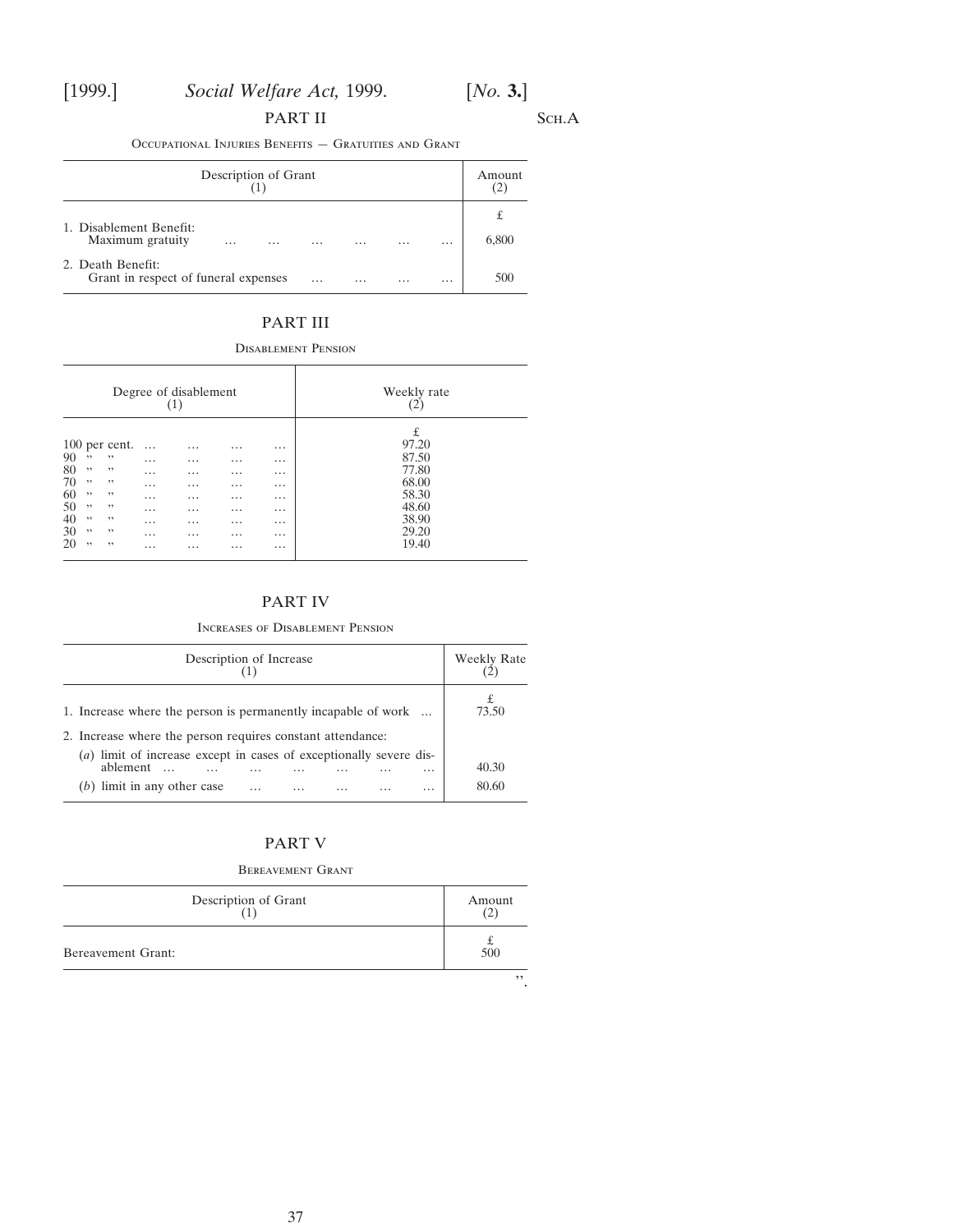<span id="page-37-0"></span>*Section 5.*

# SCHEDULE B

# ''Fourth Schedule

# Rates of Assistance

# PART I

#### Rates of Periodical Social Assistance and Increases Thereof

| Description of assistance<br>(1)                                                                                                                                                             | Weekly<br>rate<br>(2) | Increase<br>for<br>qualified<br>adult<br>(where<br>payable)<br>(3) | Increase<br>for each<br>qualified<br>child<br>(where<br>payable)<br>(4) | Increase<br>for<br>prescribed<br>relative<br>under section<br>167<br>(where<br>payable)<br>(5) | Increase<br>where the<br>person has<br>attained<br>pensionable<br>age and is<br>living alone<br>(where<br>payable)<br>(6) | Increase<br>where<br>the<br>person<br>has<br>attained<br>the age of 80<br>vears<br>(where<br>payable)<br>(7) |
|----------------------------------------------------------------------------------------------------------------------------------------------------------------------------------------------|-----------------------|--------------------------------------------------------------------|-------------------------------------------------------------------------|------------------------------------------------------------------------------------------------|---------------------------------------------------------------------------------------------------------------------------|--------------------------------------------------------------------------------------------------------------|
|                                                                                                                                                                                              | £                     | £                                                                  | £                                                                       | £                                                                                              | £                                                                                                                         | £                                                                                                            |
| 1. Unemployment Assistance:                                                                                                                                                                  |                       |                                                                    |                                                                         |                                                                                                |                                                                                                                           |                                                                                                              |
| $(a)$ in the case of a person to whom<br>section 121 (1) $(a)$ applies<br>$\cdots$                                                                                                           | 73.50                 | 43.20                                                              | 13.20                                                                   |                                                                                                |                                                                                                                           |                                                                                                              |
| $(b)$ in the case of a person to whom<br>section 121 $(1)$ $(b)$ applies<br>$\cdots$                                                                                                         | 72.00                 | 43.20                                                              | 13.20                                                                   |                                                                                                |                                                                                                                           |                                                                                                              |
| 2. Pre-Retirement Allowance                                                                                                                                                                  | 73.50                 | 43.20                                                              | 13.20                                                                   |                                                                                                |                                                                                                                           |                                                                                                              |
| 3. Disability Allowance                                                                                                                                                                      | 73.50                 | 43.20                                                              | 13.20                                                                   |                                                                                                |                                                                                                                           |                                                                                                              |
| 4. Old Age (Non-Contributory)<br>Pension<br>$\ddotsc$<br>$\ddotsc$<br>.                                                                                                                      | 78.50                 |                                                                    | 13.20                                                                   | 44.80                                                                                          | 6.00                                                                                                                      | 5.00                                                                                                         |
| 5. Blind Pension:                                                                                                                                                                            | 73.50                 |                                                                    | 13.20                                                                   | 44.80                                                                                          | 6.00                                                                                                                      | 5.00                                                                                                         |
| additional increase for a<br>beneficiary who has<br>attained pensionable age                                                                                                                 | 5.00                  |                                                                    |                                                                         |                                                                                                |                                                                                                                           |                                                                                                              |
| 6. Widow's (Non-Contributory)<br>Pension, Widower's (Non-<br>Contributory) Pension and a<br>relevant payment by virtue of<br>section $18(1)(b)$ or $(c)$ of the<br>Social Welfare Act, 1996: | 73.50                 |                                                                    |                                                                         | 44.80                                                                                          | 6.00                                                                                                                      | 5.00                                                                                                         |
| additional increase for a<br>beneficiary who has<br>attained pensionable age                                                                                                                 | 5.00                  |                                                                    |                                                                         |                                                                                                |                                                                                                                           |                                                                                                              |
| 7. One-Parent Family Payment:                                                                                                                                                                | 73.50                 |                                                                    | 15.20                                                                   |                                                                                                |                                                                                                                           | 5.00                                                                                                         |
| additional increase for a<br>beneficiary who has<br>attained pensionable age                                                                                                                 | 5.00                  |                                                                    |                                                                         |                                                                                                |                                                                                                                           |                                                                                                              |
| 8. Carer's Allowance:                                                                                                                                                                        |                       |                                                                    |                                                                         |                                                                                                |                                                                                                                           |                                                                                                              |
| $(a)$ in the case of a person to<br>whom section $165(1)(a)$<br>applies<br>$\cdots$<br>$\cdots$                                                                                              | 114.80                |                                                                    | 13.20                                                                   |                                                                                                |                                                                                                                           |                                                                                                              |
| additional increase for a<br>beneficiary who has<br>attained pensionable age                                                                                                                 | 7.50                  |                                                                    |                                                                         |                                                                                                |                                                                                                                           |                                                                                                              |
| $(b)$ in the case of a person to<br>whom section $165(1)(b)$<br>applies<br>$\ldots$<br>$\cdots$                                                                                              | 76.50                 |                                                                    | 13.20                                                                   |                                                                                                |                                                                                                                           |                                                                                                              |
| additional increase for a<br>beneficiary who has<br>attained pensionable age                                                                                                                 | 5.00                  |                                                                    |                                                                         |                                                                                                |                                                                                                                           |                                                                                                              |
| 9. Orphan's (Non-Contributory)<br>Pension<br>$\cdots$<br>$\cdots$<br>$\cdots$                                                                                                                | 51.60                 |                                                                    |                                                                         |                                                                                                |                                                                                                                           |                                                                                                              |
| 10. Supplementary Welfare<br>Allowance<br>$\cdots$<br>                                                                                                                                       | 72.00                 | 43.20                                                              | 13.20                                                                   |                                                                                                |                                                                                                                           |                                                                                                              |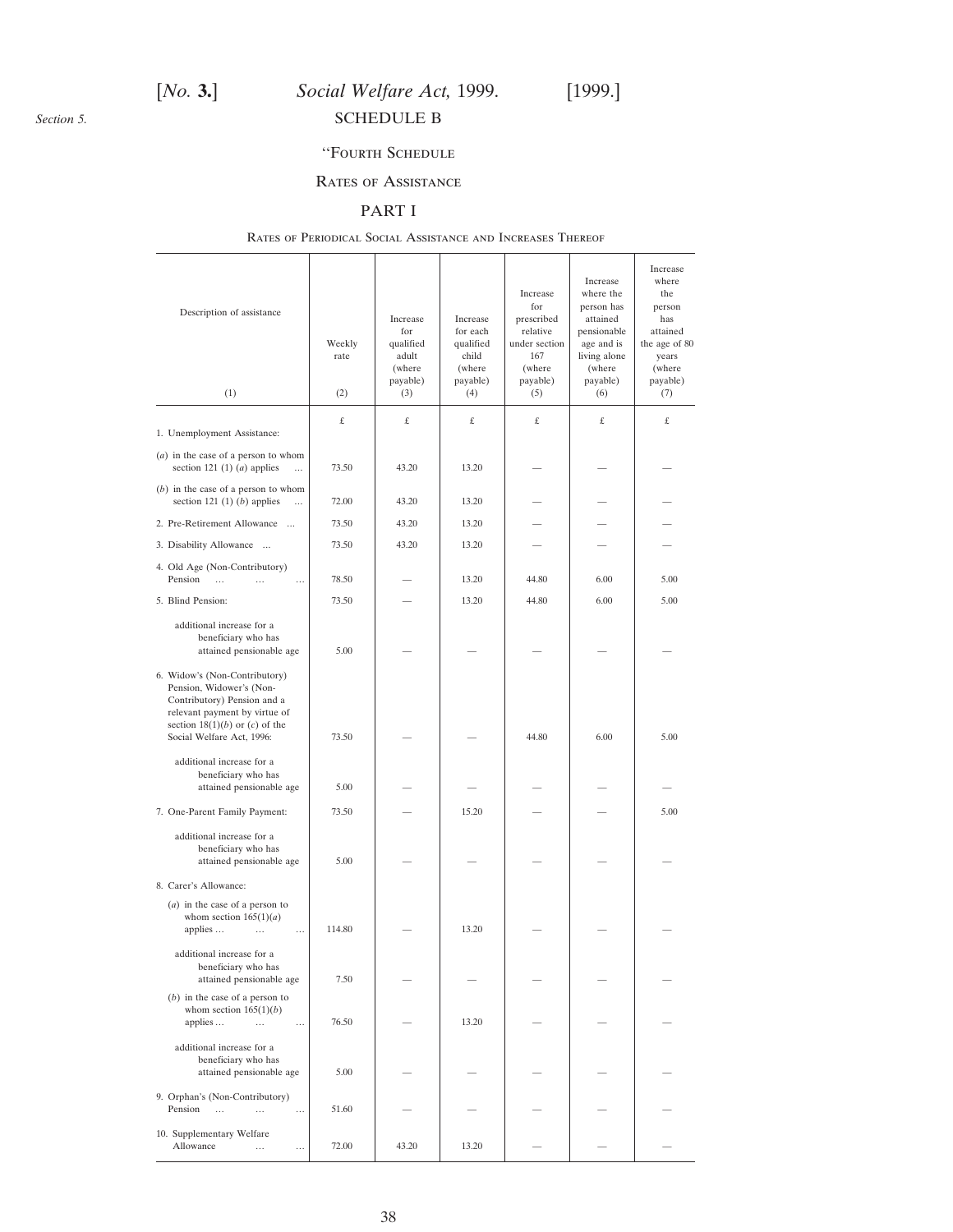# PART II SCH.B

Increase of Old Age (Non-Contributory) Pension and Increase of Blind Pension (where Beneficiary has attained Pensionable Age) for One of a Couple

| Means of claimant or pensioner                      | Weekly rate of increase |   |          |       |
|-----------------------------------------------------|-------------------------|---|----------|-------|
|                                                     |                         |   |          | £     |
| Where the weekly means of the claimant or pensioner |                         |   |          |       |
| do not exceed £6<br>$\cdots$<br>$\cdots$            | .                       | . | .        | 44.20 |
| exceed £6 but do not exceed £8                      | .                       | . | $\cdots$ | 43.20 |
| exceed £8 but do not exceed £10                     |                         | . | .        | 42.20 |
| exceed £10 but do not exceed £12                    |                         | . | .        | 41.20 |
| exceed £12 but do not exceed £14                    | .                       | . | .        | 40.20 |
| exceed £14 but do not exceed £16                    |                         | . | .        | 39.20 |
| exceed £16 but do not exceed £18                    | .                       | . |          | 38.20 |
| exceed £18 but do not exceed £20                    |                         |   | .        | 37.20 |
| exceed £20 but do not exceed £22                    |                         | . | .        | 36.20 |
| exceed £22 but do not exceed £24                    | .                       | . | .        | 35.20 |
|                                                     | .                       | . | .        |       |
| exceed £24 but do not exceed £26                    |                         | . | .        | 34.20 |
| exceed £26 but do not exceed £28                    | .                       | . | .        | 33.20 |
| exceed £28 but do not exceed £30                    |                         | . | .        | 32.20 |
| exceed £30 but do not exceed £32                    | .                       | . | .        | 31.20 |
| exceed £32 but do not exceed £34                    |                         | . | .        | 30.20 |
| exceed £34 but do not exceed £36                    | .                       | . | .        | 29.20 |
| exceed £36 but do not exceed £38                    |                         | . | .        | 28.20 |
| exceed £38 but do not exceed £40                    |                         | . | .        | 27.20 |
| exceed £40 but do not exceed £42                    | .                       | . | .        | 26.20 |
| exceed £42 but do not exceed £44                    |                         | . | .        | 25.20 |
| exceed £44 but do not exceed £46                    | .                       | . | .        | 24.20 |
| exceed £46 but do not exceed £48                    |                         | . | .        | 23.20 |
| exceed £48 but do not exceed £50                    |                         |   |          | 22.20 |
| exceed £50 but do not exceed £52                    |                         |   | .        | 21.20 |
| exceed £52 but do not exceed £54                    |                         | . | .        | 20.20 |
| exceed £54 but do not exceed £56                    |                         |   | .        | 19.20 |
|                                                     | .                       | . | .        |       |
| exceed £56 but do not exceed £58                    |                         | . | .        | 18.20 |
| exceed £58 but do not exceed £60                    | .                       | . | .        | 17.20 |
| exceed £60 but do not exceed £62                    |                         | . | .        | 16.20 |
| exceed £62 but do not exceed £64                    | .                       | . | .        | 15.20 |
| exceed £64 but do not exceed £66                    | .                       | . | .        | 14.20 |
| exceed £66 but do not exceed £68                    |                         | . | .        | 13.20 |
| exceed £68 but do not exceed £70                    | .                       | . | .        | 12.20 |
| exceed £70 but do not exceed £72                    |                         | . | .        | 11.20 |
| exceed £72 but do not exceed £74                    | $\cdots$                | . | .        | 10.20 |
| exceed £74 but do not exceed £76                    |                         | . | .        | 9.20  |
| exceed £76 but do not exceed £78                    | $\cdots$                |   |          | 8.20  |
| exceed £78 but do not exceed £80                    |                         | . | .        | 7.20  |
| exceed £80 but do not exceed £82                    | .                       | . | .        | 6.20  |
| exceed £82                                          | .                       | . | .        | Nil   |
|                                                     |                         |   |          |       |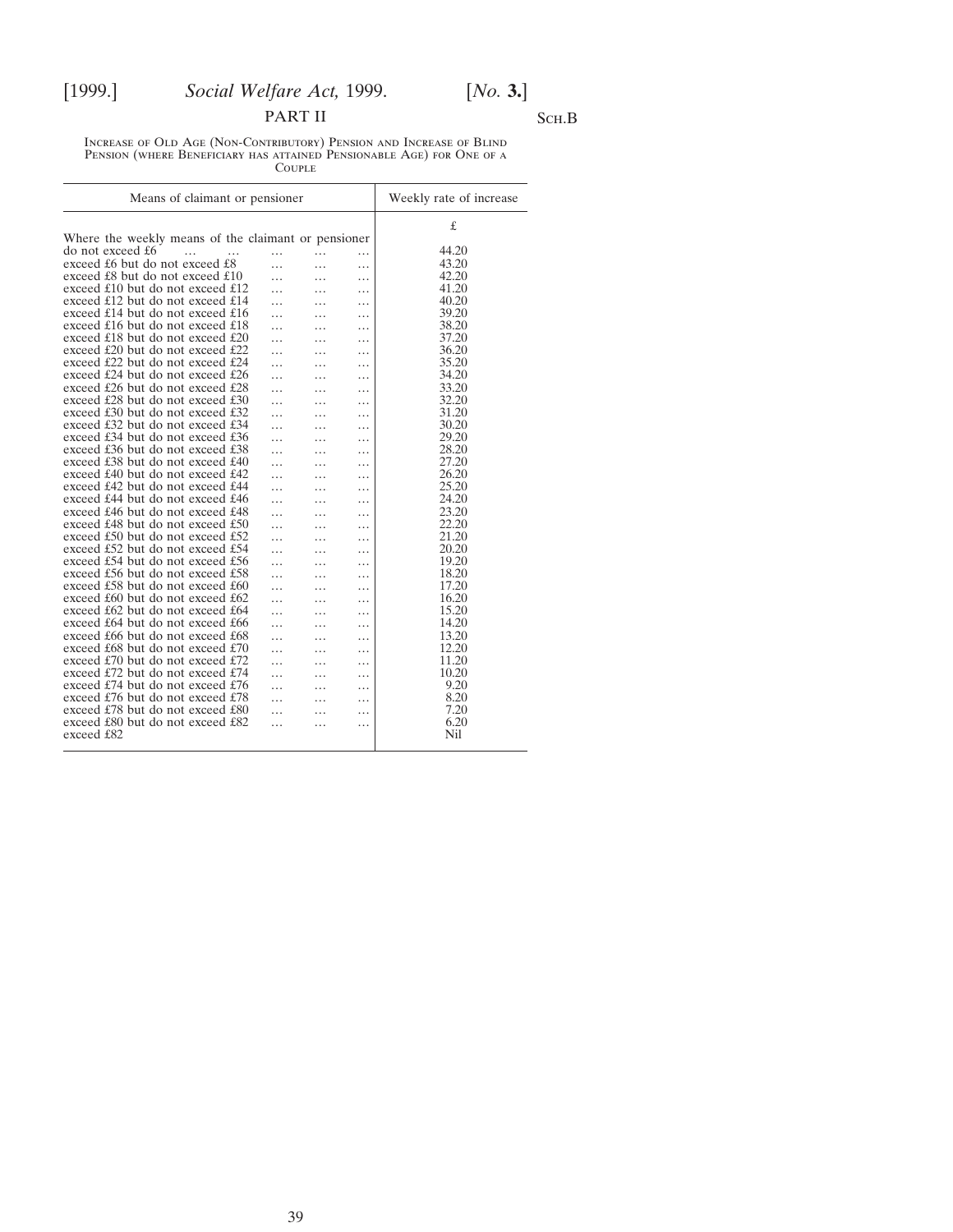# [*No.* **3.**] *Social Welfare Act,* 1999. [1999.]

PART IIA

Increase of Blind Pension for One of a Couple (Where the Beneficiary has not Attained Pensionable Age)

| Means of claimant or pensioner                      |        |   |               | Weekly rate of increase |
|-----------------------------------------------------|--------|---|---------------|-------------------------|
|                                                     |        |   |               | £                       |
| Where the weekly means of the claimant or pensioner |        |   |               |                         |
| do not exceed £6<br>$\cdots$                        | .      | . | .             | 43.20                   |
| exceed £6 but do not exceed £8                      | .      | . | .             | 42.20                   |
| exceed $\pounds 8$ but do not exceed $\pounds 10$   | .      | . | .             | 41.20                   |
| exceed £10 but do not exceed £12                    | .      | . | .             | 40.20                   |
| exceed £12 but do not exceed £14                    | .      | . | .             | 39.20                   |
| exceed £14 but do not exceed £16                    | .      | . | .             | 38.20                   |
| exceed £16 but do not exceed £18                    | .      | . | .             | 37.20                   |
| exceed £18 but do not exceed £20                    | .      | . | .             | 36.20                   |
| exceed $£20$ but do not exceed £22                  | .      | . | .             | 35.20                   |
| exceed £22 but do not exceed £24                    | .      |   | .             | 34.20                   |
| exceed £24 but do not exceed £26                    | .      | . | .             | 33.20                   |
| exceed £26 but do not exceed £28                    | .      | . | .             | 32.20                   |
| exceed £28 but do not exceed £30                    |        |   | .             | 31.20                   |
| exceed £30 but do not exceed £32                    | .      | . | .             | 30.20                   |
| exceed £32 but do not exceed £34                    | .      | . | .             | 29.20                   |
| exceed £34 but do not exceed £36                    | .      | . | .             | 28.20                   |
| exceed £36 but do not exceed £38                    | .      | . | .             | 27.20                   |
| exceed £38 but do not exceed £40                    | .      | . | .             | 26.20                   |
| exceed £40 but do not exceed £42                    |        |   | .             | 25.20                   |
| exceed £42 but do not exceed £44                    |        | . | .             | 24.20                   |
| exceed £44 but do not exceed £46                    | .      | . | .             | 23.20                   |
| exceed £46 but do not exceed £48                    |        | . | .             | 22.20                   |
| exceed £48 but do not exceed £50                    | .      | . | .             | 21.20                   |
| exceed £50 but do not exceed £52                    | .      | . | .             | 20.20                   |
| exceed £52 but do not exceed £54                    | .      | . | .             | 19.20                   |
| exceed £54 but do not exceed £56                    | .      | . | .             | 18.20                   |
| exceed £56 but do not exceed £58                    | .      | . | .             | 17.20                   |
| exceed £58 but do not exceed £60                    | .      | . | $\cdots$      | 16.20                   |
| exceed £60 but do not exceed £62                    |        |   |               | 15.20                   |
| exceed £62 but do not exceed £64                    |        |   | .             | 14.20                   |
| exceed £64 but do not exceed £66                    | .<br>. | . | .<br>$\cdots$ | 13.20                   |
| exceed £66 but do not exceed £68                    |        | . |               | 12.20                   |
| exceed £68 but do not exceed $£70$                  |        | . | .             | 11.20                   |
| exceed £70 but do not exceed £72                    | .      | . | .             | 10.20                   |
| exceed £72 but do not exceed £74                    | .      | . | $\cdots$      | 9.20                    |
| exceed £74 but do not exceed £76                    | .      | . | .             | 8.20                    |
| exceed £76                                          | .      | . | .             | Nil                     |

*Section 13.*

# SCHEDULE C

| Provision of Principal Act Amended                                                                                                                                                                                                                                                                                                                                                                  | Nature of Amendment<br>(2)                                                                          |
|-----------------------------------------------------------------------------------------------------------------------------------------------------------------------------------------------------------------------------------------------------------------------------------------------------------------------------------------------------------------------------------------------------|-----------------------------------------------------------------------------------------------------|
| Sections $163(1A)$ (inserted by<br>section 23 of the Act of 1997),<br>$163(3)$ , $165(1)$ (inserted by section<br>23 of the Act of 1997), 166, 168,<br>$210(1)$ (as amended by section 16)<br>of the Act of 1997), $210(2)(d)$ ,<br>$210(2)$ ( <i>dd</i> ) (inserted by section 12<br>of the Act of 1998), $210(2)(e)$ and<br>Rule $1(6)$ of Part II of the Third<br>Schedule to the Principal Act. | The substitution for "relevant pensioner" of<br>"relevant person" in each place where it<br>occurs. |

<span id="page-39-0"></span>Sch.B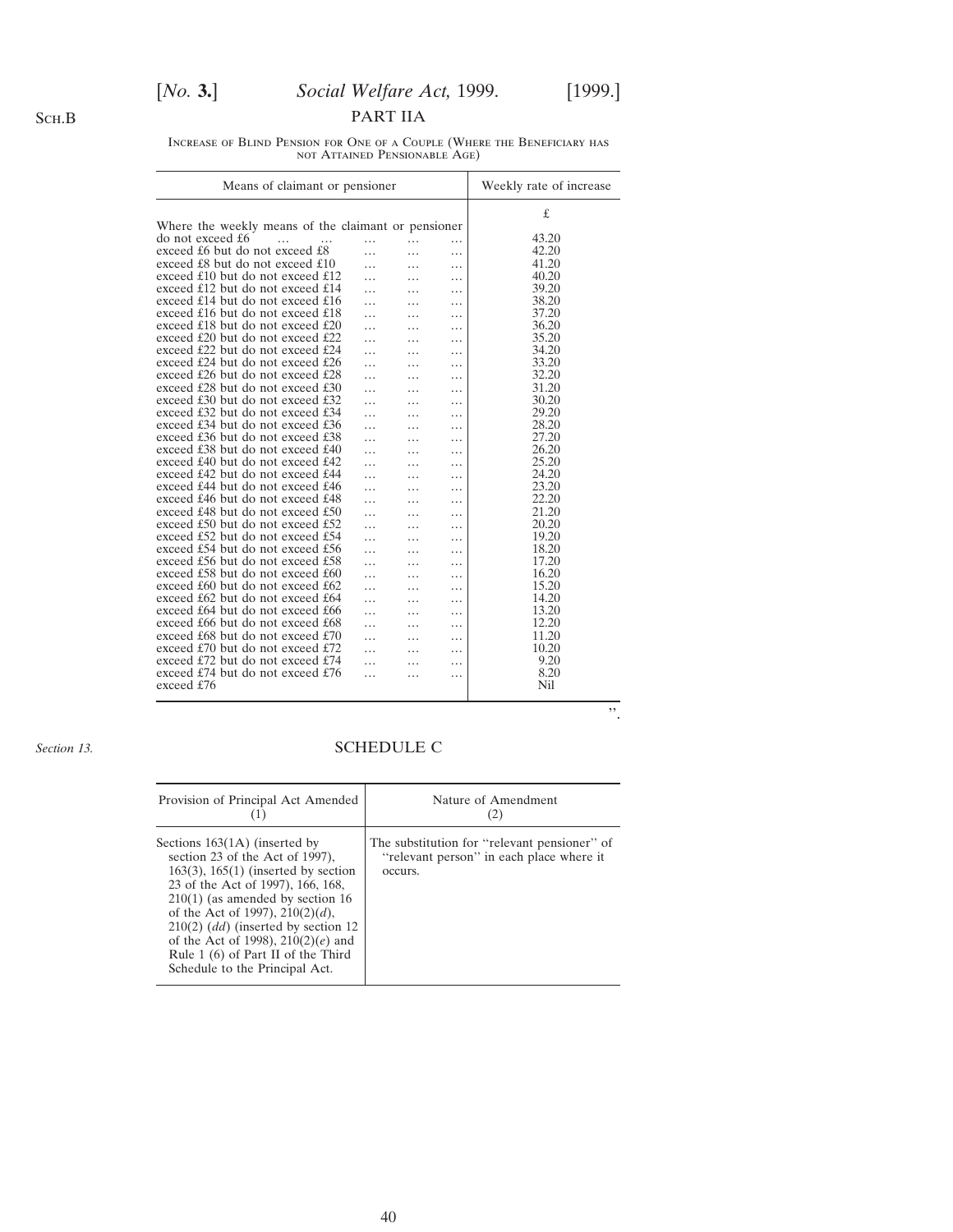<span id="page-40-0"></span>

SCHEDULE D

*Section 17.*

| Provision of Principal Act Amended<br>(1)                                     | Nature of Amendment<br>(2)                                                                                                                                                   |
|-------------------------------------------------------------------------------|------------------------------------------------------------------------------------------------------------------------------------------------------------------------------|
| Section $2(3)(b)(ii)$ .                                                       | The insertion after "191 $C(1)(b)$ "<br>of ", $191N(1)(b)$ ".                                                                                                                |
| Section $3(12)$ (as amended by<br>section 15 of the Act of 1996).             | The insertion after "191C(3)," of "191O,"                                                                                                                                    |
| Section $118(1)$ (as amended by<br>section 16 (1) (c) of the Act of<br>1997). | The insertion after paragraph $(l)$ of the<br>following paragraph " $(m)$ farm assist."                                                                                      |
| Section 136.                                                                  | The substitution in subsection (1) for "The<br>rate" of "Subject to section 138A, the<br>rate".                                                                              |
| Section 137 (as amended by section<br>10 of the (No. 2) Act of 1995).         | The substitution for "The weekly rate" of<br>"Subject to section 138A, the weekly rate".                                                                                     |
| Section 138 (as amended by section<br>15 of the Act of 1996).                 | The substitution for "The increase payable"<br>of "Subject to section 138A, the increase<br>payable".                                                                        |
| Section $191E(1)$ (as amended by<br>section 22 of the Act of 1997).           | The insertion after "retirement pension" of<br>", farm assist".                                                                                                              |
| Section 205 (2) $(c)$ (as amended by<br>section 32 of the Act of 1997).       | The insertion after "carer's allowance" of ",<br>farm assist".                                                                                                               |
| Section $207(1)(c)(i)$ .                                                      | The insertion after "unemployment<br>assistance," of "farm assist,".                                                                                                         |
|                                                                               | The substitution for "121(1)(b)(i)," of ",<br>$121(1)(b)(i)$ , $191N(1)(a)$ ,".                                                                                              |
| Section 209 (6).                                                              | The insertion after paragraph $(d)$ of " $(e)$ "<br>farm assist,".                                                                                                           |
| Section 210 (as amended by section<br>16 (2) of the Act of 1997).             | The insertion in subsection (1) in the<br>definition of "benefit" after paragraph<br>$(kkk)$ of the following paragraph:                                                     |
|                                                                               | " $(kkkk)$ farm assist,",                                                                                                                                                    |
|                                                                               | the substitution in paragraph $(a)$ of<br>subsection (2) for "to $(kk\bar{k})$ " of "to<br>$(kkkk)$ ",                                                                       |
|                                                                               | the substitution in paragraph $(c)$ of<br>subsection (2) for "to $(\bar{k}k\bar{k})$ " for "to<br>$(kkkk)$ ".                                                                |
| Section 211 (6).                                                              | The substitution for subsection (6) of the<br>following subsection:                                                                                                          |
|                                                                               | "(6) A person shall be disqualified for<br>receipt of unemployment assistance, pre-<br>retirement allowance, disability<br>allowance or farm assist while he or she<br>$is-$ |
|                                                                               | ( <i>a</i> ) resident, whether temporarily or                                                                                                                                |
|                                                                               | permanently, outside the State, or<br>$(b)$ undergoing penal servitude,<br>imprisonment or detention in legal<br>custody.".                                                  |
| Part III of the First Schedule to the<br>Principal Act.                       | The substitution for paragraph 2 of the<br>following paragraph:                                                                                                              |
|                                                                               | "2. A self-employed contributor who<br>by virtue of-                                                                                                                         |
|                                                                               | (a) Chapter 2 of Part III is in receipt<br>of unemployment assistance,                                                                                                       |
|                                                                               | $(b)$ Chapter 3 of Part III is in receipt<br>of pre-retirement allowance, or                                                                                                 |
|                                                                               | $(c)$ Chapter 14 of Part III is in receipt<br>of farm assist.".                                                                                                              |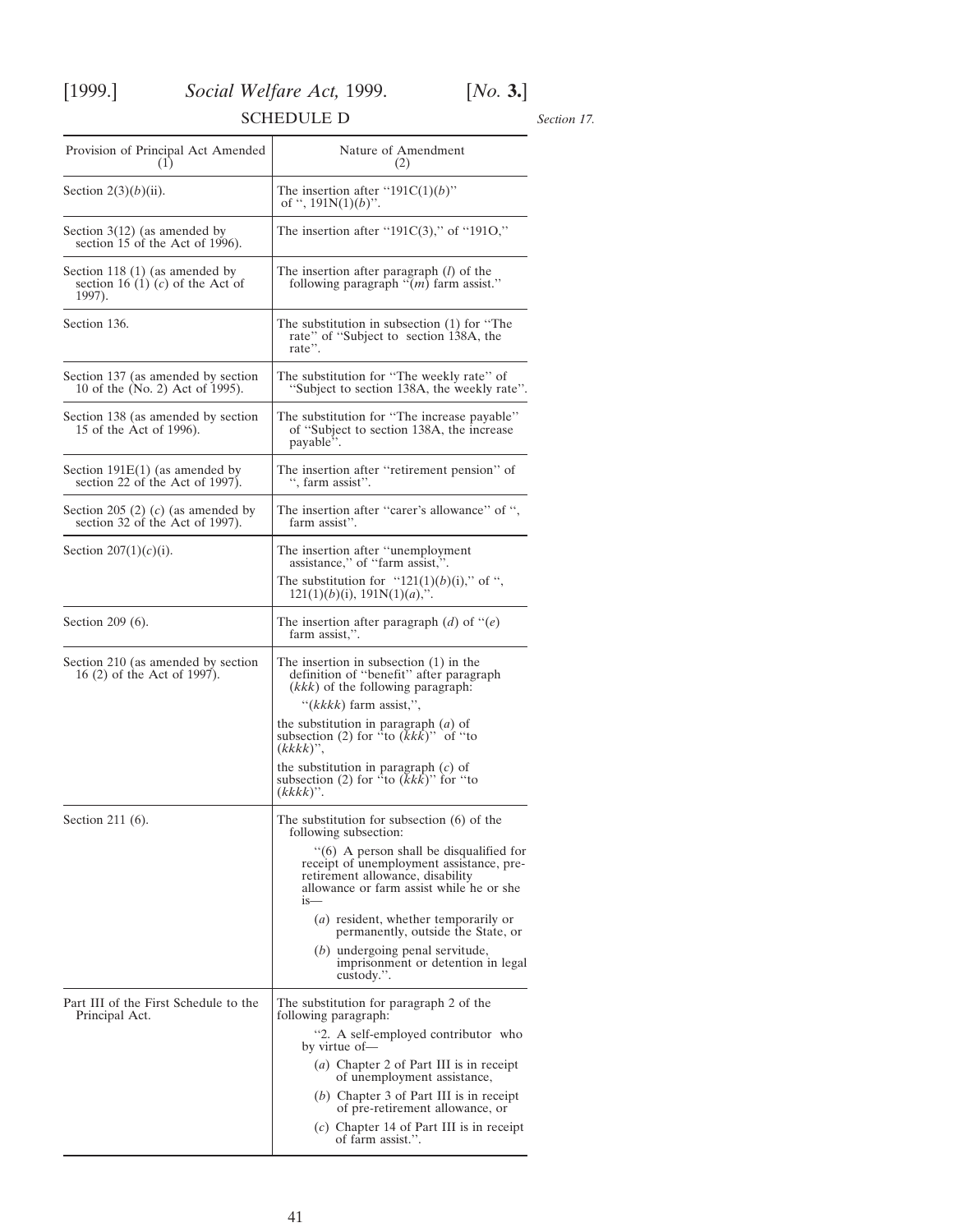# [*No.* **3.**] *Social Welfare Act,* 1999. [1999.]

# SCHEDULE E

| Provision of Principal Act Amended<br>(1)                                                                                                                                                       | Nature of Amendment<br>(2)                                                                                 |
|-------------------------------------------------------------------------------------------------------------------------------------------------------------------------------------------------|------------------------------------------------------------------------------------------------------------|
| Sections 22(3), 22(4), 23(3)( <i>b</i> ),<br>$23(3)(c)$ , $30(1)(m)$ , $205(2)(c)$<br>(inserted by section 32 of the Act)<br>of 1997), 209 $(1)(a)$ , 209 $(2)(a)$ ,<br>$209(8)$ and $211(5)$ . | The substitution for "death grant" of<br>"bereavement grant" in each place where<br>it occurs.             |
| Section $2(2)$ (as amended by section<br>28 of the Act of 1997).                                                                                                                                | The substitution in the definition of<br>"qualified adult" for "section 170" of<br>"section 114, 170".     |
| Section $2(3)$ (as amended by section<br>13 of the Act of 1998).                                                                                                                                | The substitution in the definition of<br>"qualified child" for "section 114(3)"<br>of "section $114(1)$ ". |
| Section $3(12)$ (as amended by<br>section 22 of the Act of 1996).                                                                                                                               | The insertion after "99 $(3)$ " of "114".                                                                  |

<span id="page-41-0"></span>*Section 19.*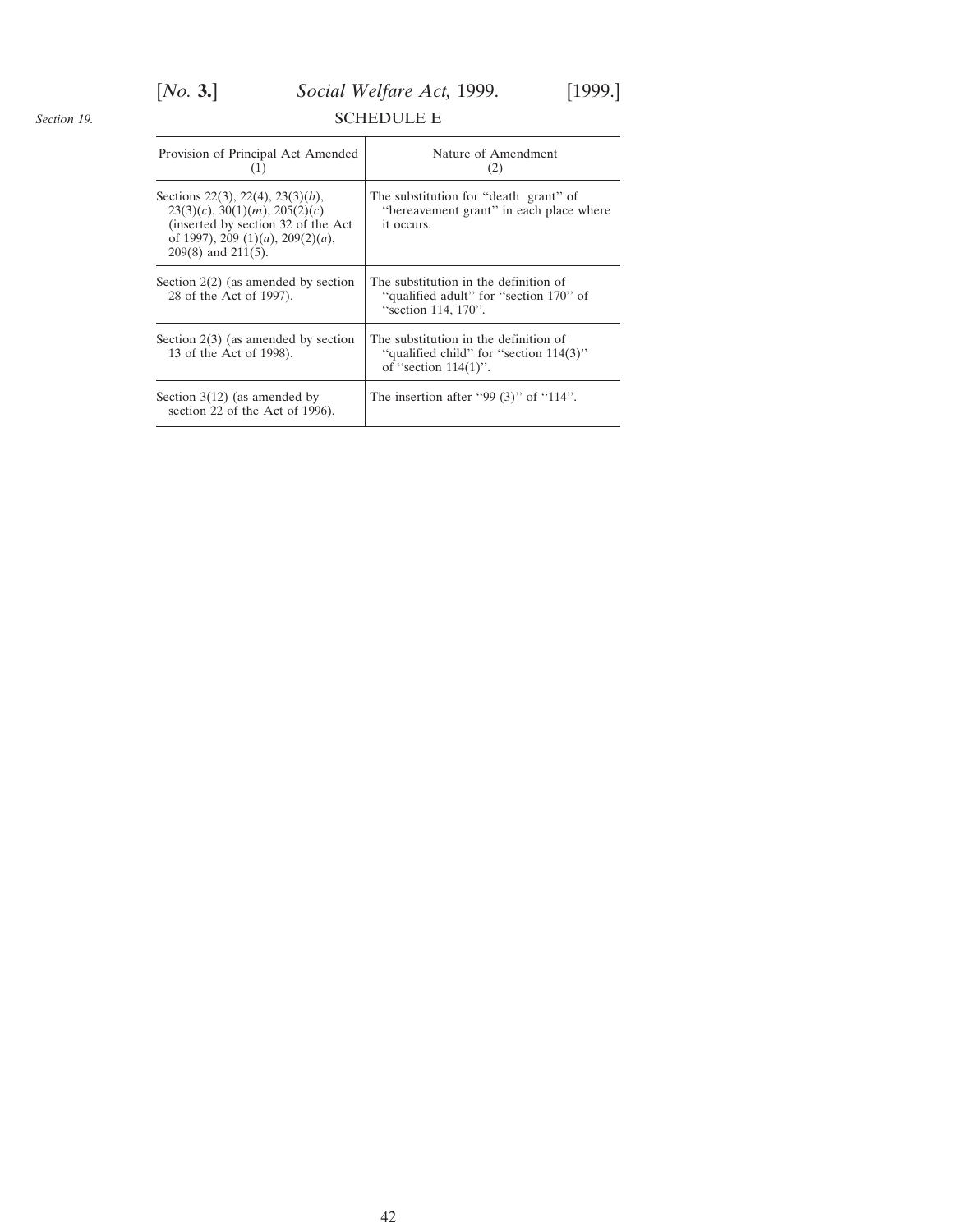<span id="page-42-0"></span>

SCHEDULE F

*Section 30.*

| Provision of Principal Act Amended<br>(1)                                                                                                 | Nature of Amendment<br>(2)                                                                                                                                                                                                                                      |
|-------------------------------------------------------------------------------------------------------------------------------------------|-----------------------------------------------------------------------------------------------------------------------------------------------------------------------------------------------------------------------------------------------------------------|
| Section $2(1)$ .                                                                                                                          | The deletion in the definition of "social"<br>welfare inspector" of "(other than Chapter<br>$11)$ ".                                                                                                                                                            |
|                                                                                                                                           | The insertion after the definition "benefit<br>year" of the following definition:                                                                                                                                                                               |
|                                                                                                                                           | " 'bureau officer' means an officer of the<br>Minister appointed as a bureau officer<br>under section $8(1)(a)(iii)$ of the Criminal<br>Assets Bureau Act, 1996;".                                                                                              |
| Section $175(2)$ .                                                                                                                        | The substitution for "Every" of "Subject to<br>subsection (1), every".                                                                                                                                                                                          |
| Section 176.                                                                                                                              | The substitution for "health board may,<br>subject to regulations made by the Minister<br>under section 188, determine" of "health<br>board or deciding officer may, subject to<br>regulations made by the Minister under<br>section 188, determine or decide". |
| Section $180(1)$ .                                                                                                                        | The substitution in subsection $(1)$ for "may"<br>determine" of "may determine or decide".                                                                                                                                                                      |
|                                                                                                                                           | The substitution in subsections $(1)$ , $(2)$ and<br>(3) for "health board" of "health board or<br>deciding officer" in each place where it<br>occurs.                                                                                                          |
| Section 181.                                                                                                                              | The substitution for "health board may, in<br>any case where it" of "health board or<br>deciding officer may, in any case where the<br>health board or deciding officer".                                                                                       |
|                                                                                                                                           | The substitution for "determine" of<br>"determine or decide".                                                                                                                                                                                                   |
| Section 182.                                                                                                                              | The substitution in subsection $(1)$ for "in"<br>determining" of "in determining or<br>deciding".                                                                                                                                                               |
|                                                                                                                                           | The substitution in subsection (1) for "health"<br>board" of "health board or the deciding<br>officer".                                                                                                                                                         |
|                                                                                                                                           | The substitution in subsection $(1)$ for "to it"<br>of "to the health board or deciding<br>officer".                                                                                                                                                            |
|                                                                                                                                           | The substitution in subsection (2) for "health<br>board may, if it is" of "health board or<br>deciding officer may, if the health board or<br>deciding officer is".                                                                                             |
|                                                                                                                                           | The substitution in subsection $(2)$ for<br>"determine" of "determine or decide".                                                                                                                                                                               |
| Section $183(a)$ (as amended by<br>section 15 of the Act of 1996),<br>$184(a)$ and $184A$ (inserted by<br>section 21 of the Act of 1995). | The substitution for "health board" of<br>"health board or deciding officer" in each<br>place where it occurs.                                                                                                                                                  |
| Section 249 (as amended by section<br>32 of the Act of 1996).                                                                             | The substitution in section $249(a)$ and $249(b)$<br>for "original decision" of "original decision<br>or determination" in each place where it<br>occurs.                                                                                                       |
| Section 266 (as amended by section<br>30 of the Act of 1996).                                                                             | The substitution for "section 267" of "section"<br>247, 267".                                                                                                                                                                                                   |
| Section $277(2)$ (as amended by<br>section 7 of the Act of 1996).                                                                         | The substitution in paragraph $(a)$ for "(other<br>than supplementary welfare allowance)"<br>for "(other than supplementary welfare<br>allowance determined by a health board)".                                                                                |